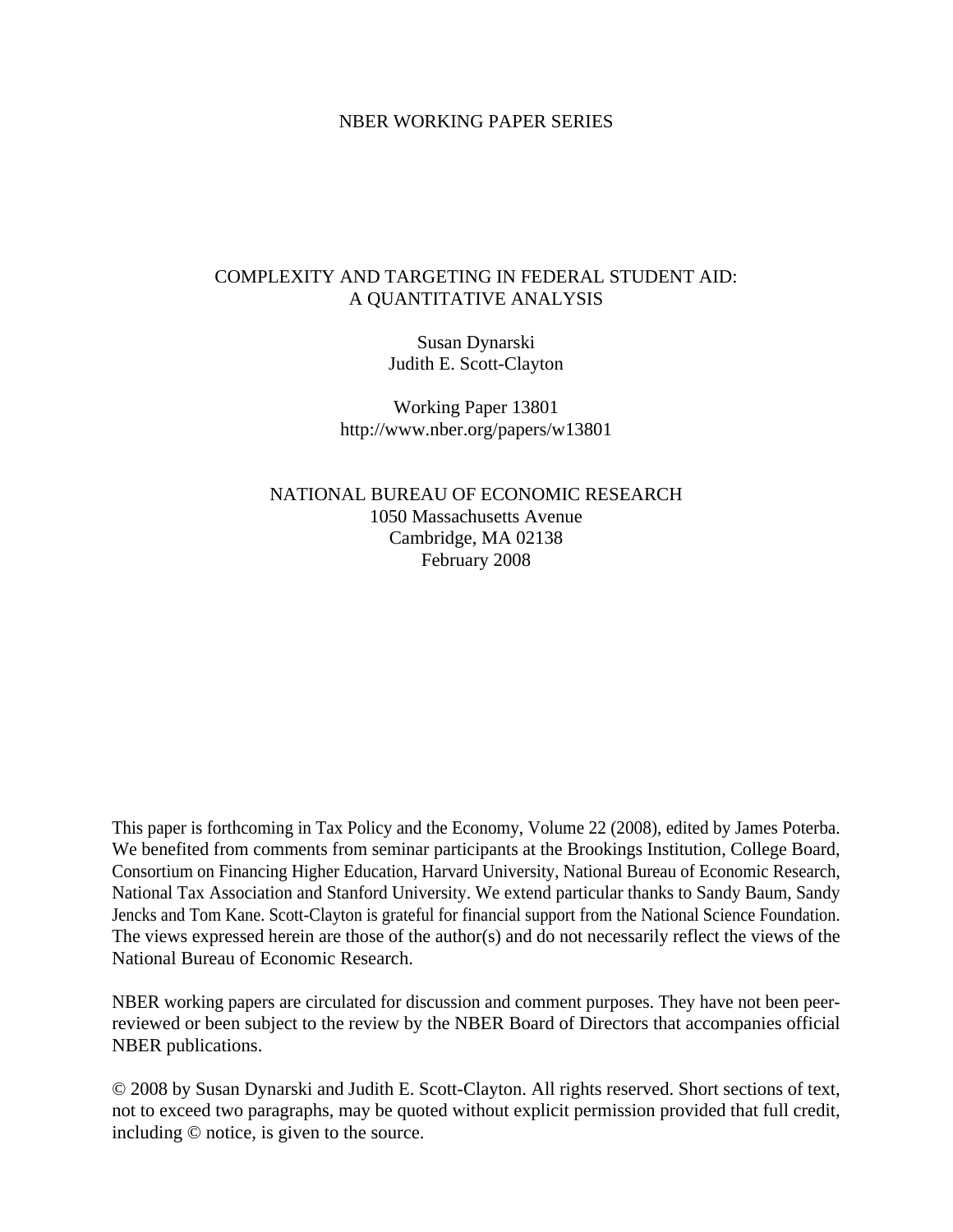Complexity and Targeting in Federal Student Aid: A Quantitative Analysis Susan Dynarski and Judith E. Scott-Clayton NBER Working Paper No. 13801 February 2008 JEL No. H0,H21,I2,I22,I28

## **ABSTRACT**

A growing body of empirical evidence shows that some financial aid programs increase college enrollment. Puzzlingly, there is little compelling evidence that Pell Grants and Stafford Loans, the primary federal student aid programs, are effective in achieving this goal. In this paper, we provide an in-depth review of this evidence, which taken as a whole suggests that complexity and uncertainty in the federal aid system undermine its efficacy. We document complexity in the aid system, comparing it in particular to complexity in the tax system. We build on our previous work by showing that complexity in the aid process does little to improve the targeting of both student loans and grants, for both dependent and independent students. We conclude that the current targeting of aid can be reproduced with a much simpler aid process. While we show that the targeting benefits of complexity are small, we further document that the costs are large. We offer new estimates of the compliance costs faced by applicants and the administrative costs borne by the government and colleges. These costs total at least \$4 billion per year. The perspective of behavioral economics suggests that the true cost is even higher, since complexity and uncertainty may discourage the target population from applying for student aid.

Susan Dynarski Harvard University Kennedy School of Government 79 JFK Street Cambridge , MA 02138 and NBER susan\_dynarski@ksg.harvard.edu

Judith E. Scott-Clayton Harvard University Kennedy School of Government 79 JFK Street Cambridge, MA 02138 jscottc@nber.org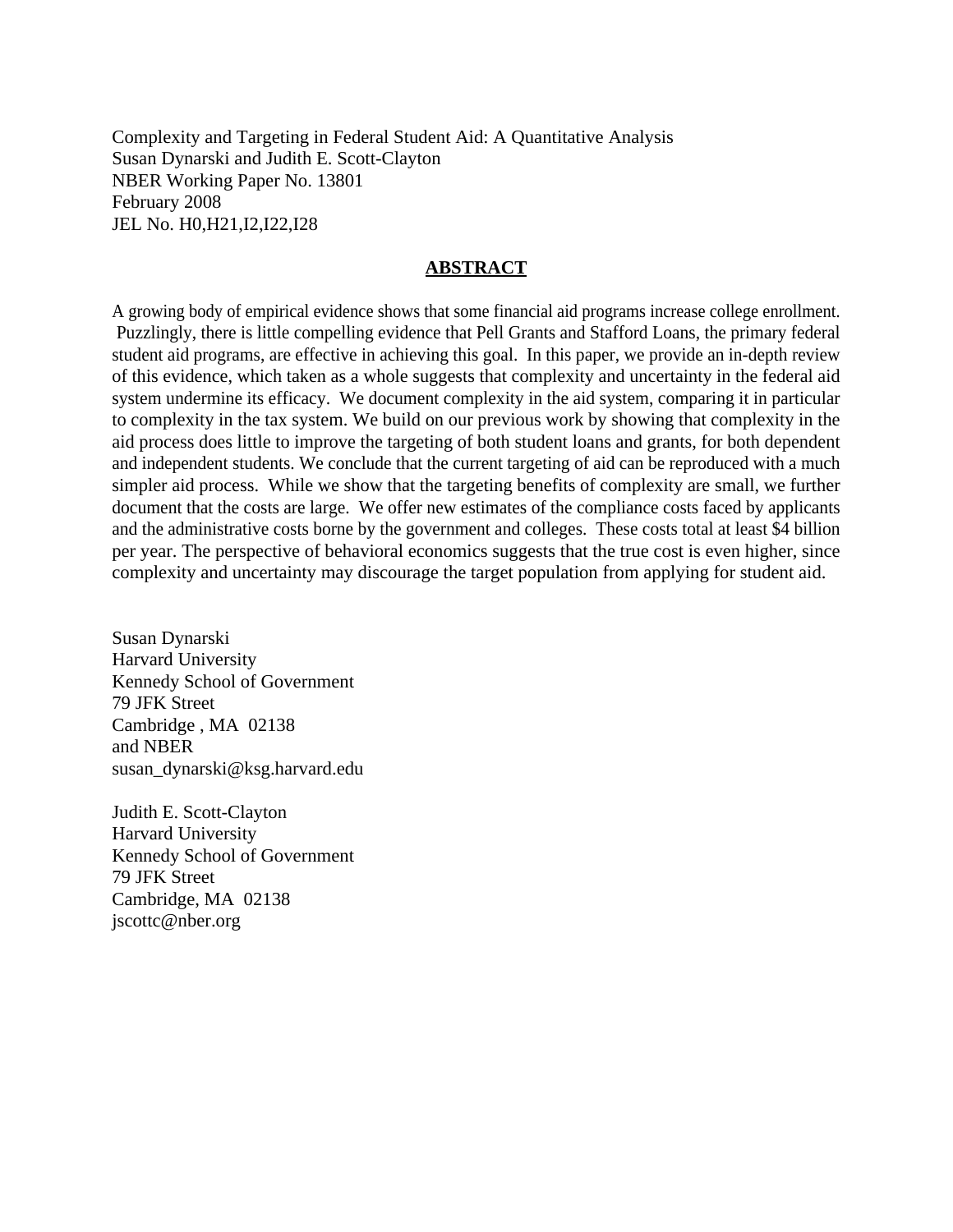### **Introduction**

 $\overline{a}$ 

Each year, ten million households seeking federal aid for college complete a detailed questionnaire about their finances, the Free Application for Federal Student Aid (FAFSA). At five pages and 127 questions, the FAFSA is slightly longer than IRS Form 1040 and substantially longer than Forms 1040EZ and 1040A. Since the majority of households use the shorter IRS forms, for the typical household their aid application is longer and more complicated than their federal tax return.

Complexity in the federal tax code has received considerable attention from economists and been the focus of reform efforts for decades. Researchers have made substantial progress in conceptualizing and calculating the compliance burden created by the tax system, which encompasses the time and effort required to understand the tax code, to maintain relevant financial records, and to fill out forms.<sup>[1](#page-2-0)</sup>

 In stark contrast, complexity in financial aid has received little attention from researchers. As college attendance has expanded, the financial aid process has affected an increasing proportion of US households. The burden this process imposes on families is of increasing policy relevance, as even moderate compliance costs when summed over millions households create substantial costs to the economy. Further, complexity in the aid process may undermine the efficacy of aid in achieving its purpose, which is to make college an option for those who could not otherwise afford to attend. If complexity burdens those on the margin of college entry, it could well blunt the impact of aid on their schooling decisions. Contributing to this concern is the fact that the aid process is not only complex but also highly uncertain, with definitive information about freshmen-year aid not revealed until after college applications are filed, in the spring of the senior year in high school. Those high school students most sensitive to cost may not even apply to college if they do not know it is affordable, so the back-loading of information in this setting may be particularly costly.

In this paper, we use the perspectives of both classical and behavioral economics to examine the costs of complexity in student financial aid. We have explored this topic in previous work (Dynarski and Scott-Clayton, 2006 and 2007). The current paper extends this work along several dimensions. First, we

<span id="page-2-0"></span><sup>&</sup>lt;sup>1</sup> Kaplow (1990, 1996) lays out a framework for considering the costs to individuals, firms and government of complexity in the tax code. Blumenthal and Slemrod (1992) calculate the time cost of compliance for individual taxpayers. Berube, et al. (2002) focus on compliance costs for the Earned Income Tax Credit. Goolsbee (2004) explored whether tax software reduces the costs of complexity for individual taxpayers. Holtzblatt and McCubbin (2004) focus on the impact of complexity on low-income taxpayers.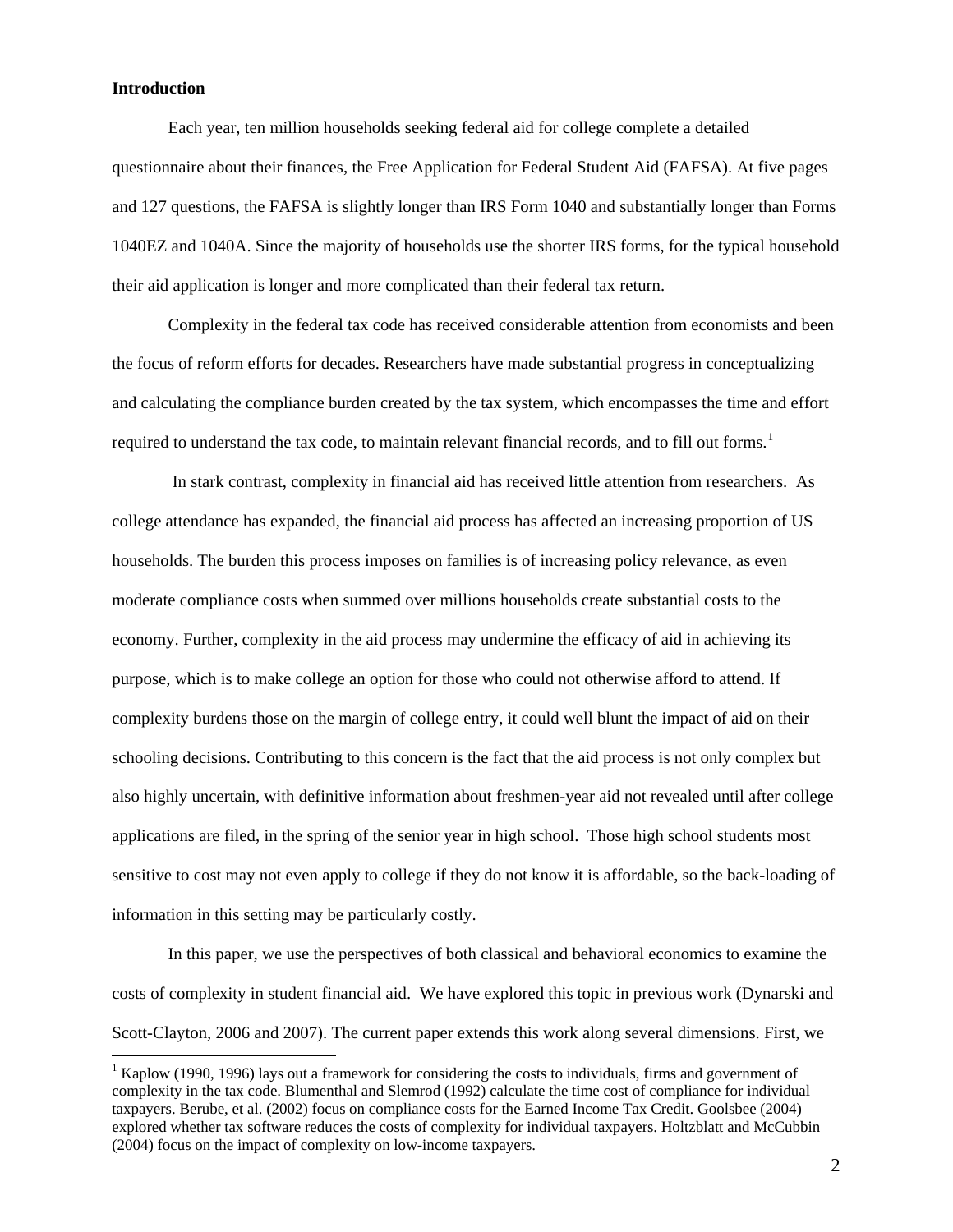provide a comprehensive review of the literature on the causal impact of student aid on outcomes, discussing why standard estimates of this relationship are likely to be biased. We highlight what the evidence suggests about the optimal design of financial aid programs. Second, we broaden our quantitative analysis to include the important topic of student loans, which now dominate the federal student aid budget. Third, the present analysis includes both dependent and independent students, while Dynarski and Scott-Clayton (2006) considered only dependent students. Independent students (students older than 24, or who are married or have children) now comprise 47 percent of undergraduate students. They receive 58 percent of Pell Grant funds and 56 percent of Stafford subsidized loan dollarss, so they are of undeniable policy relevance. Fourth, we provide a more detailed discussion of the time costs of completing the FAFSA, focusing in particular on how the FAFSA questions differ from those on the 1040.

We estimate that the financial cost of complexity is at least four billion dollars a year. Ten million FAFSAs are filed each year. We estimate that, on average, the FAFSA takes about ten hours to complete. Assuming the current, average hourly wage of \$17.50, we estimate a time cost of \$1.75 billion per year. Additionally, colleges spend over \$2 billion annually on salaries for staff who administer federal financial aid or other aid based on the federal aid formula. Colleges are also statutorily required to audit at least 30 percent of these aid applications; at least three million such audits take place annually. By comparison, the Internal Revenue Service (IRS) audit rate on personal income tax returns is 1.5 percent, or two million audits per year. The time costs of FAFSA audits add to the costs of the aid application process.

The non-financial costs of complexity are less certain. Economic theory and empirical evidence predict that complexity and uncertainty in aid could undermine its ability to affect schooling decisions. A long-standing theoretical and experimental literature suggests that even seemingly minor differences in program design can have profound impacts upon behavior (Kahneman and Tversky, 2000). A burgeoning empirical literature has demonstrated that these predictions hold in real-life situations (Madrian and Shea, 2001). Empirical evidence on the behavioral impact of aid suggests that complexity in the aid system undermines its efficacy. While simple, easily communicated aid programs have been shown to have a robust impact on college entry and completion, we have little to no compelling evidence that the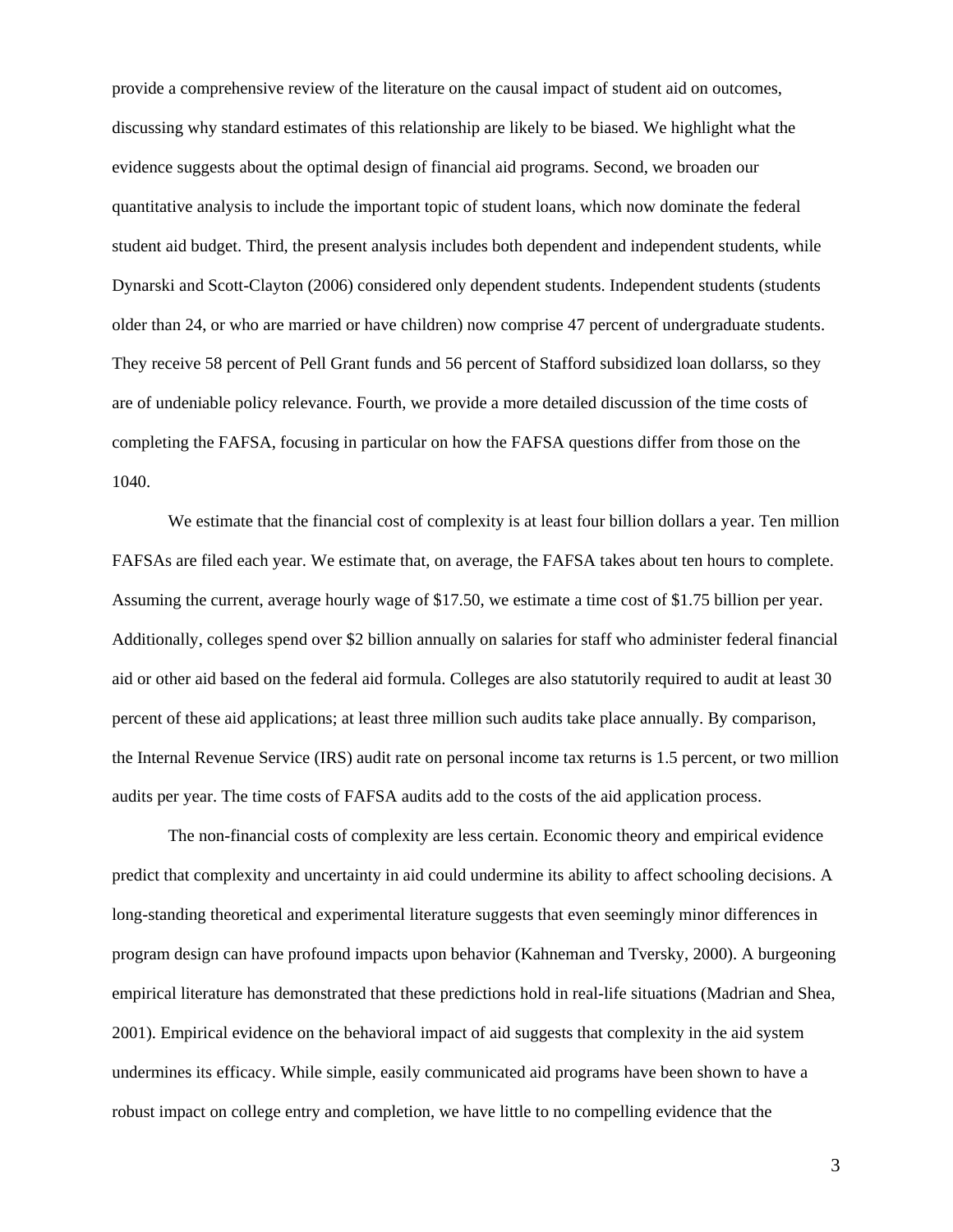traditional forms of student aid (which require a FAFSA) increase schooling for their target populations. Complexity may be the culprit. Simply put, potential college students cannot respond to a price subsidy if they do not know it exists.

While the bounds on the costs of complexity are wide, we show that its benefits are conclusively miniscule. With student-level data from the 2003-04 National Postsecondary Student Aid Survey (NPSAS:04), we find that much of the complexity in the aid system does little to improve the targeting of aid. Nearly all of the variation in aid is generated by a handful of the more than 70 data items used in the aid formula. Adjusted gross income (or, for tax non-filers, earnings from work), marital status, family size, and the number of family members in college explain over three-quarters of the variation in federal grant aid. For three-quarters of applicants, this simplified aid formula produces grants within \$100 of the grants produced by the current formula. For about 85 percent of students, simulated grants are within \$500 of current grants. A new contribution of the present paper is to provide analogous estimates for subsidized student loans. Eligibility for these loans is determined through the same process used for Pell Grants. As we show, the overwhelming majority of the variation in subsidized loan eligibility is explained by a handful of data items.

The items that we find drive eligibility for loans and grants —adjusted gross income and family size—are already collected via income tax forms. Aid eligibility could be determined using existing tax information, and the aid application could be eliminated. This approach is similar in spirit to a "no-return" tax system, in which tax authorities use data they already have collected to determine tax liability (Government Accounting Office, 1996; Gale and Holtzblatt, 1997). A key lesson of our research is that we can substantially reduce complexity and uncertainty in the aid system if we are willing to tolerate minor imperfections in measuring ability to pay. Reducing complexity appears to have little potential downside and improves the likelihood that aid will serve its intended goal: opening the doors of college to those who have the ability but not the means to further their education.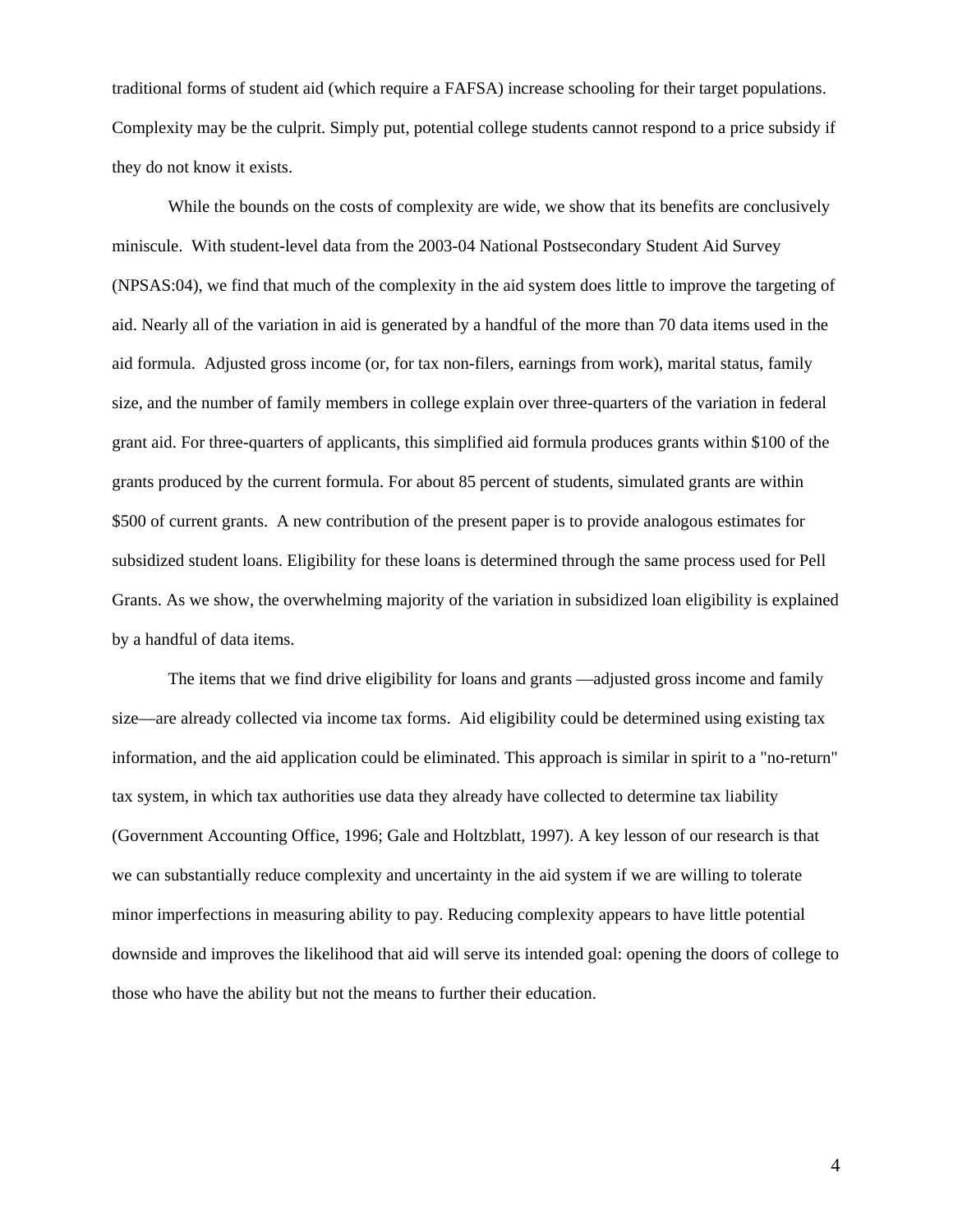#### **Student Aid in the US**

Two programs provide the bulk of federal aid to college students: the Pell Grant and the Stafford Loan. Pell grants average \$2,500 per recipient, with a maximum value of \$4,050. Pell Grants flow almost exclusively to families with incomes below \$40,000 (Stedman, 2003). During the 2004-05 academic year, \$13.6 billion in Pell Grants was delivered to over five million students (College Board, 2005). During the same year, \$55 billion in loans was delivered to undergraduates through the Stafford Loan program. Half of the Stafford loans distributed are need-based "subsidized" loans, for which the government pays the interest while the student is in college. The other half is "unsubsidized" Stafford loans, for which interest accrues during college. While the unsubsidized loans are provided regardless of need, students must go through the need-determination process to access them. Dependent undergraduates can borrow \$2,625 for the first year of college, \$3,500 for the second year and \$5,500 in each of the next three years.<sup>[2](#page-5-0)</sup> Stafford loans do not require a credit check. Parents can borrow unsubsidized loans up to the cost of college (net of aid) through the federal PLUS program, which does require a credit check and for which interest accrues during college (U.S. Dept. of Education, 2005b).

#### **Evidence on the Impact of Student Aid**

A simple model of human capital unambiguously predicts that subsidizing college costs raises the privately-optimal level of schooling. While the theoretical predictions are clear, it is an empirical question how much a given dollar of subsidy affects behavior. Answering this empirical question is a challenge, since eligibility for subsidies is certainly not random. Rather, aid is offered to students on the basis of characteristics that have their own effect on the probability of college attendance. For example, Pell Grants flow to low-income youth. If these students are relatively unlikely to attend college, perhaps because of low levels of parental education or low-quality secondary schooling, then estimates of the effect of aid based on this source of variation in aid will be downwardly biased. Conversely, since many colleges use merit scholarships to attract high-achieving students, the bias on estimates of the effect of aid

<span id="page-5-0"></span><sup>&</sup>lt;sup>2</sup> Beginning in the 2007-08 academic year, loan limits will increase to \$3,500 for the first year and \$4,500 for the second year.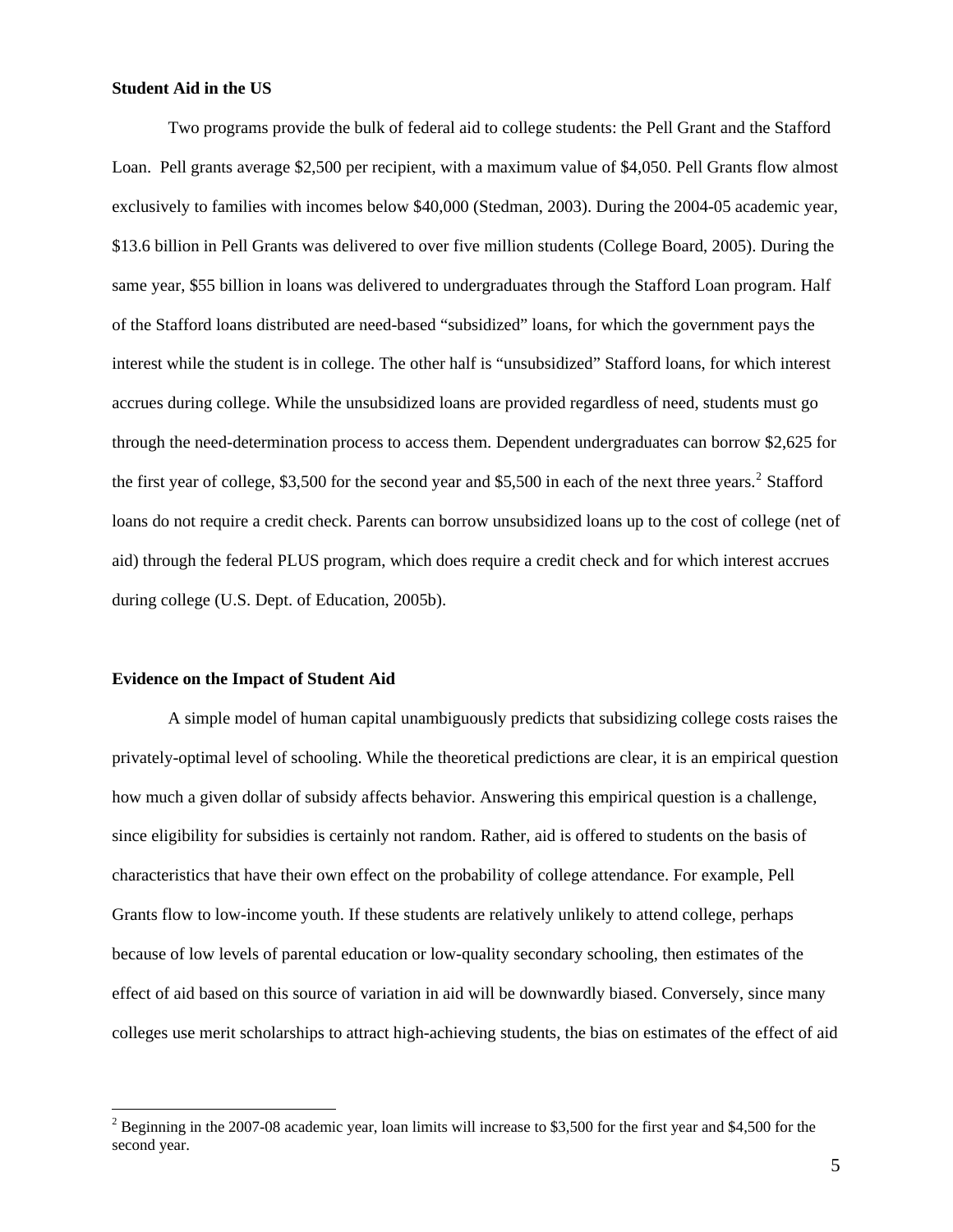will, in some cases, be positive. Since many studies in this literature pool all sources of aid into a single variable, it is frequently impossible to sign the bias on a given estimate.

We can attempt to eliminate this bias by controlling for a vector of regressors. Common covariates include measures of financial resources, such as parental income, and measures of individual ability, such as standardized test scores. Whatever the particular empirical strategy or functional form, these studies share the common assumption that controlling for observables can absorb individual differences correlated with schooling decisions and schooling costs. Under plausible conditions, this approach will fail. First, we may not properly model the schooling decision, by omitting relevant variables or including them in the wrong functional form. Second, even if we correctly model the schooling equation, data on relevant characteristics may simply be unavailable. For example, parental wealth affects schooling decisions, both directly and through eligibility for aid, but complete information on parental wealth is rarely available in survey data, especially among adults who have completed their education.

In sum, the omitted variables problem may be unsolvable using standard multiple regression methods. One solution is a randomized, controlled trial, in which aid amounts are randomly assigned to a pool of potential college students. Such an experiment has never been fielded. Alternatively, the analyst can use observational data to study the outcome of a natural, or quasi, experiment, in which a discrete shift in aid policy differentially affects observationally identical individuals. We next describe the evidence from such studies.

Dynarski (2003) takes advantage of variation in grant eligibility induced by the elimination of the Social Security student benefit program in the early Eighties. From 1965 to 1982, the Social Security Administration paid for millions of students to go to college. Under this program, the 18- to 22-year-old children of deceased, disabled or retired Social Security beneficiaries received monthly payments while enrolled full-time in college. The average annual payment in 1980 to the child of a deceased parent was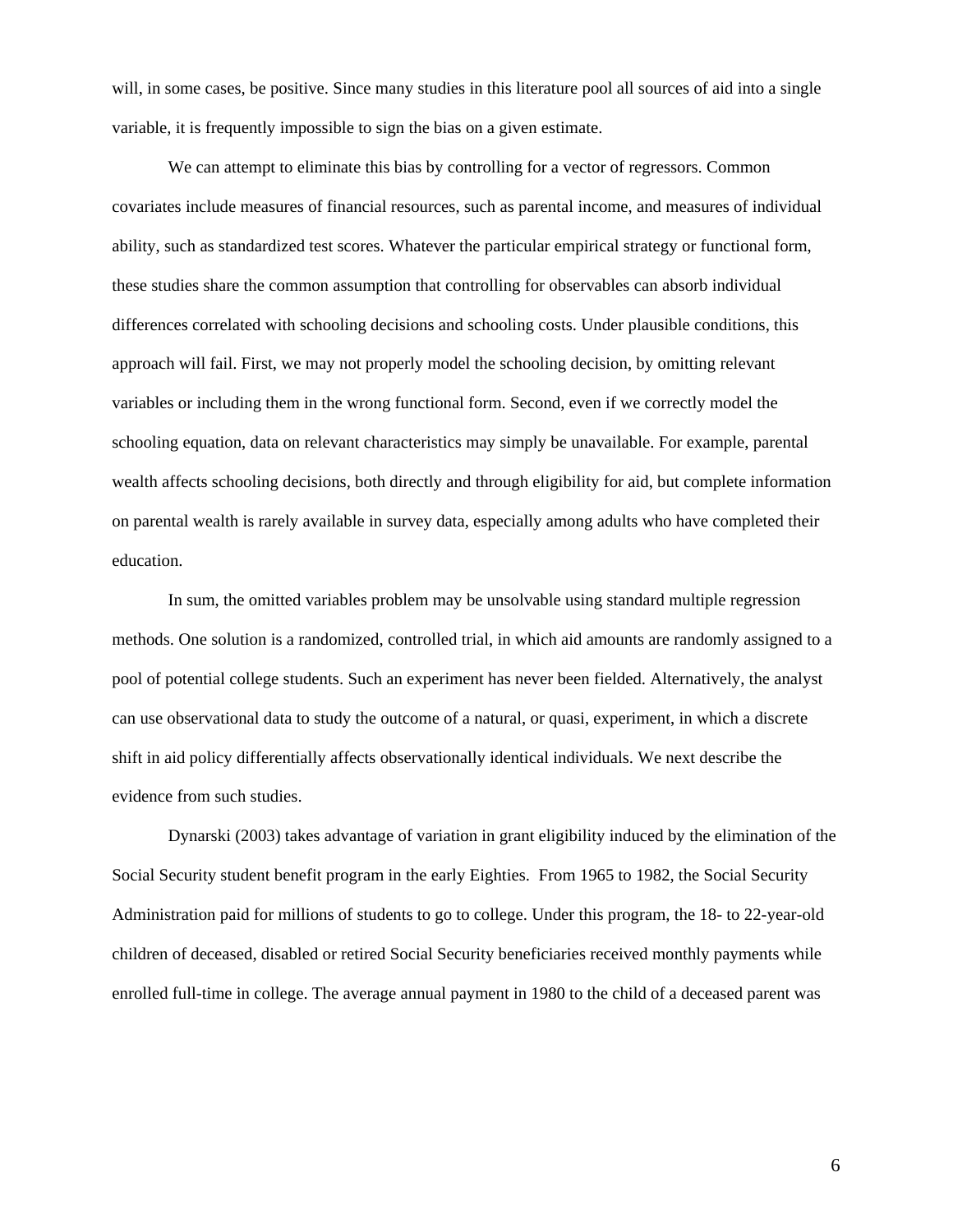\$6,700. At the program's peak, 12 percent of full-time college students aged 18 to 21 were receiving Social Security student benefits.<sup>[3](#page-7-0)</sup>

In 1981, Congress voted to eliminate the program. Enrollment sank rapidly and by the 1984-85 academic year, program spending had dropped by \$3 billion. Except for the introduction of the Pell Grant program in the early 1970s, and the various GI Bills, this is the largest and sharpest change in grant aid for college that has ever occurred in the United States. Using difference-in-differences methodology, and proxying for benefit eligibility with the death of a parent during an individual's childhood, Dynarski (2003) finds that the elimination of the Social Security student benefit program reduced college attendance probabilities of the affected group by more than a third. These estimates suggest that an offer of \$1,000 in grant aid increases the probability of attending college by about 3.6 percentage points.

A more recent set of policy innovations has provided variation in aid that has proved valuable to researchers. Since the early Nineties, over a dozen states have established broad-based merit aid programs. In 1993, Georgia introduced the Georgia HOPE (Helping Outstanding Pupils Educationally) Scholarship, funded by a state lottery. The program allows free attendance at Georgia's public colleges for state residents maintain at least a B average in high school and college. Those attending private colleges are eligible for an annual grant that roughly equals average tuition at the public universities. Dynarski (2000) estimates the impact of Georgia's program by comparing changes in college attendance rates in Georgia to changes in other southeastern states during the same time period. The effect of HOPE is identified by differences between Georgia and the rest of the southeastern United States in the time trend of college attendance rates. She finds that the program substantially increased college entry in Georgia, by 4 to 6 percentage points per \$1,000 in aid. Research on similar state programs has also shown them to be effective in increasing college attendance (Abraham and Clark, 2006; Kane, 2003; Dynarski, 2004a and forthcoming). The programs also appear to increase the share of young people completing a college degree (Dynarski, forthcoming). Effects are strongest among women, especially Blacks and Hispanics.

<span id="page-7-0"></span><sup>&</sup>lt;sup>3</sup> Statistics in this paragraph are drawn from Table 54 in Social Security Administration (1982), Table A in College Board (1998) and Table 174 in US Department of Education (1998).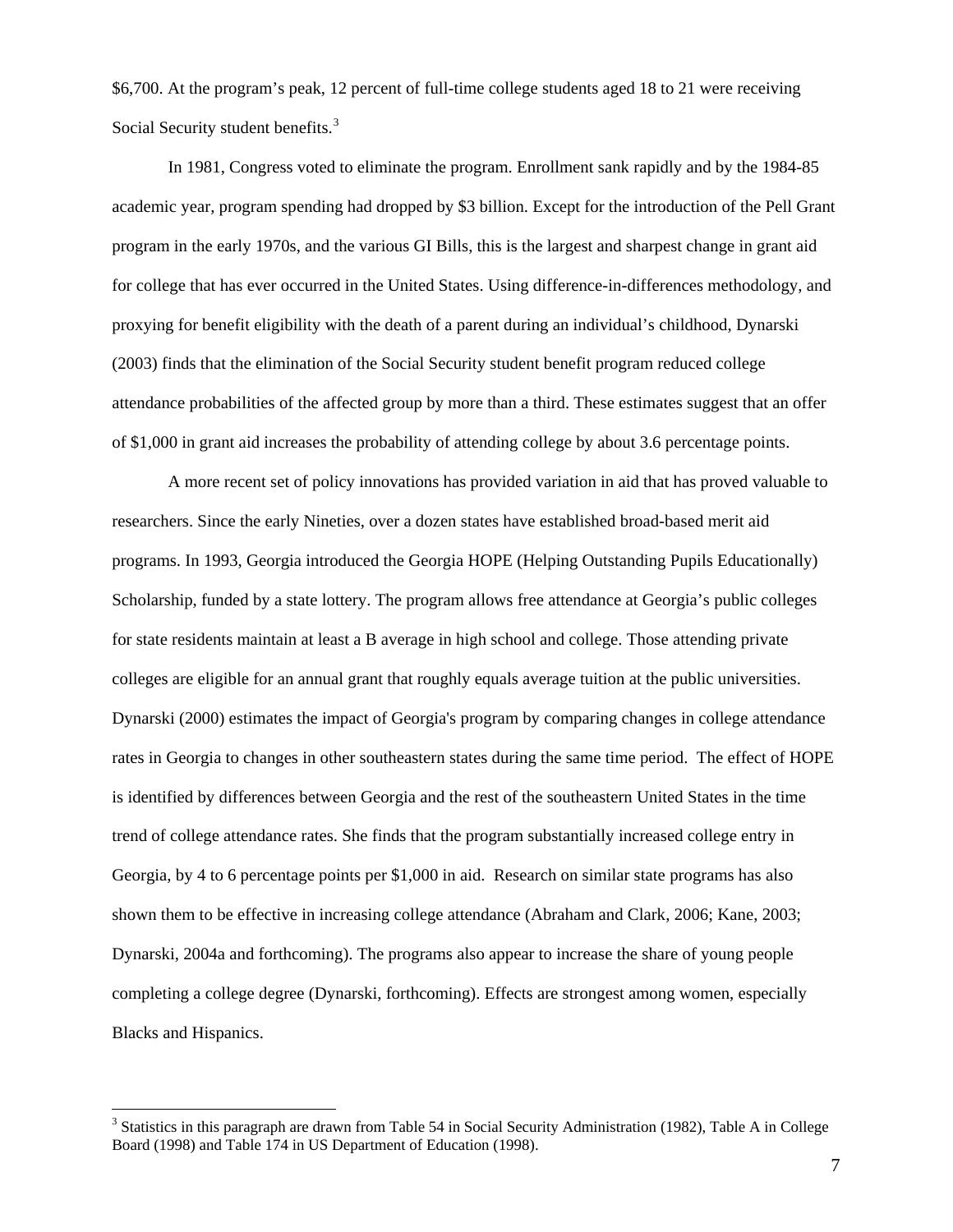This body of research has established that young people are sensitive to college costs in making their schooling decisions. In fact, from a rational perspective, they appear to be "too" sensitive, given how small the direct costs of college are. At the typical public college, required tuition and fees average \$6,000; at a community college they are closer to \$2,000 (College Board, 2006). These costs are quite small when weighed against the lifetime return to a college degree. On average, college graduates make fifty percent more than high school graduates (College Board, 2004). These returns accrue for decades, whereas tuition costs accumulate for only a few years. The strong response of young people to the aid programs just described provides indirect evidence that present costs loom very large for this population.

All of the programs discussed above are outside of the traditional, federal student aid system. What about the traditional programs? There is little to no persuasive evidence that the federal aid programs are similarly effective - or at all effective - in increasing the college enrollment of young people. This lack of evidence does not reflect lack of effort: the Pell Grant program has received considerable attention from researchers. Hansen (1983) examined enrollment rates before and after implementation of the Pell Grant program. Hansen found that while enrollment rates of all income groups increased during the 1970s, enrollment among low-income students did not increase disproportionately. Kane (1995) utilizes more years of data and limits the sample to women, whose enrollment patterns were less disrupted by the Vietnam War than those of men, but is also unable to find an effect. Bettinger (2004) uses regression-discontinuity analysis to examine whether the Pell Grant reduces the dropout rate among college students; his results suggest this is the case but he stresses that his estimates are too sensitive to specification and functional form to draw strong conclusions. Just one study using quasi-experimental methods compellingly estimates an effect of the Pell on schooling decisions: Seftor and Turner (2002) find a small but robust effect on the college attendance of older, independent students.

When examined as a whole, this body of evidence is puzzling. How can some aid programs produce such large, robust impacts while the others have little detectable effect? The populations are similar: the Social Security student benefit program served families similar to that served by Pell: lowincome, nonwhite, disproportionately headed by single parents. The merit aid programs appear to have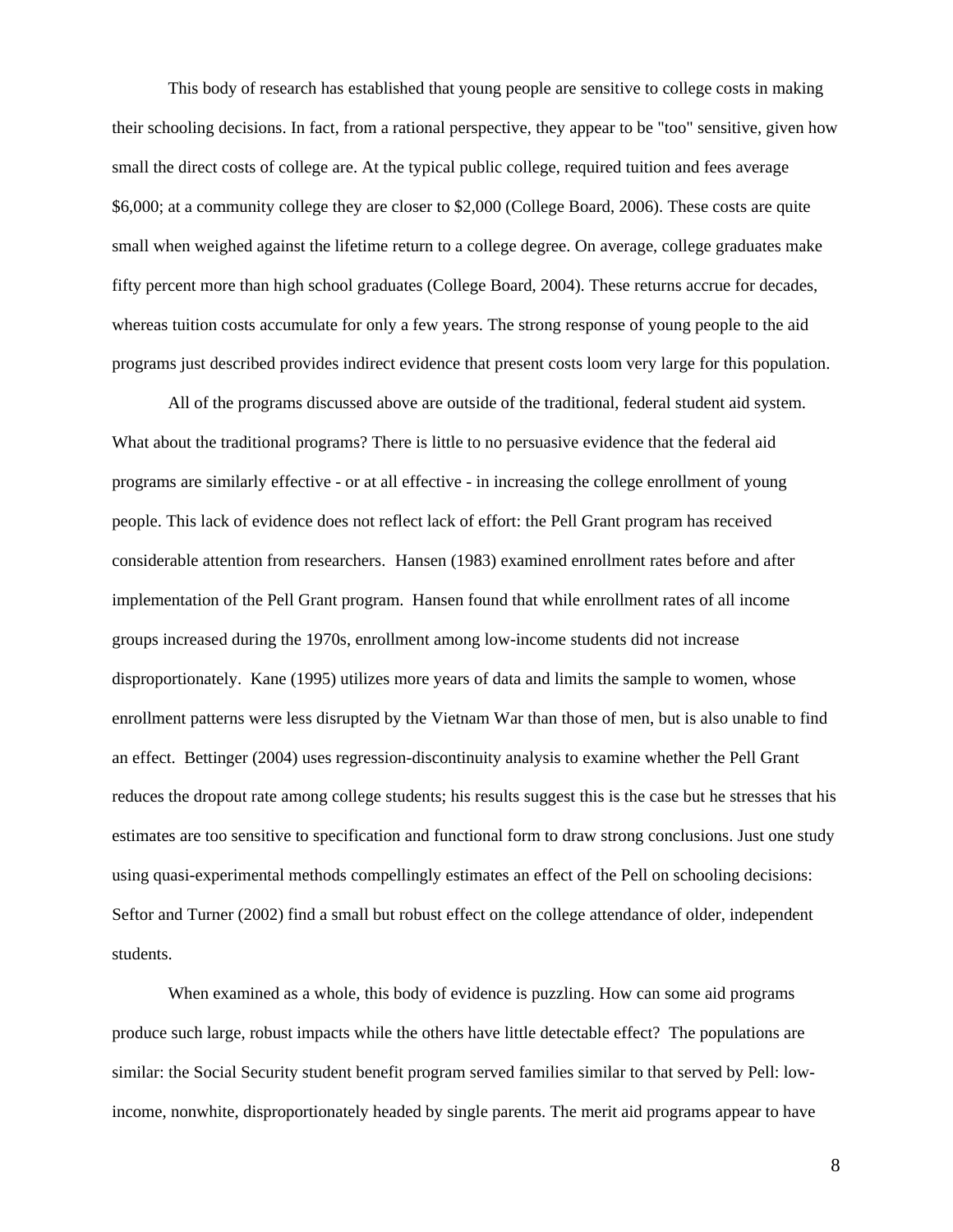been particularly effective for Blacks and Hispanics. So the answer is not that the population served by Pell is insensitive to price.

A striking difference between the effective programs and the traditional programs is in the paperwork requirements they impose on applicants. The HOPE application consists of a half-page of basic biographical information. High schools proactively send transcript data to the state in order to identify scholarship winners. Application requirements were even simpler in the Social Security student benefit program. The Social Security Administration proactively sent a letter to each beneficiary shortly before the  $18<sup>th</sup>$  birthday, asking about college plans. If the beneficiary was planning on college, benefit checks continued to arrive. Renewal required only confirmation of enrollment from the college registrar. By contrast, the traditional aid programs impose complicated paperwork and procedural requirements on applicants. We describe this process in detail in the next sections.

A second difference between the effective aid programs and the traditional aid programs is in the extent to which students understand the programs and can accurately estimate their eligibility in the years preceding college. In the case of the Social Security program, families knew exactly the benefits they would receive, since a student who qualified simply received the child benefits that had previously gone to her family. Similarly, people are quite knowledgeable about the Georgia HOPE program. More than seventy percent of Georgia high-school freshmen are able to name the program without prompting. Fiftynine percent, when asked to list some requirements of HOPE, volunteer that a high school GPA of 3.0 is necessary (Henry, et al, 1998). This level of knowledge about a government program would be remarkable among adults; it is even more striking among young teenagers. By contrast, a US Government Accounting Office (GAO) analysis found that nearly ninety percent of high school sophomores in 1980 did not know about the Pell Grant program (US GAO, 1990).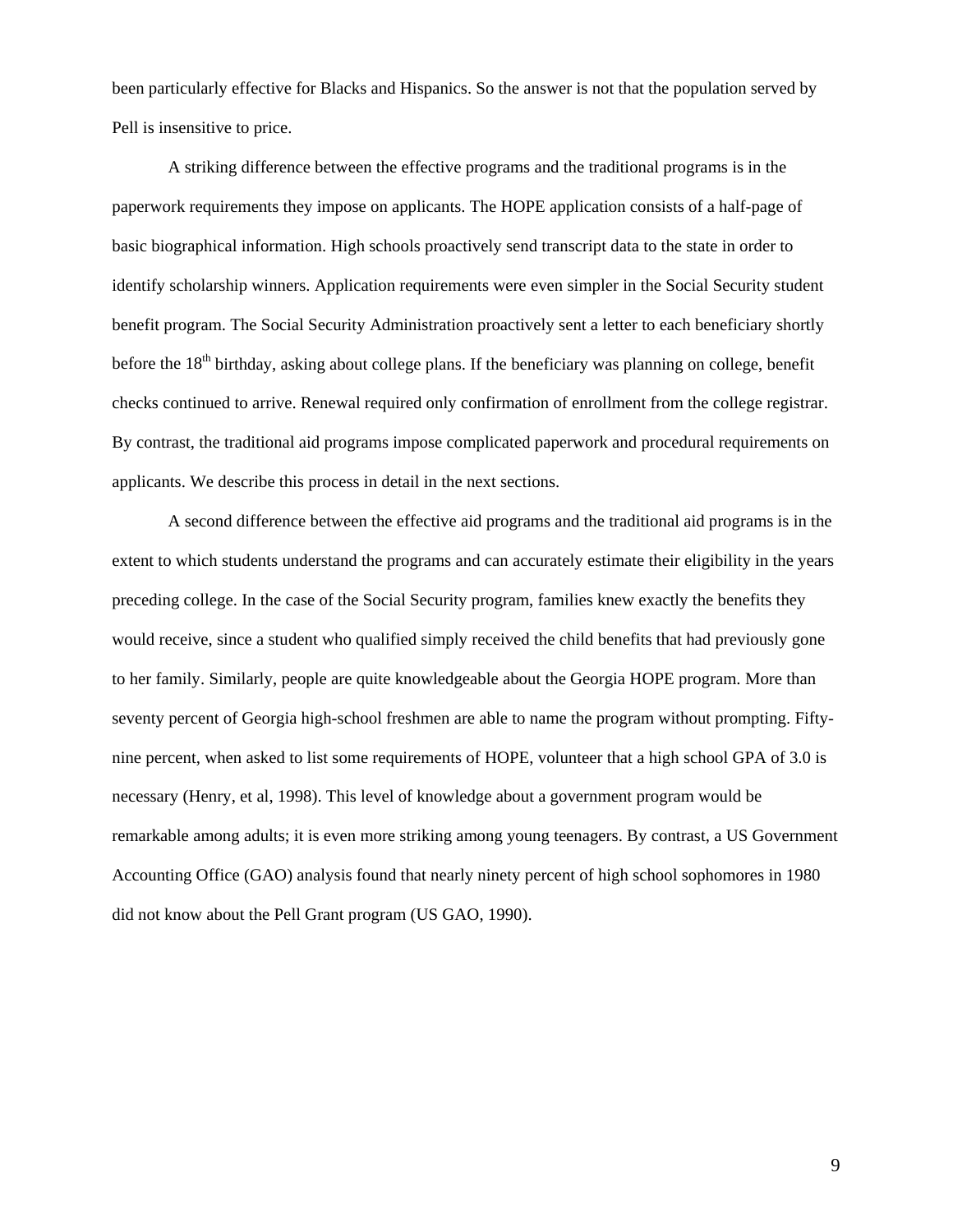### **The Financial Aid Form**

 $\overline{a}$ 

Establishing eligibility for federal aid is called "need determination." The data elements that determine "need" are collected in the FAFSA, which is required for all federal grants and loans.<sup>[4](#page-10-0)</sup> From information on the FAFSA, the U.S. Department of Education computes the expected family contribution (EFC), an estimate of how much the family can pay out of pocket for college. "Need" is defined as the difference between the cost of attendance (e.g., tuition, fees, books, living expenses) and this family contribution. The basics of need-determination have changed little since they were laid out over fifty years ago. In 1953, John Monro, dean of admissions at Harvard College, described to his colleagues at a College Board conference the formula he used to assign financial aid to Harvard admits. The assembled aid administrators were eager to establish a common formula for assigning aid, so that they could quash the competitive bidding for the best students that that had recently developed among elite colleges. Within a year, a common aid application was in use (Duffy and Goldberg, 1998; Wilkinson, 2005). The schools that initiated this need-determination process typically enrolled students from families with relatively high incomes and asset holdings, and so sought detailed measures of wealth and income so that they could measure need among families with complicated financial situations.<sup>[5](#page-10-1)</sup> As we next show, today's FAFSA reflects its history, providing extremely fine measures of ability to pay at levels of income that far exceed the effective cutoffs for federal aid.

The FAFSA collects detailed information about the student's and parents' income, assets and various other benefits and expenditures. In Table 1 we compare the FAFSA to the IRS 1040, 1040A and 1040EZ income tax forms (see<http://www.ifap.ed.gov/fafsa/0607FinalFAFSA.html>for a copy of the 2006-07 FAFSA). The FAFSA, at five pages and 127 questions, is longer than Form1040EZ (one page, 37 questions) and Form 1040A (two pages, 83 questions). It is comparable to Form 1040 (two pages, 118 questions). <sup>[6](#page-10-2)</sup> For the families targeted by need-based aid, complexity in the aid application rivals the complexity they experience in the income tax system. Most families eligible for the Pell file the shorter 1040A or 1040EZ; 86 percent of filing households with income below \$50,000 (and two-thirds of all

<span id="page-10-0"></span><sup>&</sup>lt;sup>4</sup> Most state aid and school scholarships also require the FAFSA. Some colleges require an additional aid application, such as the College Board's PROFILE or a school-specific form.

<span id="page-10-2"></span><span id="page-10-1"></span>Until 1973, the federal aid application asked about make and model of the family car (Wilkinson, 2005). <sup>6</sup> Unless otherwise noted, FAFSA question counts are for dependent students, who must answer questions about their parents' finances as well as their own.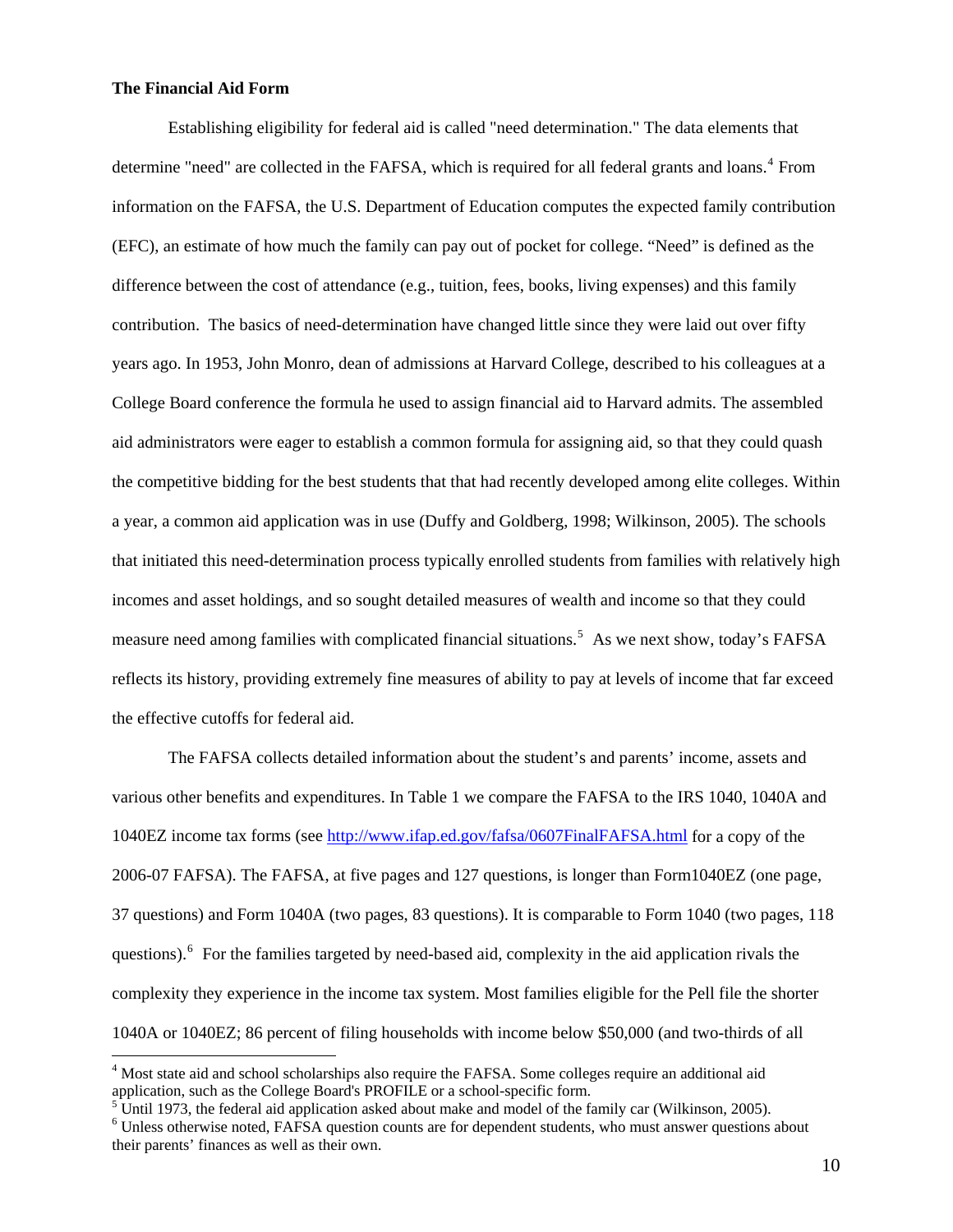households) use these simplified IRS forms. The contrast between Form 1040EZ and the FAFSA is especially striking. With a third of the FAFSA's questions and a fifth of its pages, the IRS captures the information needed to determine tax liability for the very population targeted by need-based aid.

Why is the FAFSA so long? As Table 1 shows, the FAFSA captures finer measures of financial resources than the tax forms. Thirty-three FAFSA questions probe for sources of income not shown on the W-2, compared to two on the 1040EZ, 12 on the 1040A and 19 on the 1040. Further, while none of the tax forms ask about assets, the FAFSA has six questions on this topic. And because the aid formula applies different "tax rates" to the student and parents, the FAFSA inquires twice about each financial resource, once of the parents and once of the student.<sup>[7](#page-11-0)</sup>

As we will show later in the paper, there are few questions on the FAFSA that low-income families can simply ignore. Most of the questions apply to individuals of any income, including those about child support and "other untaxed income not reported elsewhere." Several, such as those about welfare and EITC benefits, are *only* relevant for low income families. We now move to describing the broader application process of which the FAFSA is just a part.

#### **The Financial Aid Process**

 $\overline{a}$ 

We have just described the process of filling out a FAFSA, which is similar in length to a 1040. There is a key difference between the aid and tax forms, however. When a taxpayer has completed her 1040, she knows how much tax she owes. More than twenty of the questions on the 1040 are calculations or look-ups in tax tables that allow filers to arrive at this bottom-line of tax liability. Completing the FAFSA yields absolutely no information about aid eligibility. In fact, definitive information about aid eligibility does not arrive until months after the FAFSA is submitted, in the spring before college enrollment.

Figure 1 illustrates the student aid process. Prospective freshmen typically file a FAFSA in spring of their senior year of high school. Many schools require that the FAFSA be filed by March 1, but

<span id="page-11-0"></span><sup>&</sup>lt;sup>7</sup> The marginal tax rate on parental income ranges from 22 to 47 percent, while for student earnings the tax rate is zero below an earnings protection allowance and 50 percent above that allowance. The highest tax rate on parental assets is about six percent for each year of college, while the student's assets can be taxed at 35 percent (this rate will fall to 20 percent as of the 2007-2008 academic year). See Dynarski (2004b) for a discussion of how the aid tax on assets varies by ownership and asset type.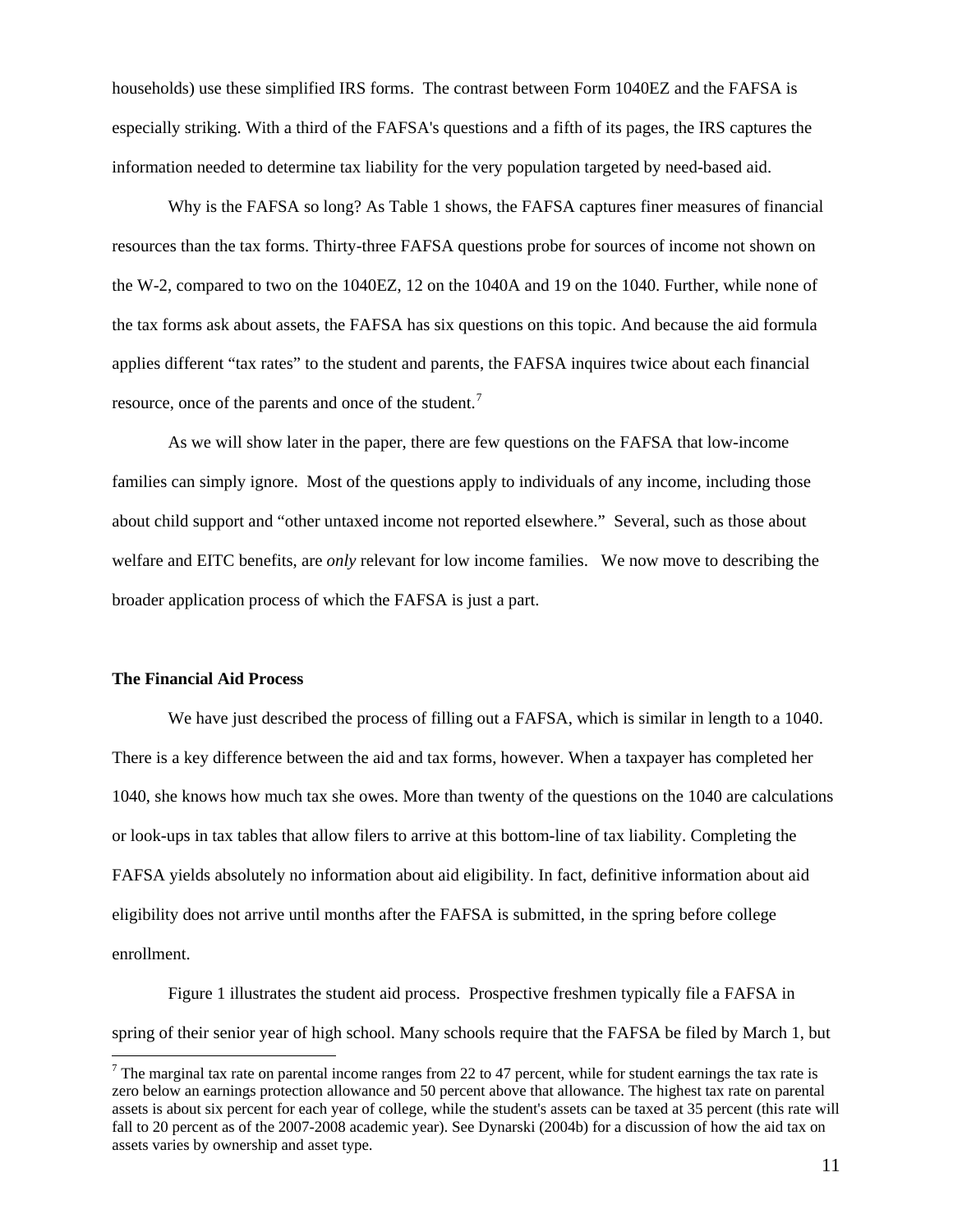students are not allowed by the Department of Education to file a FAFSA until January 1. Once the FAFSA is submitted, the U.S. Department of Education computes the EFC. The EFC, but not any estimate of aid eligibility, is mailed to the applicant as well as the colleges to which she has applied (U.S. Department of Education, 2005d).

The federal government does not notify students of their federal aid eligibility; rather, this is left to the colleges to which students are admitted. Colleges use the EFC to personalize a package of grants and loans for each student, which they then mail out in award letters, typically in March and April. Only upon receiving these award letters do students learn about their federal aid for the upcoming year.

#### **A Quantitative Analysis of the Benefits of Complexity**

Complexity in the aid system arises from efforts to precisely measure ability to pay for college. The design of the current federal aid system reveals a social preference to focus grant funds on "needy" students. The rationale for the FAFSA is that its detailed questions allow aid administrators to identify these needy students. The marginal contribution of each question to this targeting goal can be quantified, and in this section we undertake this exercise. Our goal is to measure the benefits of complexity: the degree to which it improves the targeting of aid. These benefits can then be weighed against the costs of complexity, which we explore in the next section.

To preview the results: we find that that of the 127 questions on the FAFSA only a handful have any substantial effect on the distribution of student aid. Most of the FAFSA could be eliminated without doing violence to the revealed distributional priorities of the federal aid programs.

#### *Empirical Methodology*

We use individual-level data from the restricted-use, nationally representative 2003-04 National Postsecondary Student Aid Survey (NPSAS:04) to examine the relationship between federal aid received and information in the FAFSA. The NPSAS:04 includes FAFSA data for 56,440 undergraduate federal aid applicants. We limited our sample to 26,156 full-time undergraduates (dependent or independent) who attended the same institution for the full year. From this sample we drop 1,733 individuals who were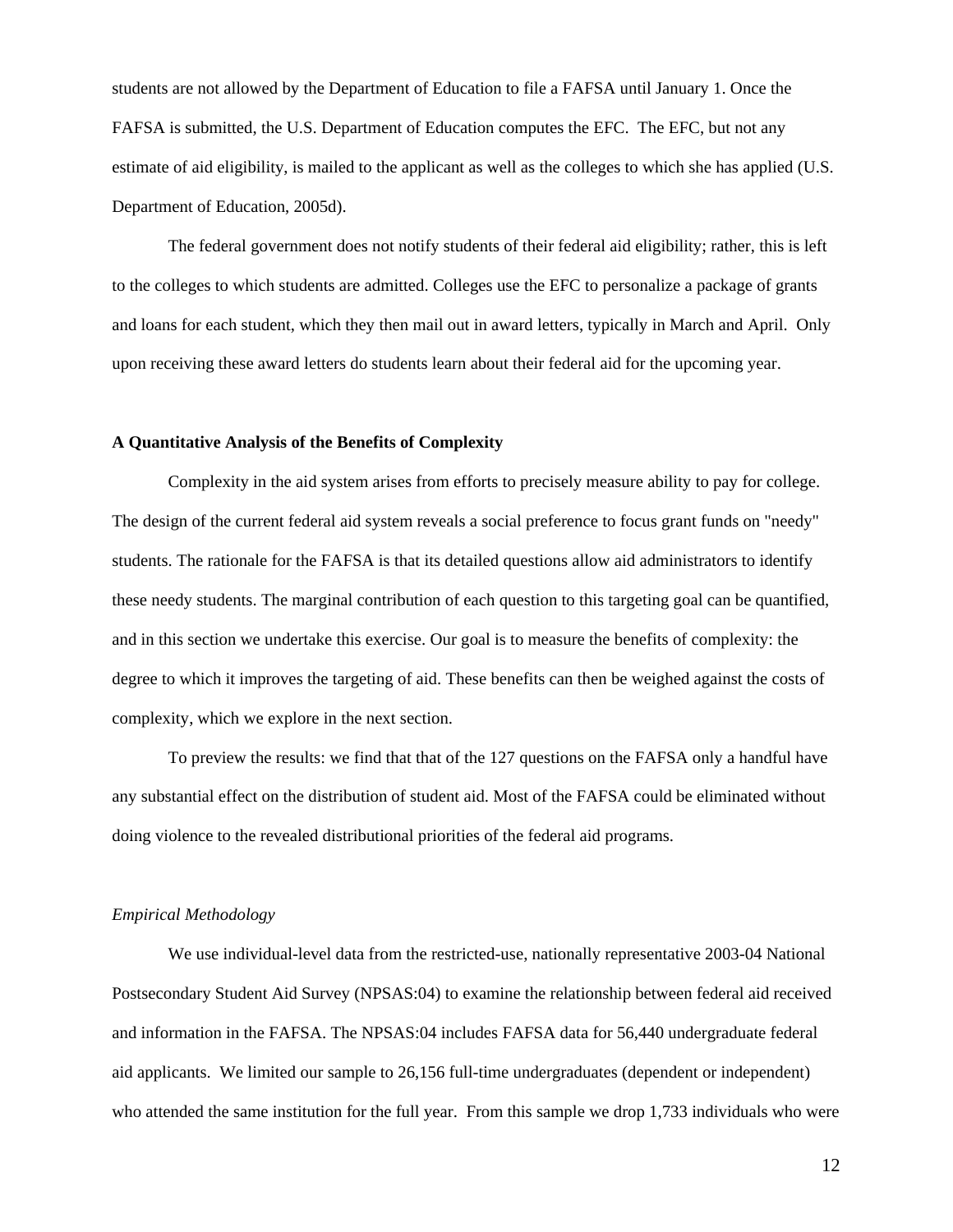missing an EFC, as well as 170 individuals missing other critical data elements such as income or family size. This results in a final sample of 24,253 individuals.

We focus on Pell Grants and subsidized loans, the most expensive components of federal needbased aid. To replicate each student's Pell and loan eligibility, as well as to test the consequences of formula simplification, we coded the 2003-04 EFC, Pell, and Stafford loan formulas and rules for dependent and independent students as outlined in the 960-page *2003-2004 Federal Student Aid Handbook* (U.S. Department of Education, 2003a).

The federal EFC formula for dependent students adds together parents' adjusted gross income (or W-2 earnings for non-tax-filers) and other income. It then subtracts a number of allowances, of which the largest is taxes paid, and adds in 12 percent of parents' assets over an asset protection allowance that depends on parents' ages and marital status (for example, the allowance is \$42,200 for a married couple in which the older parent is 45). Retirement savings and the value of a primary home are not counted as assets. The resulting figure is called parents' adjusted available income (AAI). A progressive marginal assessment rate from 22 to 47 percent is applied to this number, and the result is then divided by the number of children in college to obtain the parents' expected contribution.

The dependent student's expected contribution is computed by summing the student's adjusted gross income and other income, subtracting a few allowances, and applying a 50 percent assessment rate. Thirty-five percent of any student assets are added to this figure to yield the student's expected contribution. Students have no asset protection allowance. The final EFC is obtained by adding the student's expected contribution to the parents' expected contribution.

The expected contribution for independent students with children is calculated much like that of the parents of dependent children. The expected contribution of independent students without children is calculated much like that of dependent students, but with higher income and asset allowances. The total contribution is divided by the number of family members in college to calculate the EFC.

For both dependent and independent students, the Pell Grant is awarded by subtracting the EFC from the maximum Pell Grant (\$4,050). Following federal rules, grants between \$0 and \$199 are rounded down to \$0, and grants between \$200 and \$399 are rounded up to \$400. Pell Grants of over \$2,700 are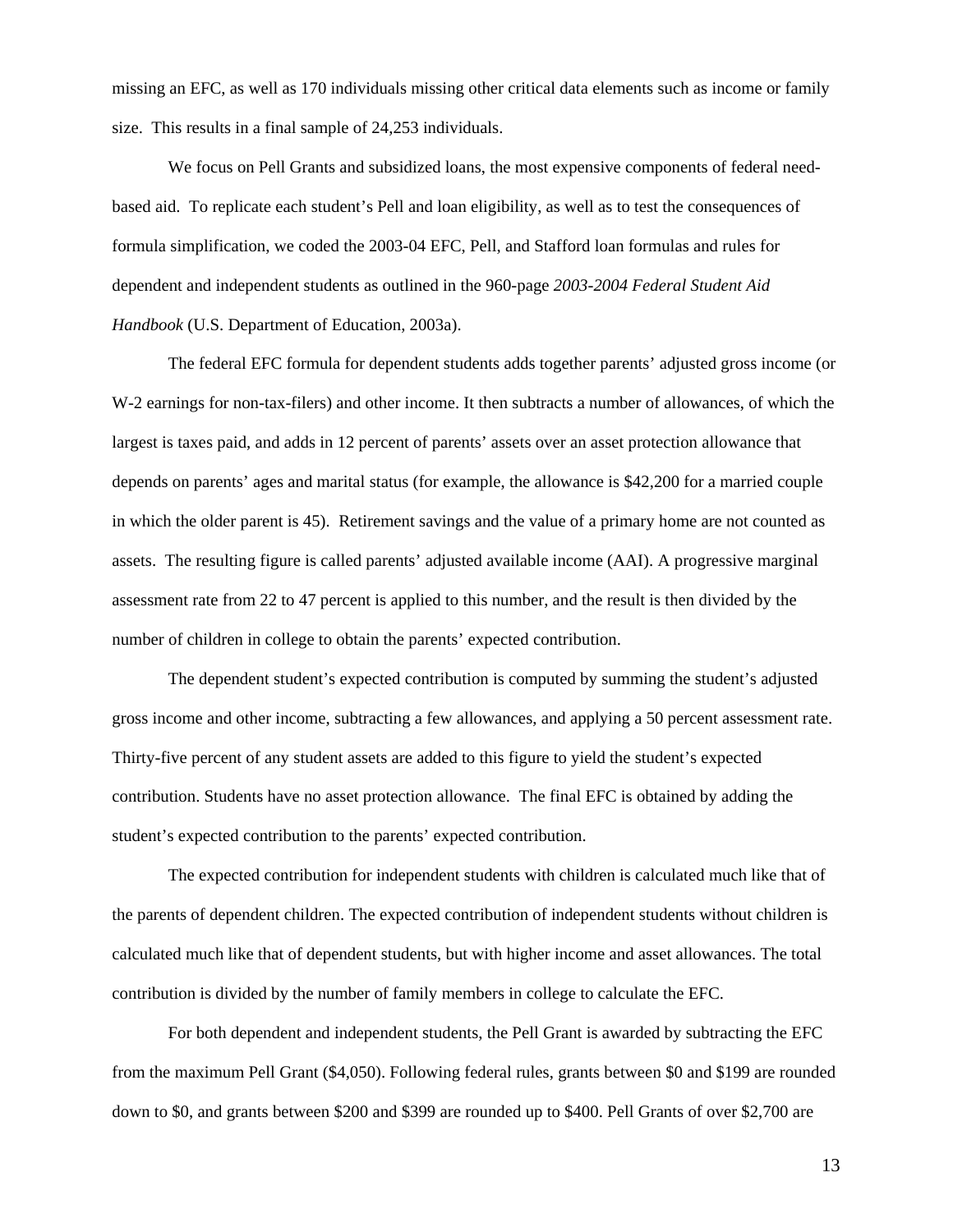adjusted downward for students at very-low-tuition institutions (tuition and fees of less than \$675 in 2003–04) using what is called the tuition sensitivity adjustment. Pell Grants are also reduced if the calculated amount exceeds the cost of attendance at the student's institution (which is provided in NPSAS, as reported by the schools). Among full-time students in our sample, the tuition sensitivity adjustment applied to only 35 students and the cost of attendance adjustment applied to none. Subsidized Stafford loan eligibility is estimated by subtracting the estimated EFC, estimated Pell grant, and any other grants from the cost of attendance. The result is capped at the maximum loan amount for the student's class level and dependency status.

We first use the NPSAS data to replicate aid under the current formula, and compare these calculated amounts with their actual values as documented in the NPSAS. Our predicted aid values are extremely close to their actual values. Regressing the actual against the predicted values yields an  $R^2$  of 1.00 for the EFC and 0.997 for the Pell Grant.<sup>[8](#page-14-0)</sup> To measure the influence of the various FAFSA components on aid, we sequentially exclude data items from the aid formula, recalculate aid, and compare the simulated aid amounts to the baseline values described above.<sup>[9](#page-14-1)</sup> Mechanically, this is achieved by setting the value of the excluded items to zero.<sup>[10](#page-14-2)</sup> We measure the predictive power of these simulations with the  $R<sup>2</sup>$  from regressions of the baseline aid values against their simulated values under simplification.

While the  $R<sup>2</sup>$  communicates the proportion of the variation in aid that can be attributed to each set of variables, it does not tell us who wins and who loses. We therefore plot gains and losses against families' financial resources. As our measure of financial resources, we will primarily use the aid system's current summary statistic for a family's ability to pay for college, the expected family contribution (EFC). If our simulations reproduce the current distribution of aid across the EFC, then we

 $\overline{a}$ 

<span id="page-14-0"></span> $8$  In a small proportion of cases we exactly replicate the EFC but not the Pell Grant. This may reflect overrides of the formula at the discretion of financial aid administrators or data perturbations introduced by the Department of Education to protect data confidentiality.

<span id="page-14-1"></span><sup>&</sup>lt;sup>9</sup> We are not the first to estimate the predictive power of individual FAFSA items on student aid. Kane (1995) notes that most of the variation in Pell Grants can be explained using just a few variables. Stoll and Stedman (2004) use student-level FAFSA data (from the 1999-2000 NPSAS) to simulate the effect on the EFC of excluding items from the aid calculation.

<span id="page-14-2"></span><sup>&</sup>lt;sup>10</sup> We have also tested setting excluded values to their means or medians, with substantively similar results. For state of residence and elder parent's age, which are excluded from some simulations, a value of zero is not meaningful, so we assign to all applicants the default values that the aid formula imputes when these items are missing from a FAFSA.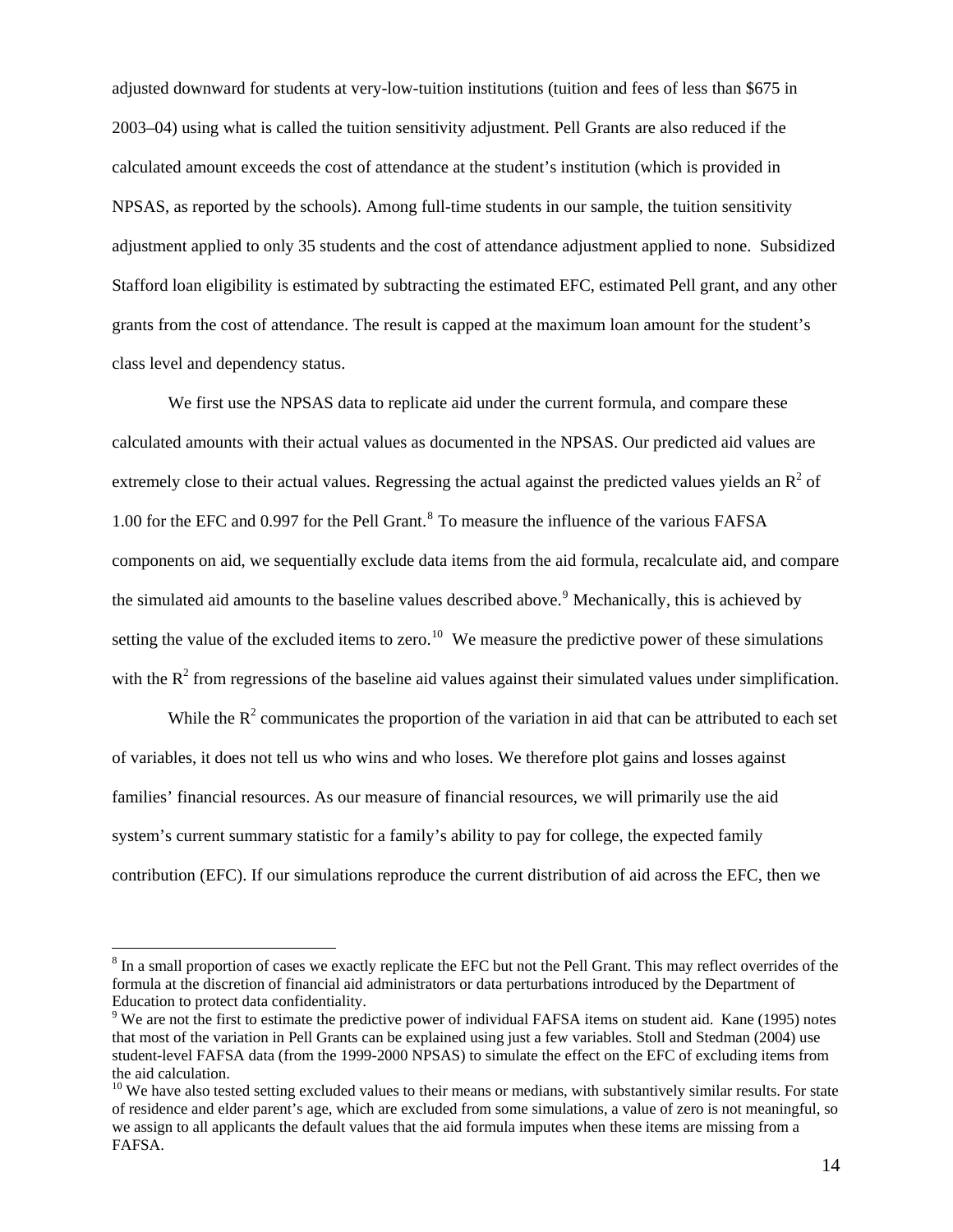have successfully reproduced the current system's distributional priorities. We will also use adjusted gross income, a more familiar metric for financial resources, for some of our graphs.

## *How is Targeting Affected When we Discard 80% of the FAFSA?*

We start by eliminating all of the data used in the aid calculation except for adjusted gross income of the parents (or independent students and their spouses), dependent students' earnings, parents' and students' assets, parents' and students' marital status, family size and number of family members in college. This approach (Simulation A) discards parents' and student's taxes paid, the types of income tax forms filed and the required "worksheets" (reproduced in Appendix) that elicit information about transfer income (such as the EITC, welfare, and Social Security) and other income (child support). These worksheets account for 45 of the 70 financial questions used in the calculation of aid. Using only the items in Simulation A would cut the number of financial questions on the FAFSA by more than 80 percent.

With this substantial reduction in complexity, Pell Grant eligibility changes by less than \$100 for 76 percent of aid applicants. The subsidized loan offer changes by less than \$100 for 84 percent of aid applicants. The correlation between the existing Pell and the simulated Pell is 0.95, and that between the existing and simulated subsidized loan is 0.91. This reduction in complexity has a small impact on program costs, with the average Pell dropping by \$14 (less than one percent). All of this decrease in the Pell occurs among families with income over \$30,000; families with lower incomes actually see an increase in their grants (see Figure 2). Loans decrease more substantially, by an average of \$215, or seven percent, with the decrease concentrated among families with incomes between \$55,000 and \$75,000.

Why are we able to throw out so much information about applicants, with relatively little consequence for their aid eligibility? First, many of the data items on the FAFSA are relevant to very few families (e.g., living stipends for the military and clergy, foreign income); that is, while these items affect eligibility, they are non-zero for a small number of people. Second, some of the items are common, but only at the top or bottom of the income distribution (e.g., IRA rollovers and welfare benefits). Those at the top or bottom of the income distribution qualify for no aid or the maximum of aid solely on the basis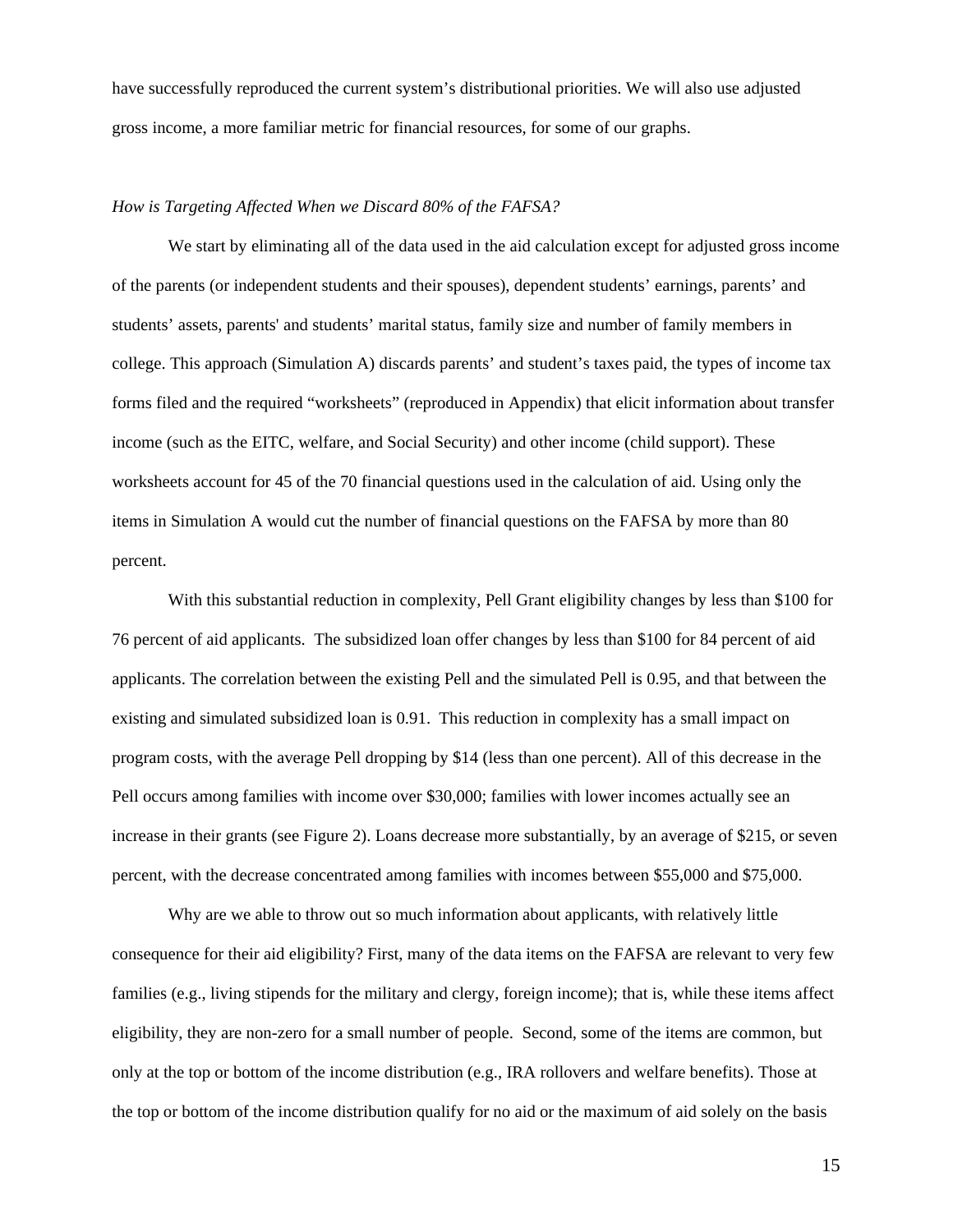of their income, rendering additional information about their financial situation irrelevant. If we know that a family of four earns \$20,000 a year, we also know the family is eligible for the Pell Grant and information about the family's Food Stamps, medical expenses and welfare benefits is redundant. Similarly, if a family of three earns \$100,000 a year, then information about the family's 401(k) investments, financial assets, and business income is redundant.

It is clear in Figure 2 that this particular approach affects the distribution of loans more than that of grants. Why is this true? Subsidized loan eligibility is based on the same measure of ability to pay (the EFC) as Pell Grants. Therefore, any simplification that exactly preserves the EFC will preserve both Pell Grant and subsidized loan amounts. However, slight changes in EFCs that have no implication for Pell Grants can have implications for student loan eligibility. This is because many families who are nowhere near the threshold for Pell receipt are on the margin of receiving a larger (or smaller) subsidized loan. Lower- and middle-income families often have EFCs well below their total cost of attendance and thus qualify for the maximum loans regardless of small changes in their EFCs. But such small changes can affect upper-income families, whose EFCs may be just above or below their cost of attendance.

#### *How is Targeting Affected When We Disregard Assets?*

We next discard parents' and student's assets from the calculation of aid (Simulation B). The "taxation" of assets by the aid formula has been roundly criticized by economists. Economists (e.g., Edlin, 1993 and Feldstein, 1995) have argued that the taxation of assets by the aid formula creates horizontal inequities: identical families with identical lifetime earnings can be treated very differently by the aid system, with aid reduced for the family that has sacrificed consumption in order to save for college.

In practical terms, assets have little impact on the calculation of federal aid. When we drop all assets from the aid formula, 75 percent of applicants experience a change of less than \$100 in their Pell Grant. Thirteen percent see a change of more than \$500 in their Pell. Excluding assets increases the average Pell at low levels of income (Figure 3). Total Pell expenditures in this simulation increase by just 3.3 percent over their current level, by an average of \$54 per applicant. Student loan offers drop slightly (relative to their current level) using this approach, by 4.2 percent. The decrease in eligibility is again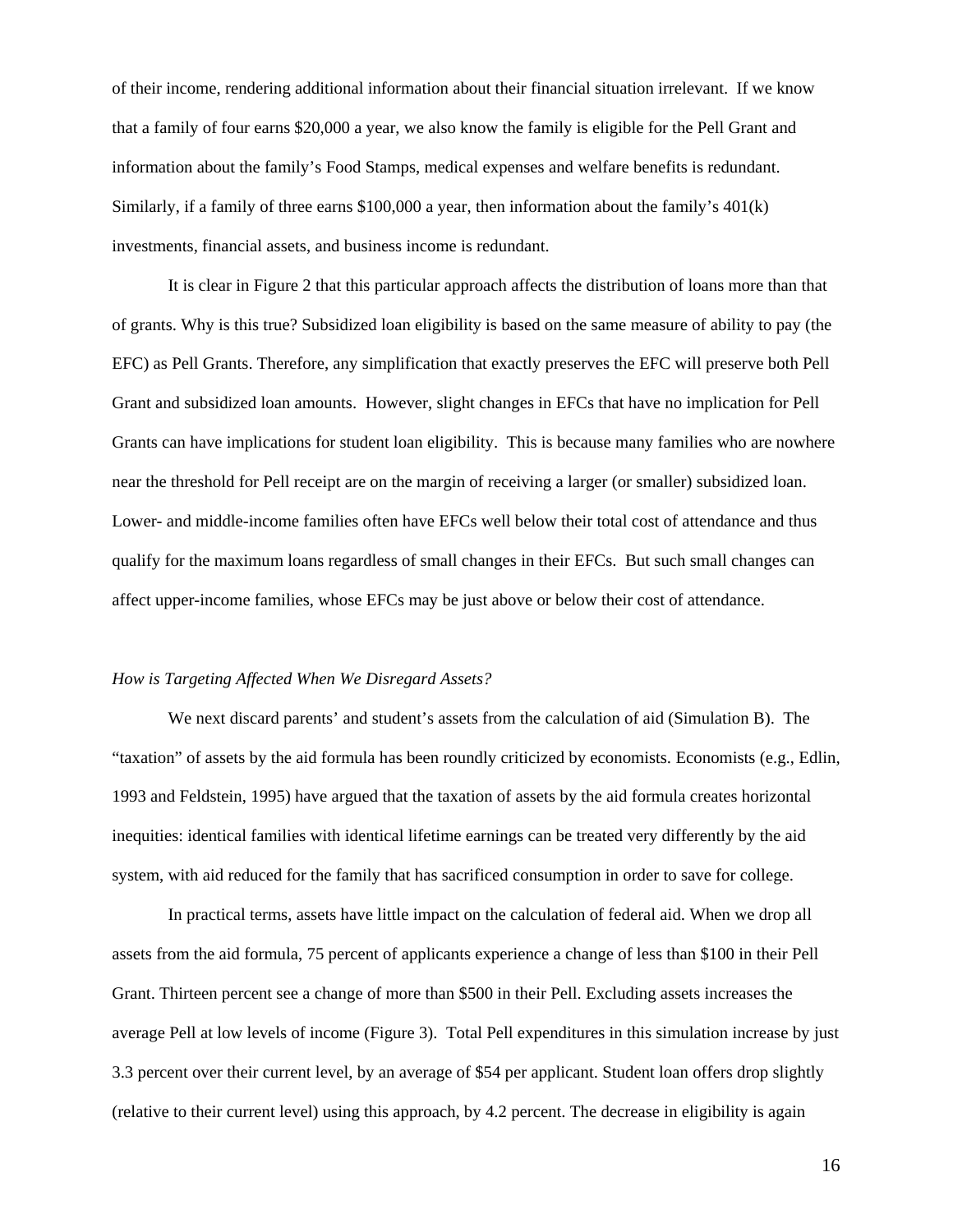concentrated among families with incomes over \$60,000. For 84 percent of applicants, subsidized loan eligibility changes by less than \$100.

Assets have so little effect on aid eligibility because few households have assets that are "taxed" by the aid formula. Families hold the vast majority of their wealth in homes and retirement funds, both of which are protected by the aid formula. Other financial assets count only if they are above a threshold that increases with the age of the parents (up to \$54,500). Among dependent students who file a FAFSA, 85 percent have no assets above the disregard. Among those from families with income below \$50,000, it's 93 percent.<sup>[11](#page-17-0)</sup> As a result, for the overwhelmingly majority of families the effective tax rate on assets is already zero.<sup>[12](#page-17-1)</sup>

It could be the case, however, that families with substantial assets simply do not file a FAFSA, since they know they will not be eligible for aid. In this case, the students filing a FAFSA would be unrepresentative of the entire population of college students. We can check on this by comparing assets of current FAFSA applicants to assets of all households with similar incomes. We do so using data from the 2004 Survey of Consumer Finances, focusing on households that contain children and have income of below \$50,000 (the effective income cap for Pell eligibility). Among all such households, the  $50<sup>th</sup>$ percentile of non-retirement financial assets is below \$1000 and the  $95<sup>th</sup>$  percentile is below \$40,000.<sup>[13](#page-17-2)</sup> The analogous figures for dependent Pell recipients in NPSAS:04 are quite similar: \$200 and \$31,000.<sup>[14](#page-17-3)</sup>

These figures indicate that the assets of households currently applying for aid are quite similar to the population that could apply for aid. These statistics offer no support for the concern that a substantial population of low-income, high-asset families will gain Pell eligibility if assets are completely removed from taxation. This is not to say that there *no* such families will gain eligibility: under this simulation, 0.65 percent of Pell recipients have more than \$250,000 in assets. These families would receive a combined \$42.5 million in Pell Grants. While the existence of such "wrongful recipients" can be

 $\overline{a}$ 

<span id="page-17-0"></span><sup>&</sup>lt;sup>11</sup>Authors' calculations from NPSAS:04.

<span id="page-17-2"></span><span id="page-17-1"></span> $12$  For 99 percent of aid applicants, the marginal tax rate on assets is zero. We obtain this figure by adding \$100 to every applicant's financial assets and recalculating aid. For 99 percent of the sample, Pell eligibility is unchanged.<br><sup>13</sup> Authors' calculations from the 2004 Survey of Consumer Finances. Figure is for households with chi incomes below \$50,000. The 99<sup>th</sup> percentile of financial, non-retirement assets for this population is roughly \$160,000.

<span id="page-17-3"></span> $14$  The 99<sup>th</sup> percentiles of non-retirement financial assets for dependent and independent Pell recipients are \$95,000 and \$13,000, respectively.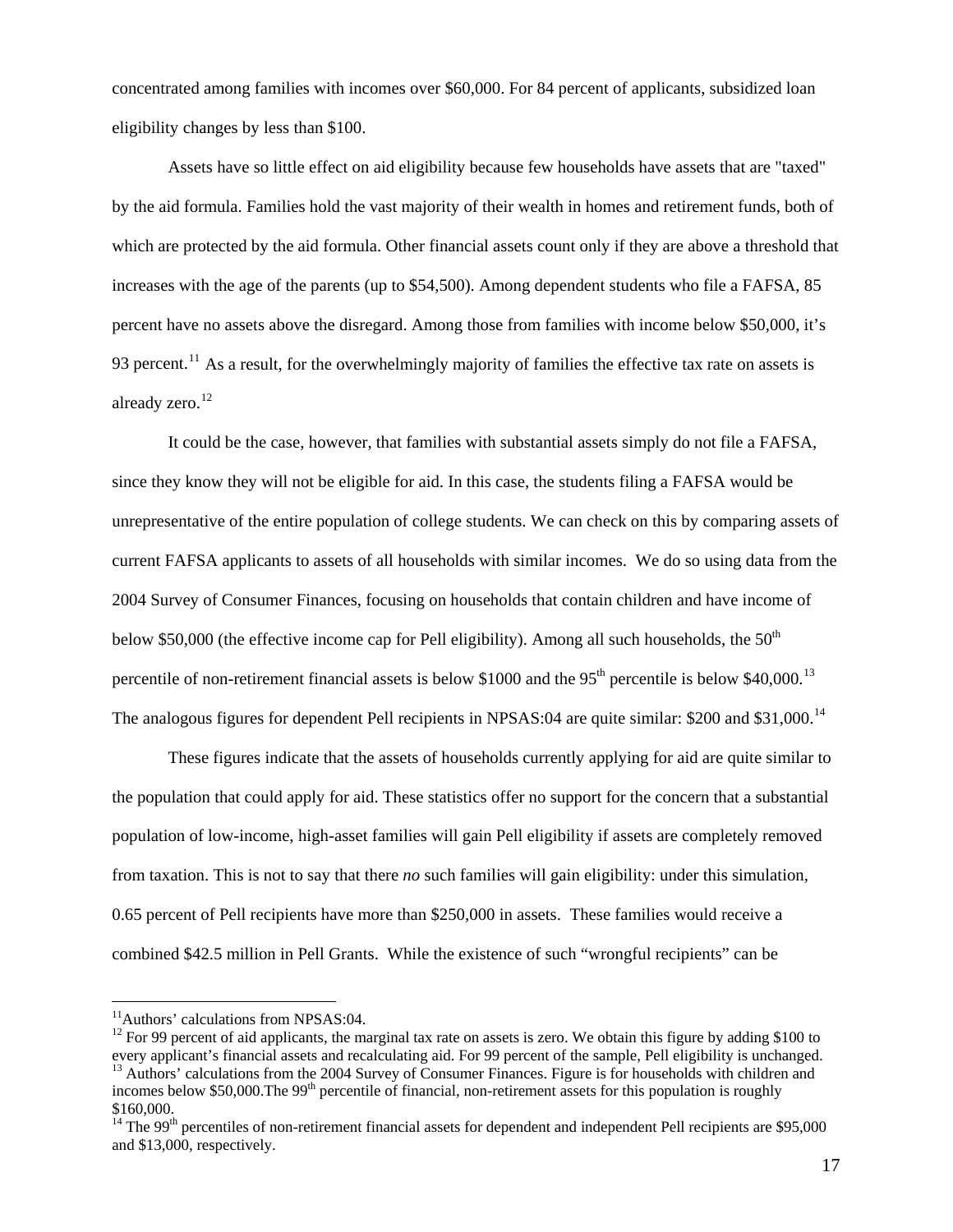politically challenging, they represent only a very small fraction of total program expenditures. This political cost and increase in expenditures should be weighed again the implied reduction in complexity for the other 99.35 percent of aid applicants.

#### *How is Targeting Affected When We Disregard Dependent Students' Earnings?*

the lower-income group, as compared to \$2,231 for the upper income group. The aid formula taxes student earnings (over an income protection allowance of \$2,550) at a rate of fifty percent. [15](#page-18-0) Variation in students' earnings is driven predominantly by work hours, rather than variation in hourly wages. As a result, this is primarily a tax on students' work effort. The tax falls more heavily on low-income households, since both student work hours and earnings drop as parental income rises. While 73 percent of dependent students from lower-income families have positive earnings, the figure is 62 percent for students from upper-income families.<sup>[16](#page-18-1)</sup> Median student earnings are \$2,730 for

When we exclude the earnings of dependent students from the calculation of aid eligibility (Simulation C), the Pell Grants of seventy-two percent of aid applicants are essentially unchanged, while the subsidized loans of 84 percent of applicants are unchanged. The correlation of this simulated Pell grant with the current Pell grant is 0.92; the analogous correlation for the subsidized loan is 0.90. In Figure 4, we plot the associated changes in Pell Grant and subsidized loan eligibility against income. Since discarding dependent students' earnings mechanically increases calculated need, three times as many applicants would see a significant increase (\$500 or more) in Pell eligibility as would see a significant decrease. Pell Grants increase most for those whose parents earn between \$15,000 and \$40,000 per year. This the most expensive approach so far discussed, with average Pell Grants increasing by \$185 per applicant (11.5 percent); grants change only for dependent students (for independent students, approaches B and C are equivalent). Loans are relatively unaffected by this approach, with the average offer dropping by about one percent, or \$39.

 $\overline{a}$ 

<span id="page-18-0"></span><sup>&</sup>lt;sup>15</sup> In 2007-2008, the disregard will rise to \$3,000 and the tax rate will fall to 35 percent. Students also receive allowances for federal taxes paid and an estimate of state taxes paid. If parents' total allowances exceed parents' income, the excess parents' allowance is used to protect more of the student's income. 16 We divide families at the rough median of household income, \$50,000.

<span id="page-18-1"></span>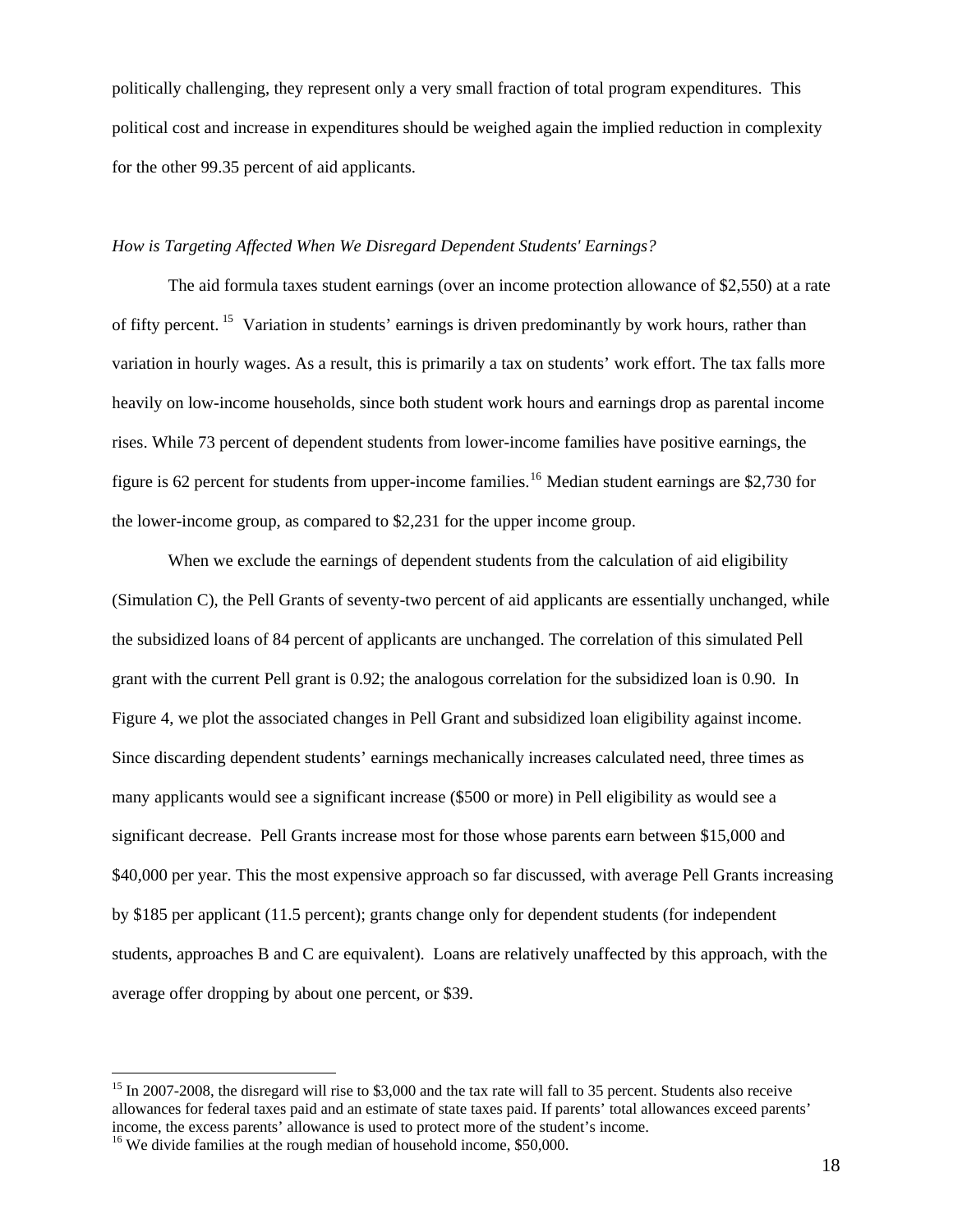This last approach limits the data required to calculate aid items to income, marital status, family size, and number of family members in college. For younger, dependent students, these data items reflect the income and characteristics of their parents' household. For older students who have their own households, these data items reflect the income and characteristics of their own household. Most of these data items are already collected in income tax returns, a point to which we will return later in the paper.

#### **A Quantitative Analysis of the Costs of Complexity**

The previous section showed that the benefits of complexity are quite small. What are its costs? We posited earlier in the paper that complexity and uncertainty in traditional student aid may blunt its ability to influence schooling decisions. In this section, we flesh out this hypothesis, borrowing insights from economic theory and evidence. Both classical and behavioral economics offer useful insights into the effect of complexity in aid on schooling decisions. The classical model highlights the transaction costs of applying for aid (primarily time costs), which reduce the net value of aid to potential students. For students on the margin of college, these additional transactions costs may tip the cost-benefit calculation against college enrollment. Behavioral economics suggests that complexity in aid could discourage a student from attending college even if a rational calculation of schooling costs and benefits would suggest that college was the optimal choice.

#### *A Rational Perspective on the Effect of Complexity in Student Aid on Schooling Decisions*

In the human capital model, individuals weigh the present costs of schooling against its future benefits. Costs include opportunity costs (forgone earnings) and direct costs (tuition and fees). For some students, these costs will be partially offset by financial aid. The value of any such aid in turn, is reduced by the opportunity cost of the time required to obtain the aid. From a rational perspective, then, the pertinent question is whether the costs of applying for aid plausibly outweigh its expected value. If the costs of aid outweigh its benefits for those on the margin of college, then this would explain why federal aid has little effect on schooling decisions.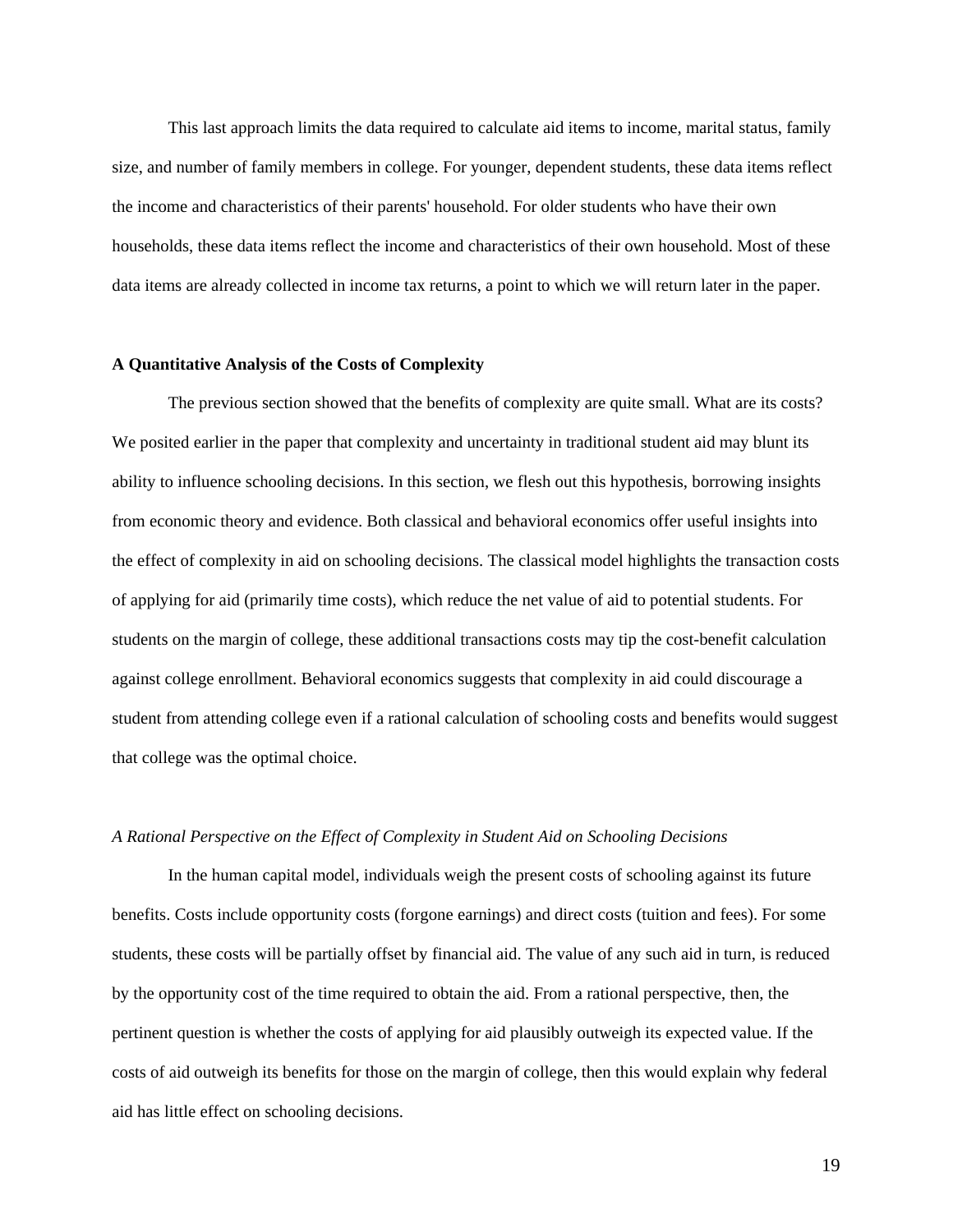What are the costs of applying for aid? Costs include the time needed to read the documents, understand the rules, collect the required documents, and to fill out the form. How long does this process take? The Department of Education estimates that this entire process takes one hour, which strikes us as implausible. Reading the instructions would take twenty minutes for a typical adult reading at a speed of 300 words per minute.<sup>[17](#page-20-0)</sup> This would leave 40 minutes for applicants to actually answer the 127 questions on the FAFSA, requiring the peppy pace of three questions per minute. In the remainder of this section, we examine the questions asked on the FAFSA in order to get a sense of the burden they place on applicants, especially low-income applicants.

All questions on the FAFSA are not created equal; some require considerably less time than other. For some, little thought is required; for example, 55 questions ask essentially for identifying or demographic information. While the remaining 72 questions do ask about finances, families with uncomplicated lives can skip through some of them quickly. For example, never-divorced parents can rapidly move through questions about child support.

Other questions can be answered quickly if an applicant and her parents have already completed their federal tax returns. About 30 financial items required for an EFC calculation for dependent students refer to lines on the 1040, and so fall into this category. However, about half of first-year, dependent applicants had *not* yet filed all their federal tax forms by the time they had submitted their FAFSA in 2003.<sup>[18](#page-20-1)</sup> This is likely because schools urge applicants to file the FAFSA early so that they do not miss a chance to access limited aid funds.<sup>[19](#page-20-2)</sup> In fact, the FAFSA itself prominently lists 13 states that have aid application deadline that precede the April 15 tax deadline. Aid applicants who have not yet filed taxes have to amend their FAFSAs once they file, adding to their time costs.

 $\overline{a}$ 

<span id="page-20-0"></span><sup>&</sup>lt;sup>17</sup> See Nuttall (1996) on average reading speeds. The FAFSA questionnaire and instructions contain about 6,000 words.

<span id="page-20-1"></span><sup>&</sup>lt;sup>18</sup> Authors' calculations from NPSAS:04. This includes those who have not yet filed both the parent's and student's tax form and those that do not plan to file income taxes.

<span id="page-20-2"></span><sup>&</sup>lt;sup>19</sup>Nine percent of FAFSA applicants file in January, before households have even received their W-2 forms and other end-of-year tax documents. This time pattern of FAFSA filing is driven by the deadlines of individual schools and states, some of which request that the FAFSA be submitted by the first of January or February. For example, Michigan State University: "As soon as possible after the January 1 preceding your fall semester, file the FAFSA. If you or your parents haven't filed taxes yet, use estimated data on the FAFSA and correct it later if necessary. " <http://finaid.msu.edu/fa101.asp>Students are commonly warned that delaying submission of the FAFSA may threaten their access to limited student aid funds.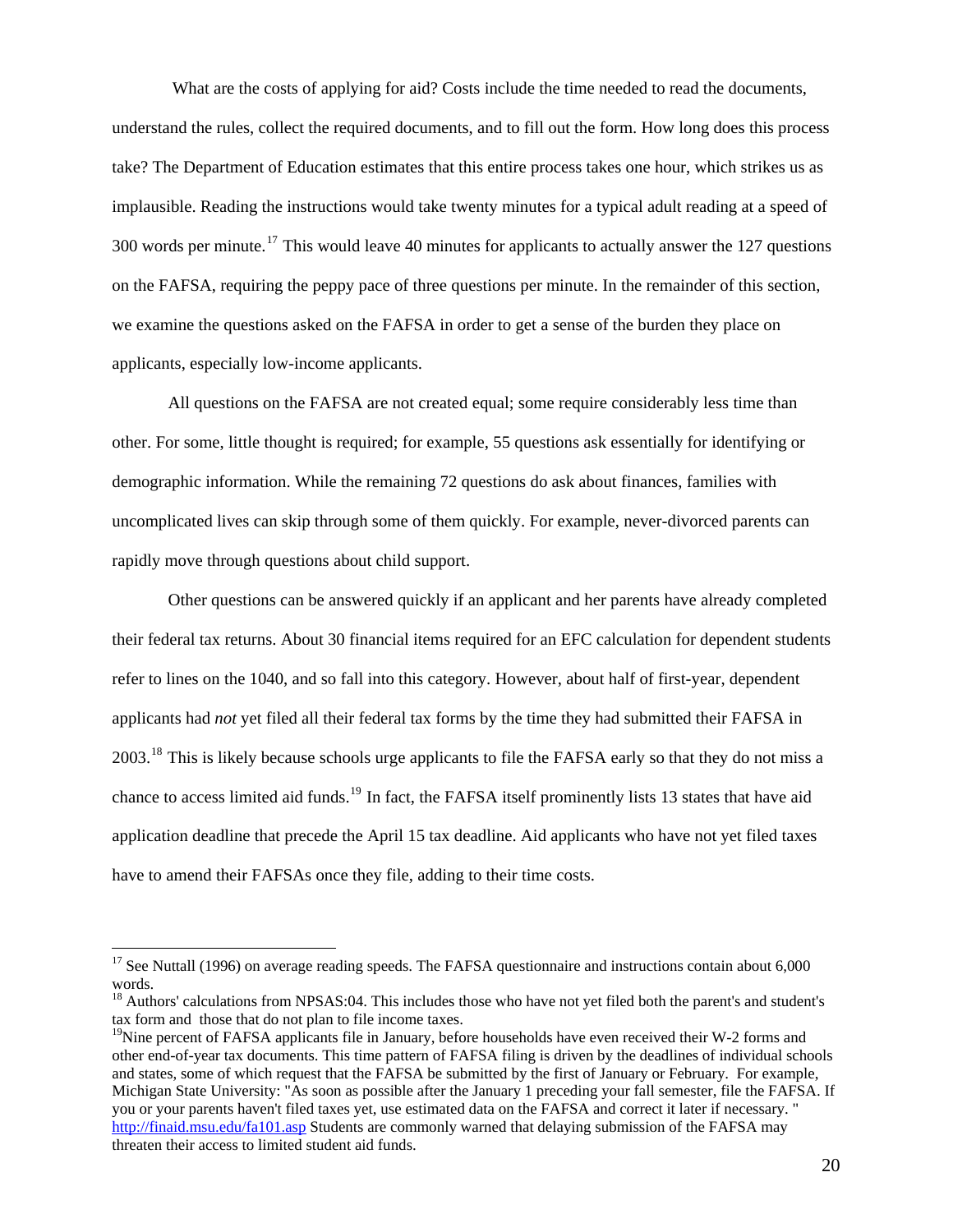For those who have completed their federal taxes, and so can answer tax-related questions

quickly, there still remain the FAFSA items that do not correspond to items on tax returns. Table 3 lists some data items queried by the FAFSA but not the 1040. Several are open-ended, and require calculation or record-searching on the part of the applicant:

"As of today, what is the net worth of your (and spouse's) investments, including real estate (not your home)? Net worth means current value minus debt."

"As of today, what is your (and spouse's) total current balance of cash, checking and savings accounts?"

"Other untaxed income not reported elsewhere on Worksheets A and B (e.g. worker's compensation, untaxed portions of railroad retirement benefits, Black Lung benefits, disability, combat pay not reported on the tax return, etc.)? Don't include student aid, Workforce Investment Act educational benefits, non-tax filers' combat pay, or benefits from flexible spending arrangements, e.g. cafeteria plans."

It seems unlikely that such questions could be answered in twenty seconds.

Table 3 shows that once families have completed their tax forms, they still face quite a bit more work. This is true for low-income families as well as upper-income families. In fact, six of the questions in Table 3 apply primarily to low-income families (e.g., welfare benefits) while seven apply to families of any income level (e.g., child support, checking account balances). Only two apply primarily to upperincome families (business holdings and 401(k) contributions).

What is a reasonable estimate of the average time required to complete a FAFSA? We showed in Table 1 that the FAFSA is comparable in length to a 1040, which the IRS estimates takes 16 hours to complete. The shorter 1040A and 1040EZ are estimated to require 13 and eight hours, respectively. Blumenthal and Slemrod (1992), based on their own survey data, conclude that the time required for tax compliance averages 27 hours per filing household, with time estimates higher for low- and high-income households. Ten hours per family is therefore a conservative estimate of the length of time required to complete a FAFSA: longer than the IRS's estimate of the time needed for a 1040EZ, but less than their estimates for the 1040A or long form, and substantially less than the 27 hours estimated by Blumenthal and Slemrod.

Note that our ten-hour estimate is for the "typical" family. For some families, the process will be much shorter. Families that are intact, whose members have stable jobs and uncomplicated finances, and who have already filed their federal taxes, may well take less than ten hours to complete the form. Low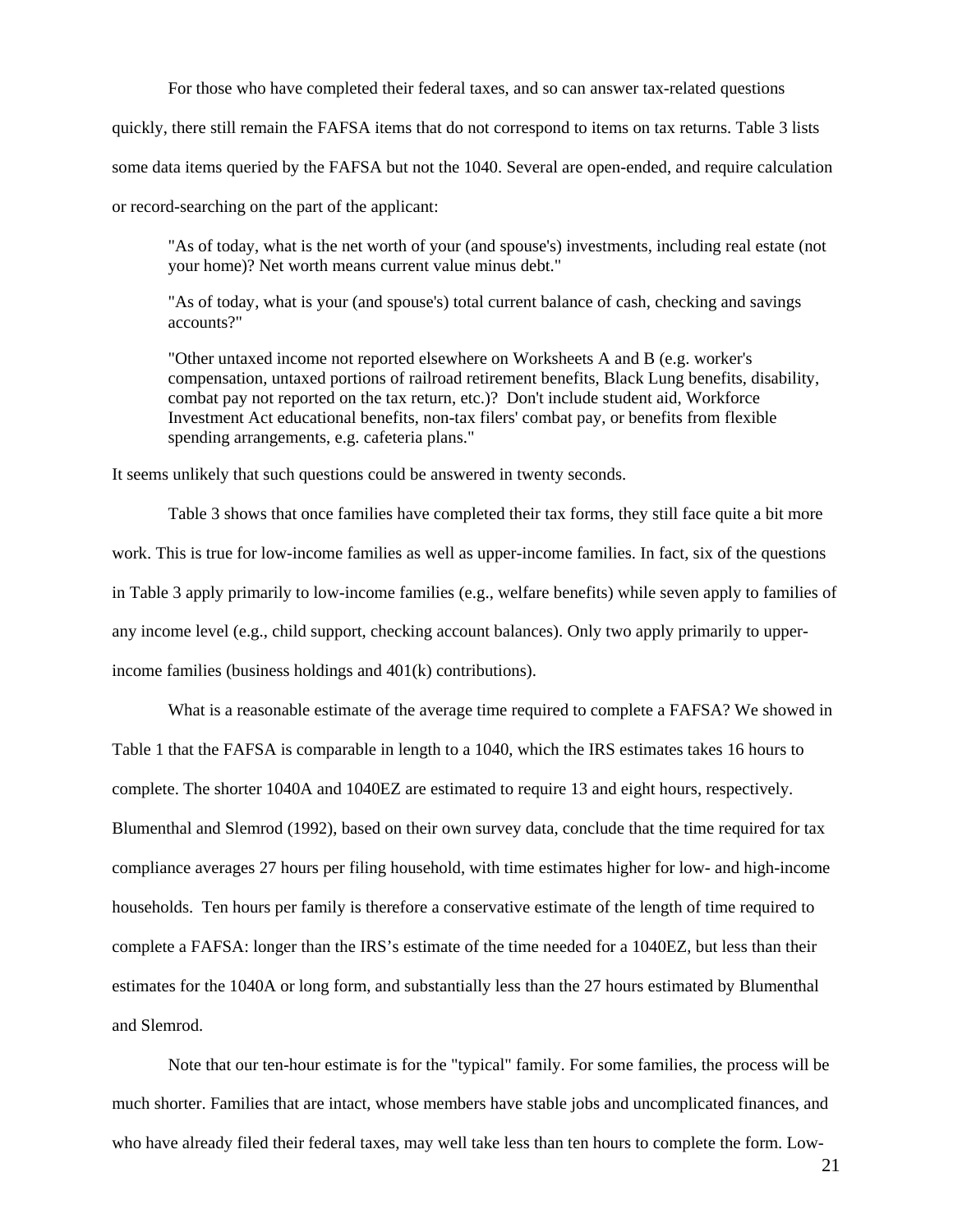income families, the target of federal aid, tend not to fit this description. Research by Holtzblatt and McCubbin (2004) on low-income tax filers finds that such filers are more likely to have complicated living arrangements (single parents living in another family's home) and more erratic employment patterns (multiple jobs, unemployment spells). For these families, paperwork from multiple sources may be required to complete even basic questions about employment income.

income youth (ibid). More than two-thirds of children from families with incomes below \$25,000 have no It is also likely that the length of time required to learn about and comply with any given provision of the aid process is higher for low-income families. Half of low-income high school seniors have no parent who attended college (ED [20](#page-22-0)02) and so have no experience with the aid system.<sup>20</sup> Thirteen percent live in families in which English is not the primary language, double the rate of high-Internet access at home, compared with 12 percent of families with incomes above \$50,000 (Day, Janus, and Davis  $2005$ ).<sup>[21](#page-22-1)</sup>

These time costs of applying for aid reduce the value of financial aid for applicants. At average hourly wages of \$17.50 (Bureau of Labor Statistics), ten hours "costs" a family \$175. For teenagers and low-income parents, the cost is lower than this average: median earnings for a high school graduate are roughly \$20,000. Even if an aid application takes 20 hours for these families, this reduces the value of aid by only about \$200.

Even a FAFSA that required many nights to complete would still be worthwhile, from a rational perspective. Across all undergraduate aid applicants, the average Pell Grant in 2003-04 was approximately \$1,100, handily outweighing the time costs just described.<sup>[22](#page-22-2)</sup> Further, the returns to a college education dwarf any reasonable estimate of the costs of applying for aid. Barrow and Rouse (2005) estimate that getting a college degree is equivalent to a \$300,000 windfall—and this is a net benefit, *after* subtracting out tuition costs and wages foregone while enrolled. Any rational individual deterred from going to college by transaction costs of the magnitude described so far could only have a

 $\overline{a}$ 

<span id="page-22-1"></span>

<span id="page-22-0"></span><sup>&</sup>lt;sup>20</sup> Authors' calculations, comparing families with income below \$25,000 to those with income above \$50,000. <sup>21</sup> Authors' calculations using published tables from the computer and internet supplement to the Current Popul Survey (Day, Janus, and Davis 2005).

<span id="page-22-2"></span> $^{22}$  Authors' calculations using NPSAS:04. Only undergraduates are eligible for Pell Grants.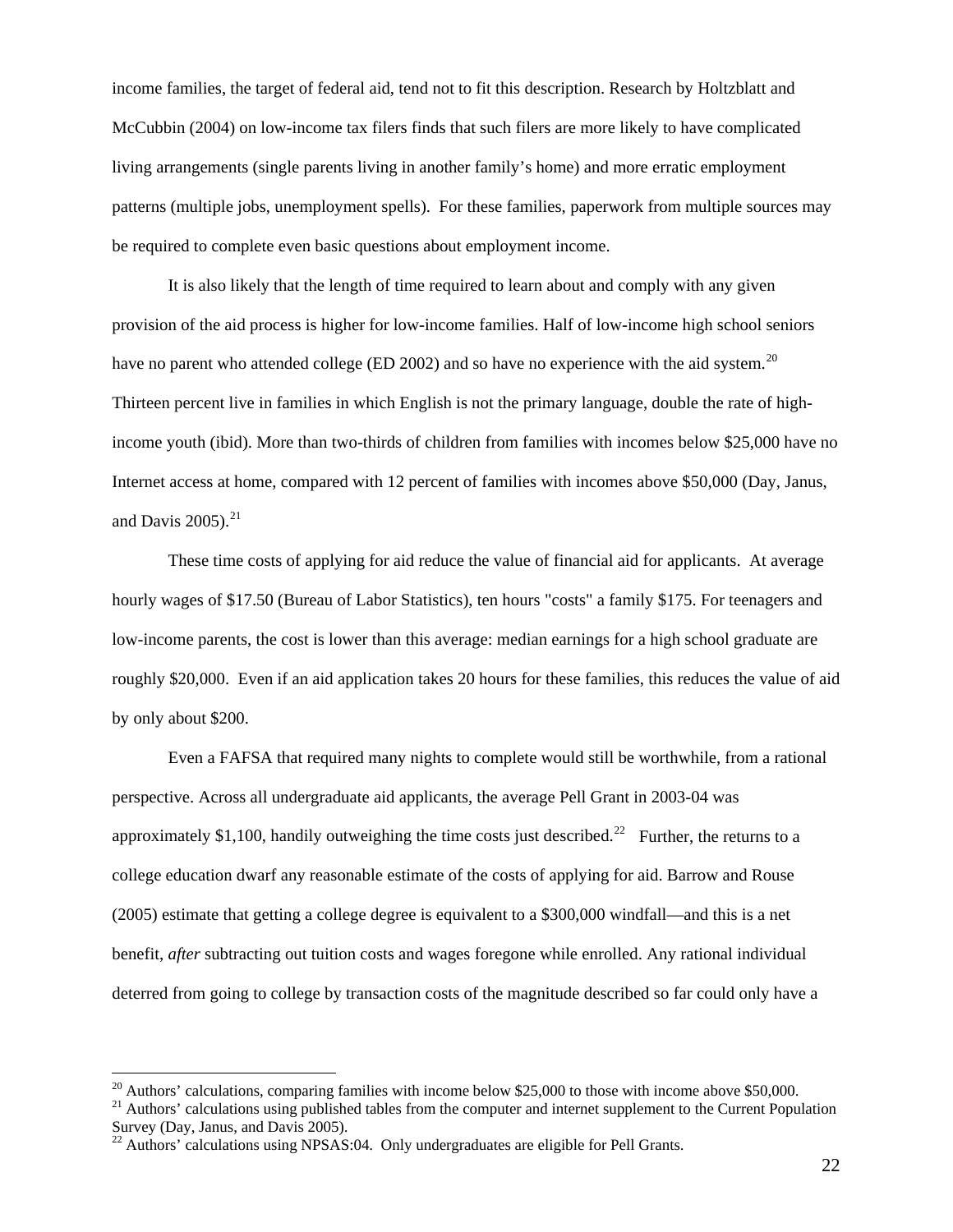very low expected return to college. If this is the case, then the welfare losses produced by this person failing to go to college are quite small.

### *A Behavioral Perspective on the Effect of Complexity in Student Aid on Schooling Decisions*

A rational calculation of transaction costs did not get us far in explaining the null impact of federal aid on schooling decisions. But a growing body of economic research has shown that individual decisions depart systematically from rationality, particularly in settings in which present sacrifice is required in order to access future gains. Savings behavior has received particular attention from behavioral economists. From a rational perspective, people should save for retirement. Non-savers agree with this rational perspective: repeated surveys show non-savers stating that saving is important and that they want to save. Similarly, survey data show that an overwhelming majority of low-income high school students believe that college is important, and that they intend to go. The analogy between saving and schooling is apt: both are capital-building endeavors that require current sacrifice in pursuit of future gain.

Kahneman and Tversky (2000) argue that people are typically loss averse: they avoid worthwhile bets because "losses weigh more heavily than gains." That is, a dollar lost decreases utility more than a dollar gained increases it. When gains that are probable but losses are certain, this will lead to risk aversion and avoidance of even "good bets." Certain costs and probable gains characterize savings and college. Savers must give up consumption now in hopes of positive market returns and a long enough life to enjoy the proceeds during retirement. Students must apply for aid, give up earnings, pay tuition, and study now in hopes of an uncertain payoff in the labor market. Like retirement savings, college is a good bet, but there is enormous variance in returns. For some, college will not pay off, and this possibility may weigh heavily in schooling decisions due to loss aversion.

Behavioral economists have also concluded that people's choices are strongly influenced by the default provided them (Samuelson and Zeckhauser 1988). This tendency can cause small bureaucratic details to have a disproportionate impact upon behavior. The best evidence on this comes from the studies of the defaults presented to employees in making choices about their retirement savings. At one large financial services firm, the default choice was non-participation in the employer 401(k). New employees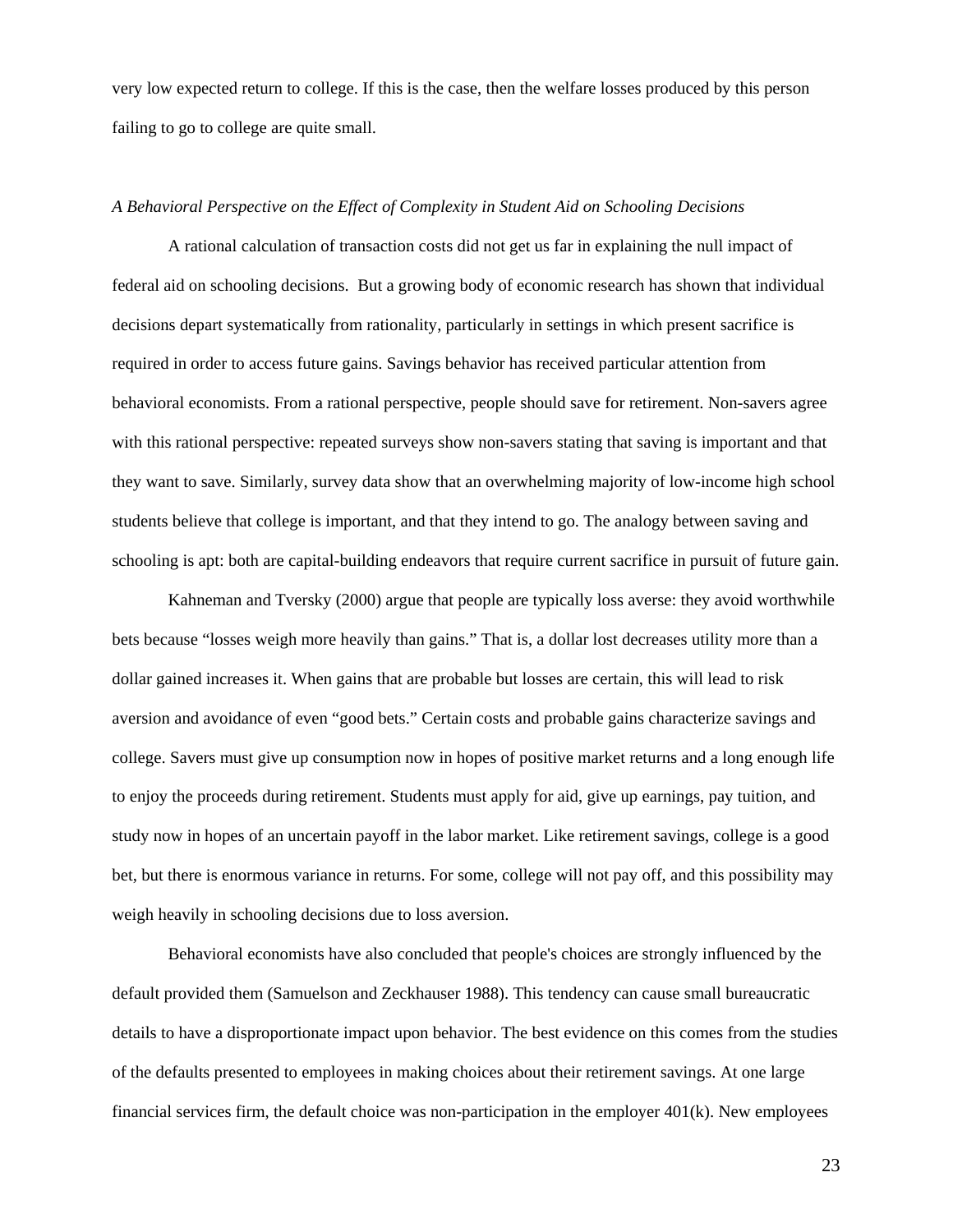could check a box on a form to initiate automatic payroll withdrawal; not checking the box (that is, the default) led to non-participation. The company then altered the default, with *non*-participation requiring that the employee check a box on a form. This tiny change increased  $401(k)$  participation by 50 percentage points (Madrian and Shea, 2001). No rational calculation of transaction costs would predict this sort of effect.

While there is scant empirical research specifically relating behavioral phenomena to college decision-making, it is pretty safe to conclude that teenagers are not more rational than adults. The timeinconsistent preferences that appear to undermine saving among adults also fit the behavior of lowincome teenagers. In a project that tracked low-income youth as they made their schooling decisions, researchers found that few made a deliberate choice to not to go to college (Avery and Kane, 2004). Rather, they missed a key deadline, or incorrectly filled out a form, or failed to take a required class, and thereby fell off the path to college; that is, seemingly minor obstacles put youth off the path to college.

Defaults appear to particularly affect the behavior of these teenagers. For upper-income teenagers, the affirmative actions of their parents and schools establish college entry as the "default" path. Their high schools guide them through the multiple steps and deadlines of the college and financial aid process. Informal guidance and support is also provided by their college-educated relatives and neighbors, who act as *de facto* guidance counselors. By contrast, due to their comparatively weak institutional and social supports, the default option for low-income students is to not go to college. Lower-income schools receive fewer visits from college representatives and have fewer guidance counselors per student. Parents and siblings are not as likely to have gone to college, and so cannot compensate for this lack of institutional support.

#### **Weighing the Costs and Benefits of Complexity in Student Aid**

On net, the evidence just discussed is intriguing but speculative. We have calculated that the time cost of completing aid forms is roughly \$2 billion a year, or about \$200 per application. From a rational perspective, these costs are unlikely to prevent a student from applying for a grant whose average value is over \$1000. But behavioral economics predicts that complexity will discourage students from utilizing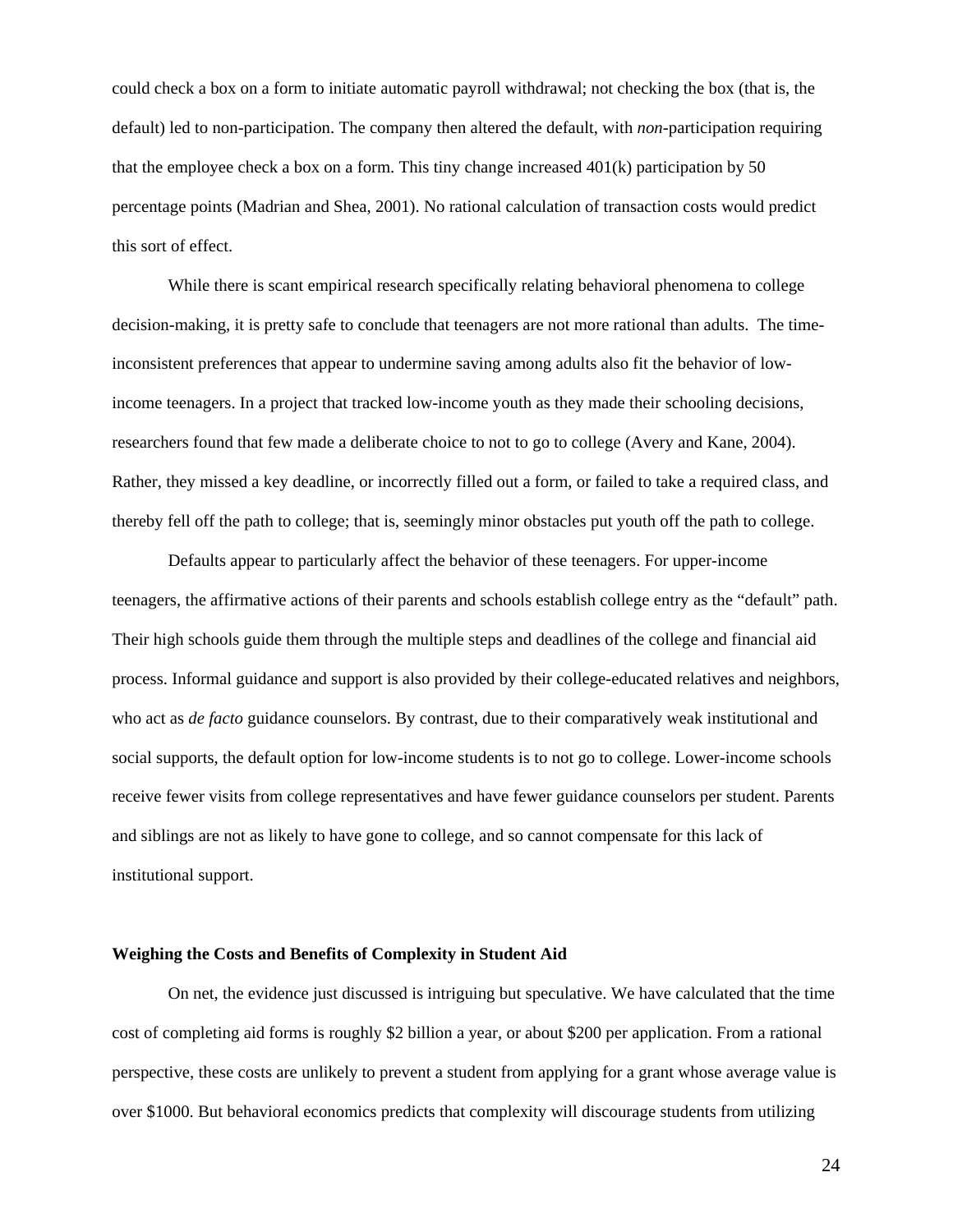aid; quasi-experimental evidence shows that complexity affects behavior in a different but related arena (retirement savings); and observational studies show that high many school students who intend to go to college get tripped up by seemingly minor obstacles. This body of evidence comprises a strong but not dispositive case that complexity may well blunt the effect of aid.<sup>[23](#page-25-0)</sup> We have further shown that the *benefits* of this complexity are conclusively quite small: complexity contributes little to the targeting of aid.

The balance tips further against complexity when we consider the administrative costs it imposes on colleges and governments. We have so far calculated only the costs of complexity that are borne by applicants, since these are costs that plausibly could explain null effect of federal aid on schooling decisions. While administrative costs do not affect the schooling decisions of individuals, they do belong in any social welfare calculation of the costs and benefits of complexity in aid. We therefore now examine these administrative costs.

Financial costs to the government of administering the aid-eligibility process are small relative to the volume of aid delivered annually: about \$220 million. While this figure is low, it is because the administrative costs have been shifted to colleges, who are responsible for answering students' questions, packaging and disbursing federal student aid, and "verifying" aid applications. Verification is a cumbersome process in which financial aid administrators audit aid applications. Schools are statutorily required to audit 30 percent of aid applications, and some audit all applications. At least 3 million such audits take place each year.<sup>[24](#page-25-1)</sup> By comparison, the IRS audit rate is 1.5 percent, implying that 2 million IRS audits take place annually.[25](#page-25-2)

Staff paid by the colleges are responsible for all of these tasks, which they must undertake in accordance with the 225-page *Federal Student Aid Handbook*. A survey of 650 institutions by the

 $\overline{a}$ 

<span id="page-25-0"></span> $^{23}$  An ongoing experiment on the deterrent effects of complexity on the FAFSA will provide solid evidence in this area. Eric Bettinger, Bridget Terry Long, and Phil Oreopolous have partnered with H&R Block to pre-fill the FAFSA and provide projected financial aid estimates to randomly-selected individuals who utilized H&R Block's tax preparation services. College enrollment data for the treatment and control groups will then be collected from administrative records.

<span id="page-25-1"></span> $24$  A survey by the National Association of Student Financial Aid Administrators found that schools audit 40 percent of aid applications; one in ten schools audit all applications. Williams (2006).

<span id="page-25-2"></span><sup>&</sup>lt;sup>25</sup> Although the Department of Education states that FAAs do not need to be "tax experts," they "must have a fundamental understanding of relevant tax issues that can considerably affect the need analysis" (ED, 2005b; p. 101). For example, if a student's parents divorced after filing their taxes, the FAA may need to recalculate the relevant parent's taxes as if he or she had filed as a single individual.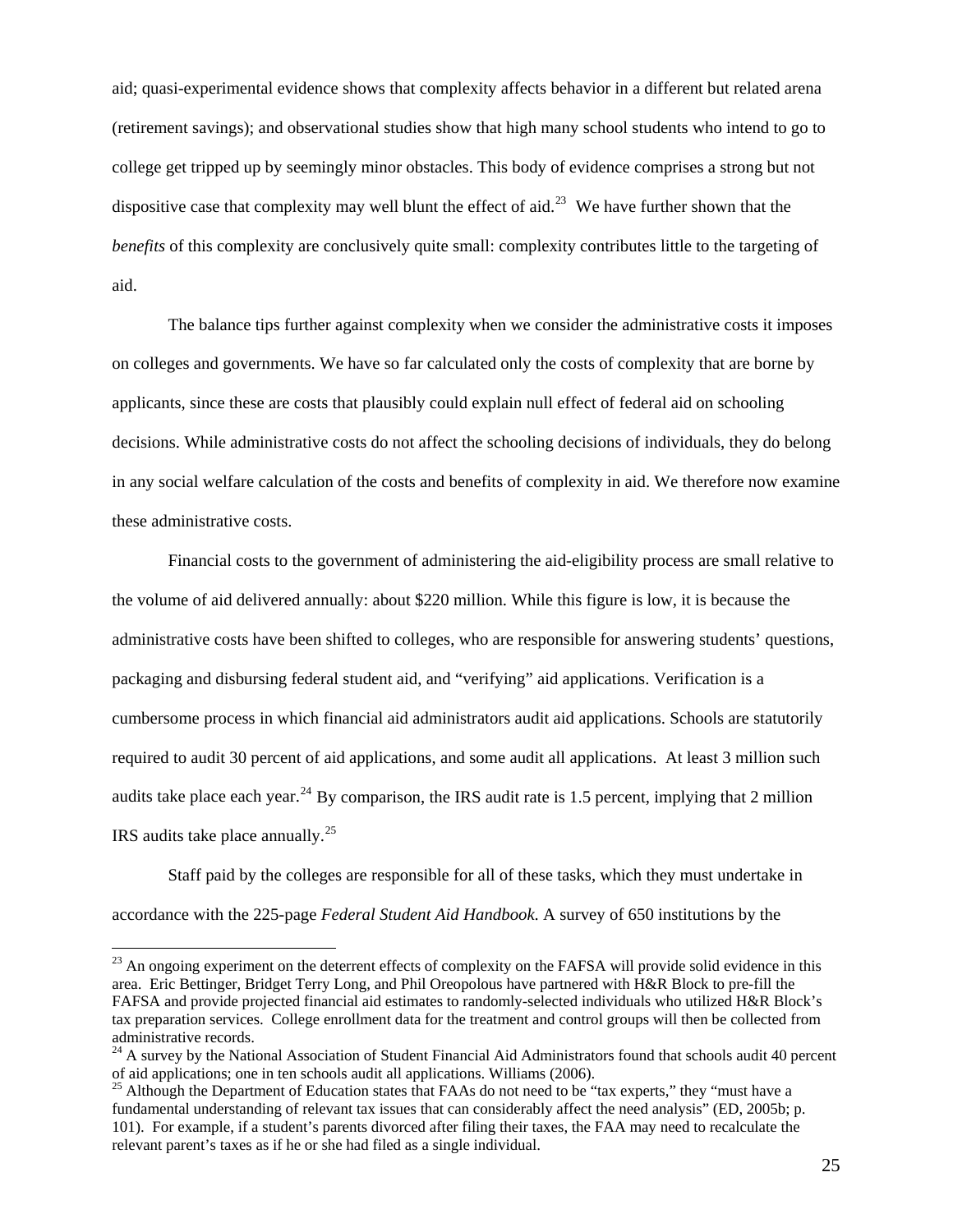National Association of Financial Aid Administrators (NASFAA) found that financial aid offices on average employed nine full-time staff members (Williams, 2006). Using salary estimates from the same organization (Williams 2004), the 6,444 institutions eligible for federal aid would spend a total of \$2.1 billion on salaries for full-time financial aid professionals.<sup>[26](#page-26-0)</sup> Overhead and benefits would add further to these costs. To help pay colleges' administrative costs, the Department of Education allocated to schools administrative allowances of \$83.4 million in 2005. However, the annual cost of required audits alone is estimated at \$432 million (Advisory Committee on Student Financial Assistance, 2005).

The true administrative cost of complexity may be somewhat higher or lower than our combined estimate of \$2.3 billion (for schools and the federal government). On the one hand, reducing complexity is not likely to completely eliminate the need for financial aid professionals. Even with a much simpler application, some staff will still be needed to answer questions and disburse aid. On the other hand, this estimate does not include the cost of financial aid-related computer software or printing and distributing financial aid-related materials.

These administrative costs, along with cost of time applicants spend completing the FAFSA, constitute a lower bound on the cost of complexity in student aid: perhaps \$4 billion dollars a year. The upper bound is blurrier: at worst, complexity in aid discourages from attending college the very population it targets for assistance.

#### **Discussion**

 $\overline{a}$ 

The key variables that predict aid -- income and family composition -- are currently collected in federal income tax returns. In principle, then, the aid application could be eliminated altogether and eligibility for student aid determined using data already collected by the IRS. Families could apply for a grant by checking off a box on their income tax form, instructing IRS to forward applicants' adjusted gross income, dependency status, and number of dependents to the Department of Education. This would eliminate the time costs of applying for aid, saving \$2 billion in hours currently lost to filling out aid

<span id="page-26-0"></span> $26$  Estimates assume each office employs one director at \$62,000, one assistant director at \$44,000, 2.5 officers at \$35,000 each, 1.3 clerical staff at \$29,000 each and three other staff members at \$30,000 each. Salary estimates are from Williams (2004) and are inflated to 2006 dollars.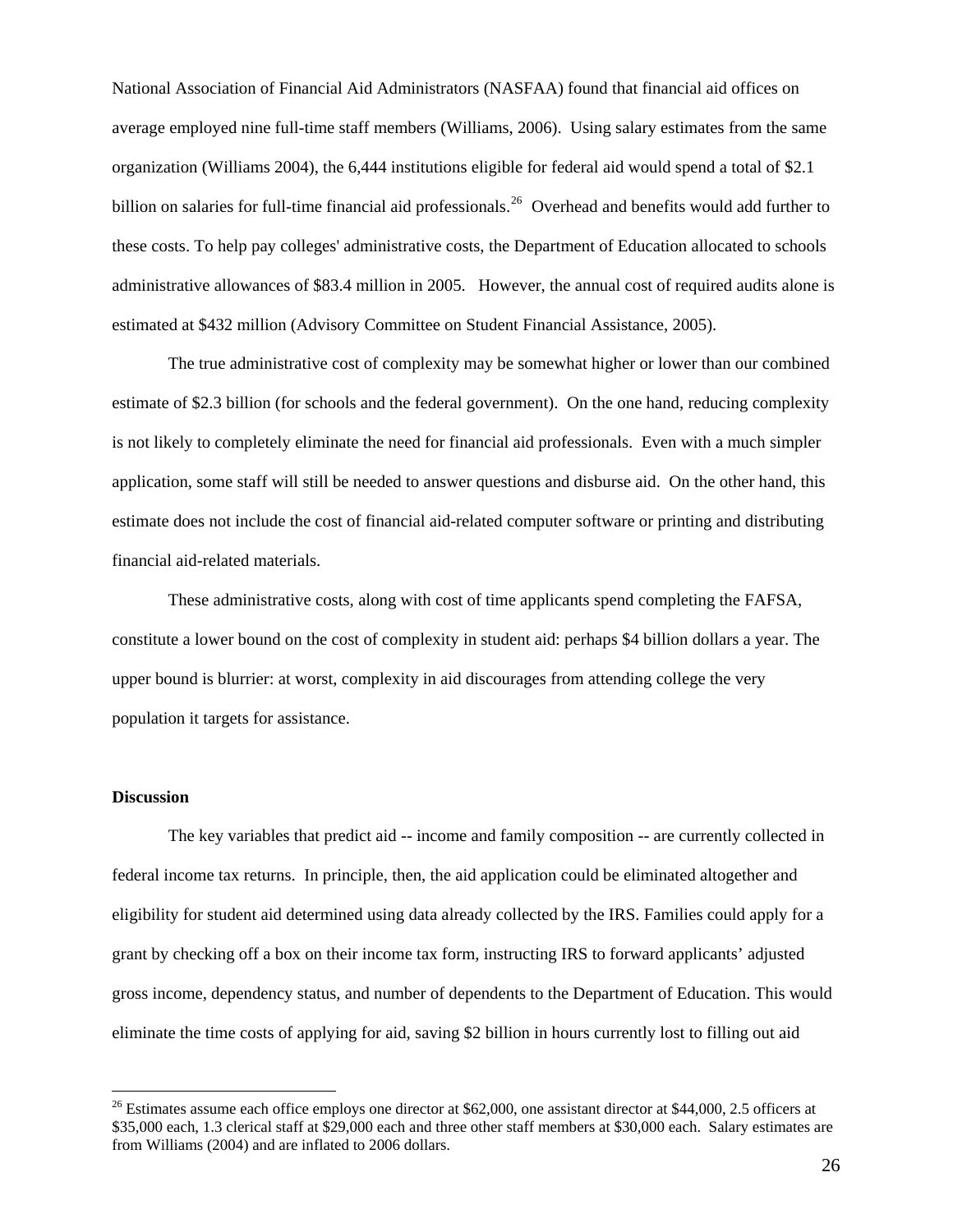forms. Further, if income information came directly to the Department of Education from the IRS, rather than from self-reports on a FAFSA, schools would no longer need to audit three million applications a year. Every application would effectively be "audited," since the data generating eligibility would come directly from IRS.

This approach would be similar in spirit to a "no-return" tax system, in which tax authorities use data they already have collected to determine tax liability. As of 1996, 36 countries had instituted such approaches (Government Accounting Office, 1996). Gale and Holtzblatt (1997) discuss several such programs. Most relevant to the current context are the "tax agency reconciliation" systems of Denmark and Sweden, in which, at the taxpayer's request, the taxing authority generates a return based on income data already collected by the government. The taxpayer approves or disputes the return, and then refunds or payments are made. An analogous approach would have aid applicants indicate to the Department of Education their desire to make an aid application. ED could then generate an application based on income data held by IRS, most practically from the previous tax year.

As in the current system, eligibility for the 2006-07 academic year could be based on 2005 income, as reported to the IRS in early 2006. A potential logistical hurdle is that the IRS is not able to confirm income data immediately upon receiving an income tax return. In this case, eligibility could be based on income from a previous tax year. Because the IRS can provide transcripts of up to three years of prior taxes (and does so for thousands of "no paperwork" mortgage applications each year), eligibility could even be based on an average of several prior years of income. This approach would have other useful properties. It would reduce the incentive to shift income between years in order to avoid taxation of a single year's income by the aid formula. Several years of income are also a better measure of permanent income than a single year (Edlin, 1995).

A potentially more powerful advantage is that a simplified aid formula would enable families to easily determine their eligibility well before their child applies to college. If aid eligibility were determined by just a couple of data items, such as income and family size, aid could be described in a lookup table simple enough to put on a poster that could hang in a high school hallway. The federal government could also proactively mail financial aid estimates to taxpayers, much as the Social Security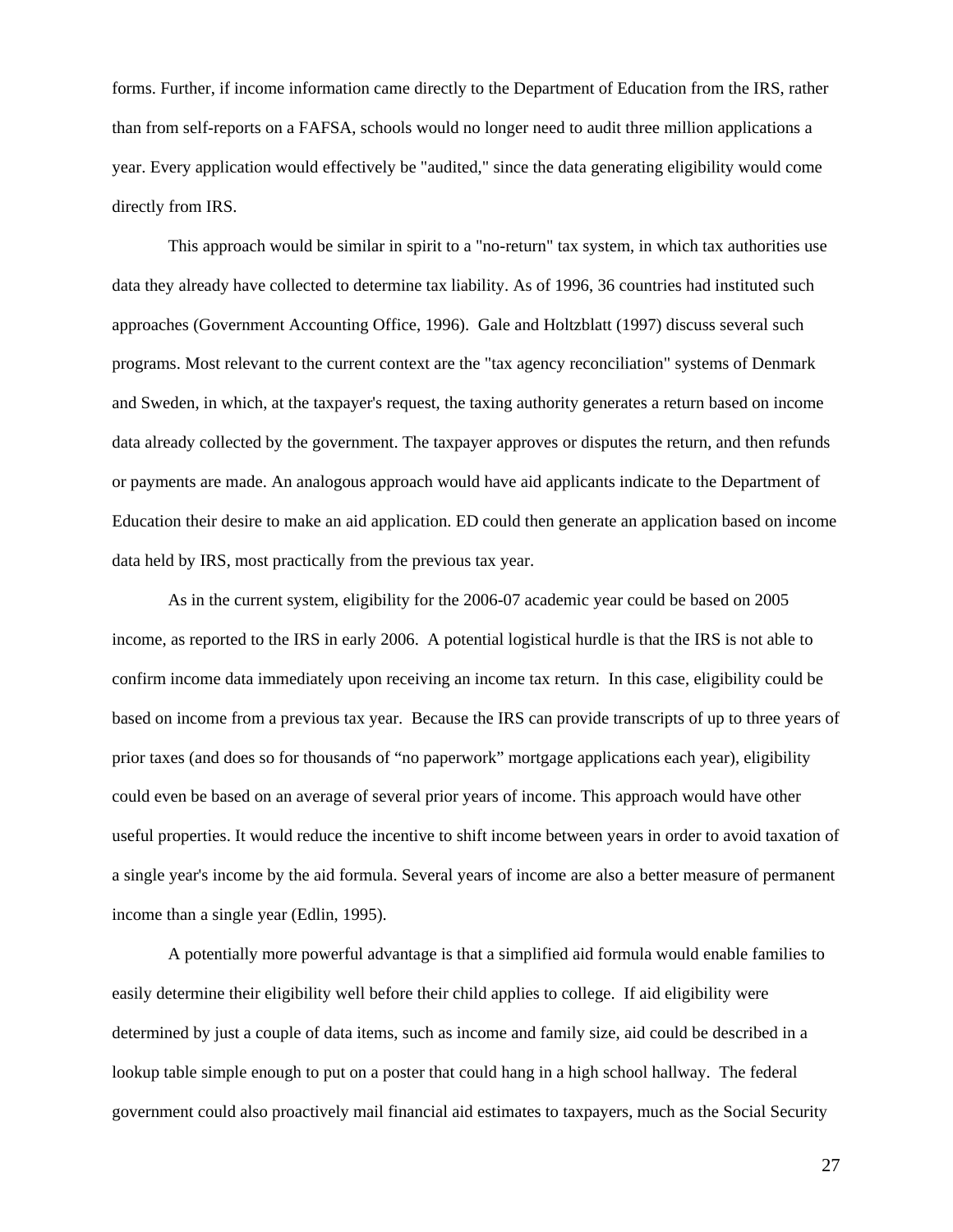Administration now mails out annual benefit estimates. Such early information may help people to make better-informed decisions about their long-term investments. High school students of all income levels overestimate the cost of college. But while high-income students express confidence that they will find a way to pay, low-income students are pessimistic about their ability to pay for college (Avery and Kane, 2004). Spring of senior year, when information about aid eligibility currently arrives, is when many students decide *which* college to attend. It is unlikely that many students make their decision about *whether* to attend college this late in the game. Information about aid could affect these decisions if they understood their aid options earlier.

We should note that there have been several efforts to simplify the FAFSA. In 1986, Congress mandated an "automatic zero" EFC for families with taxable income below \$15,000 who are also eligible to file an IRS Form 1040A or 1040EZ. These applicants are legally allowed to skip more than 50 of the over 70 financial questions on the FAFSA. Congress also mandated a "simplified needs test" for families earning less than \$50,000 who are eligible to file the 1040A or 1040EZ; for these families, asset information can be disregarded. These efforts do not appear to have simplified the aid application process. Among those who had their FAFSA processed using the simplified needs test and who were eligible to skip the asset questions, 48 percent provided asset information. Among those who had their application processed under the automatic-zero EFC formula, 90 percent responded to questions that they were not required to answer. For example, 63 percent completed at least part of Worksheet A and 30 percent reported non-zero assets.<sup>[27](#page-28-0)</sup>

Why do aid applicants answer questions they don't have to answer? First, the option to skip questions is poorly communicated. Approved shortcuts are never mentioned on the paper FAFSA, filled out by about half of dependent, undergraduate applicants with incomes below \$50,000.<sup>[28](#page-28-1)</sup> The option to skip questions is mentioned only midway through the online version of the FAFSA. Since families are instructed to prepare for the online application by filling out printed worksheets that never mention the option to skip questions, they are likely to have already gathered the requisite data (or given up on the application) by the time they reach the option to skip a question. Second, when are offered the option to

 $\overline{a}$ 

 $27$  Authors' calculations from NPSAS:04.

<span id="page-28-1"></span><span id="page-28-0"></span><sup>&</sup>lt;sup>28</sup> Authors' calculations from NPSAS:04.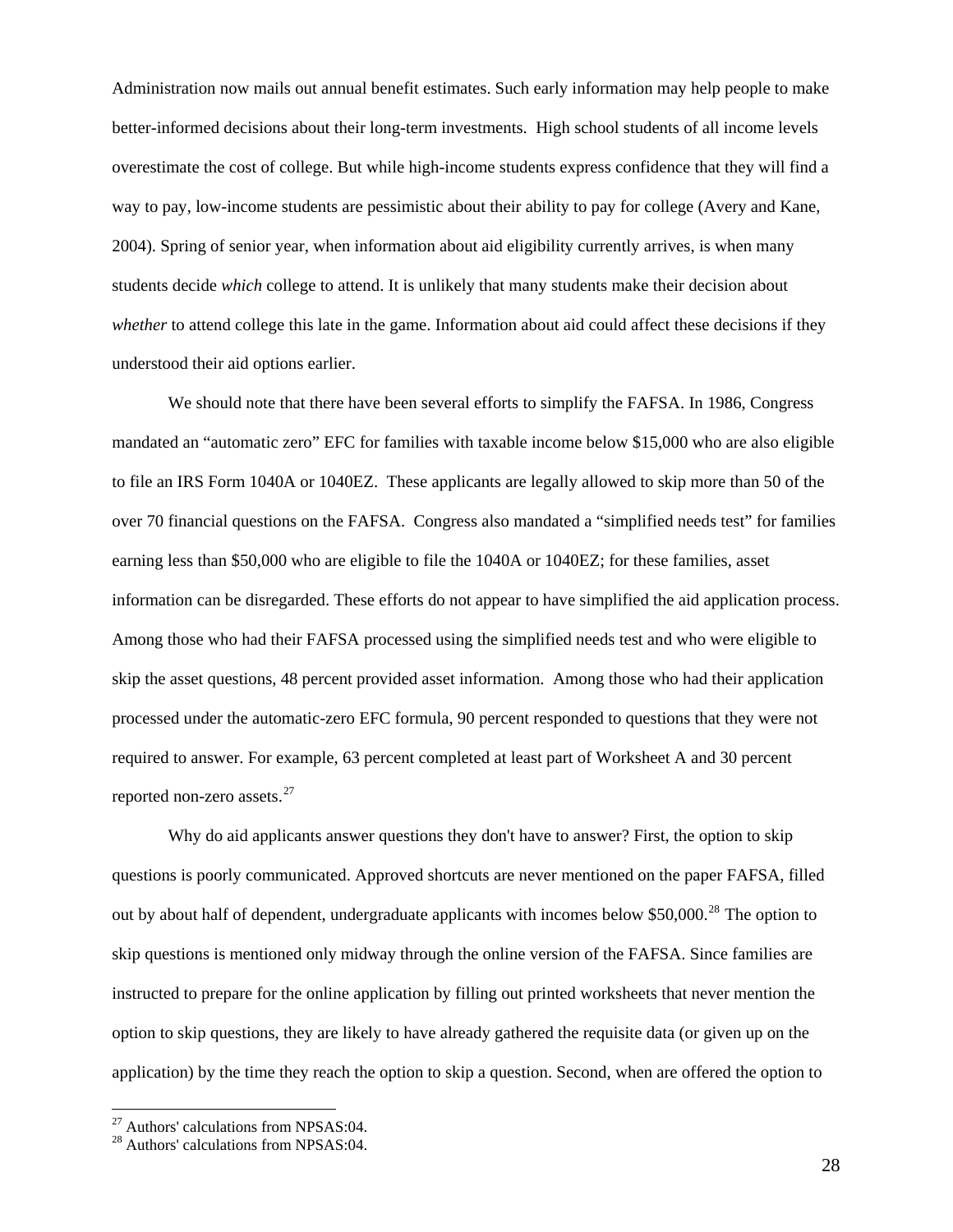skip a question on the online FAFSA, they are warned that doing so may threaten their eligibility for state- or school-administered aid (U.S. Department of Education, 2005c).

These failed attempts point to the limits of technology as a tool for simplifying the aid application (and highlight the potential value of eliminating the application altogether). Goolsbee (2004) discusses the limits of technology as a solution to complexity in the tax code. He points out that those who readily adopt new technologies (such as tax preparation software or, in the present case, the online FAFSA) are not likely those who are most burdened by the current system. After examining the characteristics of those who do and do not use tax preparation software, Goolsbee concludes that the use of the software is determined not by the complexity faced by the filer but by her costs of adopting the new technology. Those who use tax software do not have particularly complicated tax situations, but instead they are more likely to be well-educated and use computers in other parts of their lives. That is, those who are at ease with technology are the ones who tend to adopt it.

An examination of the demographics of those who file the FAFSA online suggests that the same holds in the present setting (see Table 4). About 57 percent of first-time freshman filed online in 2003. The median income of these online filers is \$45,636, while that of paper filers is \$27,332. The median Pell Grant of web filers is zero, while that of paper filers is \$1,600. Those who avoid the online FAFSA are disproportionately nonwhite, with parents who did not go to college and who do not speak English as a first language. These statistics show that the paper FAFSA is the most relevant application for the populations whose low college attendance rates are cited in support of increased spending on federal aid for college. The statistics in Table 4 indicate that low-income, nonwhite, first-generation college entrants, disproportionately enter the aid system via the paper FAFSA. Technological solutions to complexity that rely on the web FAFSA will leave the application experience of nearly half of these students unaffected.

#### **Conclusion**

Complexity in the federal tax code has received considerable attention from economists and been the focus of reform efforts for decades. In contrast, complexity in financial aid has received little attention. As college attendance rates rise, the burden the aid process imposes on families is of increasing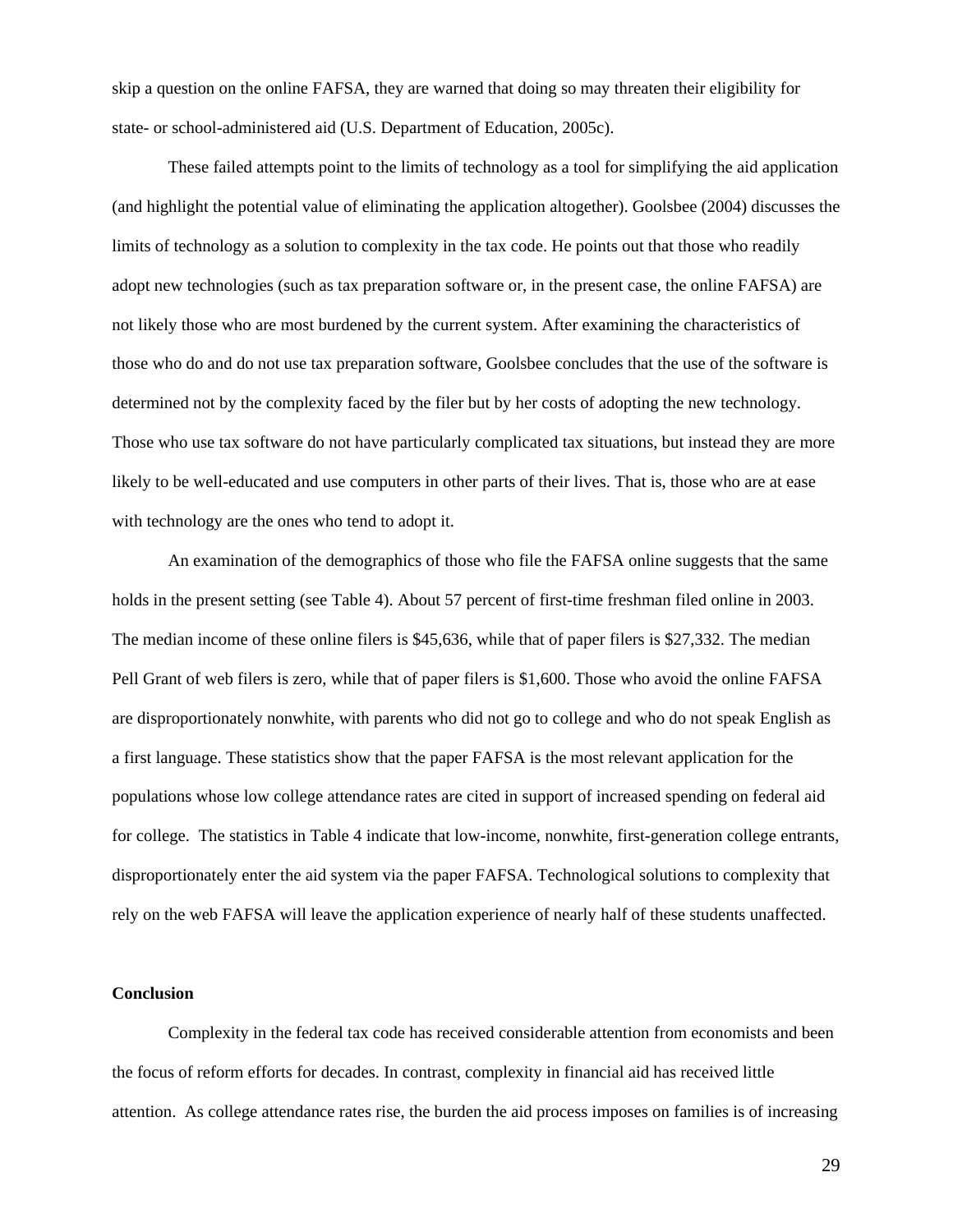policy relevance. Even moderate compliance costs create substantial costs to the economy when summed over the ten million households that apply for aid each year. Further, complexity in the aid process may undermine the efficacy of aid in achieving its purpose, which is to make college an option for those who could not otherwise afford to attend. If complexity burdens those on the margin of college entry, it could well blunt the impact of aid on their schooling decisions.

We have used the perspectives of both classical and behavioral economics to examine the costs of complexity in student financial aid. Relative to our previous work (Dynarski and Scott-Clayton, 2006 and 2007), we have explored several new areas. We have shown that complexity does little to improve targeting of either Pell Grants or Stafford subsidized loans. Since loans now comprise the bulk of federal aid, this finding is particularly important. Further, our analysis of grant and loan eligibility considers dependent as well as independent students, each of which account for about half of the undergraduate population. Extending the analysis to include independent students does not affect our conclusion that complexity in the aid process does little to improve targeting.

We have also provided a detailed discussion of the time costs of completing the FAFSA, focusing in particular on the marginal effort required to complete the FAFSA once a household has filed its federal tax return. We conclude that while the time cost of the FAFSA likely varies considerably across households, the Department of Education's estimate of one hour is a gross understatement. Given the length and complexity of the FAFSA, which approaches that of an IRS 1040, we conclude that ten hours is a more reasonable estimate. Ten hours is less than the 16 hours the IRS estimates is required for a 1040, which we show is similar in length to a FAFSA.

We estimate that the financial cost of complexity is at least four billion dollars a year, including time costs of completing the FAFSA (\$1.75 billion) and salaries for college staff who administer aid based on the federal formula (\$2 billion). Colleges carry out much of the work involved in determining aid eligibility, including three million audits of FAFSAs each year. These audits are in response to a federal mandate that directs each college to audit thirty percent of its aid applicants, dwarfing the IRS audit rate of 1.5 percent.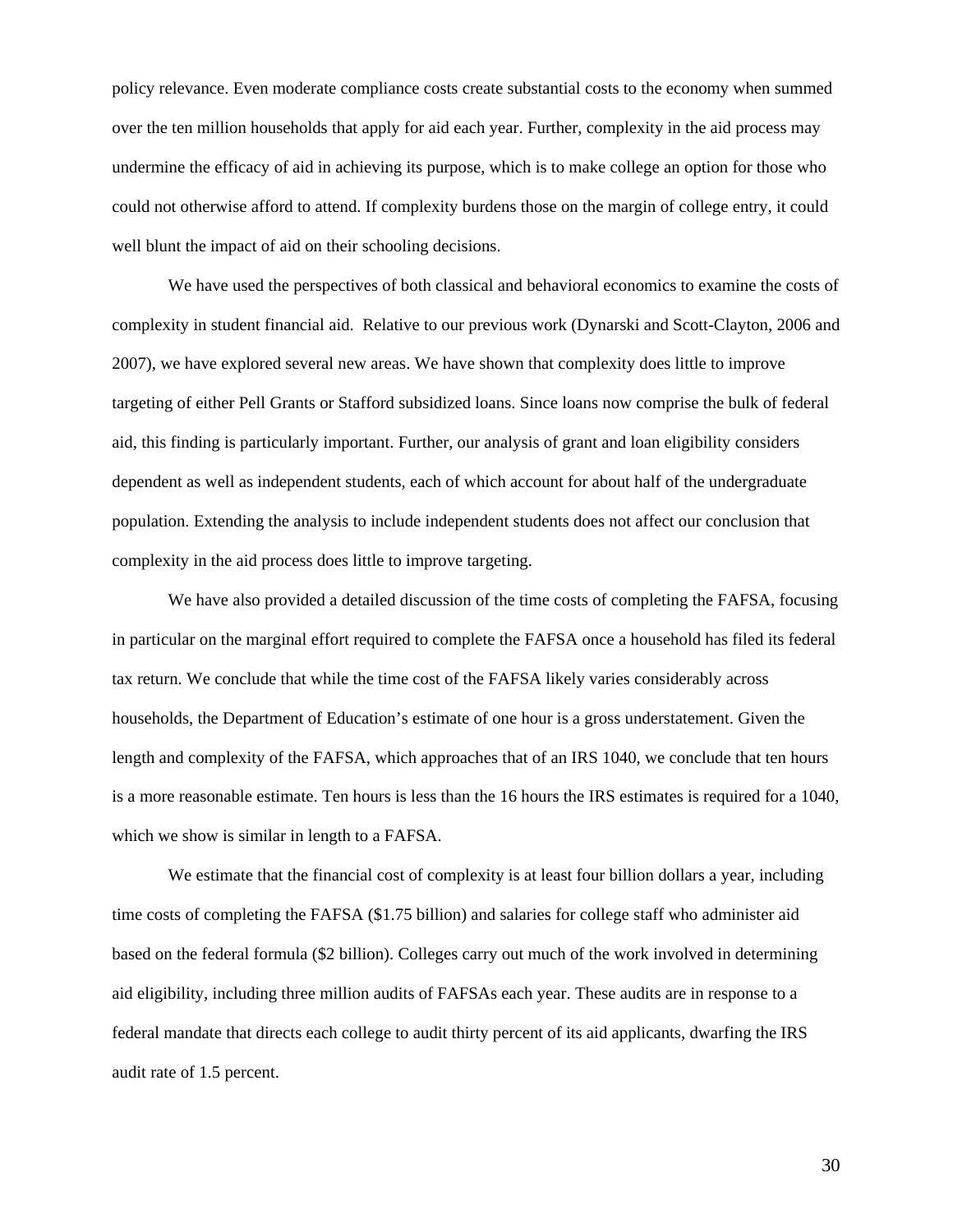The costs of complexity are difficult to measure precisely, but we have shown that the benefits are clearly miniscule. Much of the complexity in the aid system does little to improve the targeting of aid. The items that we find drive eligibility for loans and grants —adjusted gross income and family size—are already collected via income tax forms. Aid eligibility could therefore be determined using existing tax information, and the aid application could be eliminated. This approach is similar in spirit to a "no-return" tax system, in which tax authorities use data they already have collected to determine tax liability (Government Accounting Office, 1996; Gale and Holtzblatt, 1997).

A key lesson of our research is that we can substantially reduce complexity and uncertainty in the aid system if we are willing to tolerate minor imperfections in measuring ability to pay. At a minimum, a simpler aid program would increase the efficiency of aid dollars by reducing the administrative and paperwork costs for schools and families. At best, simplification would clarify incentives for students and induce into college some who now believe it is unaffordable.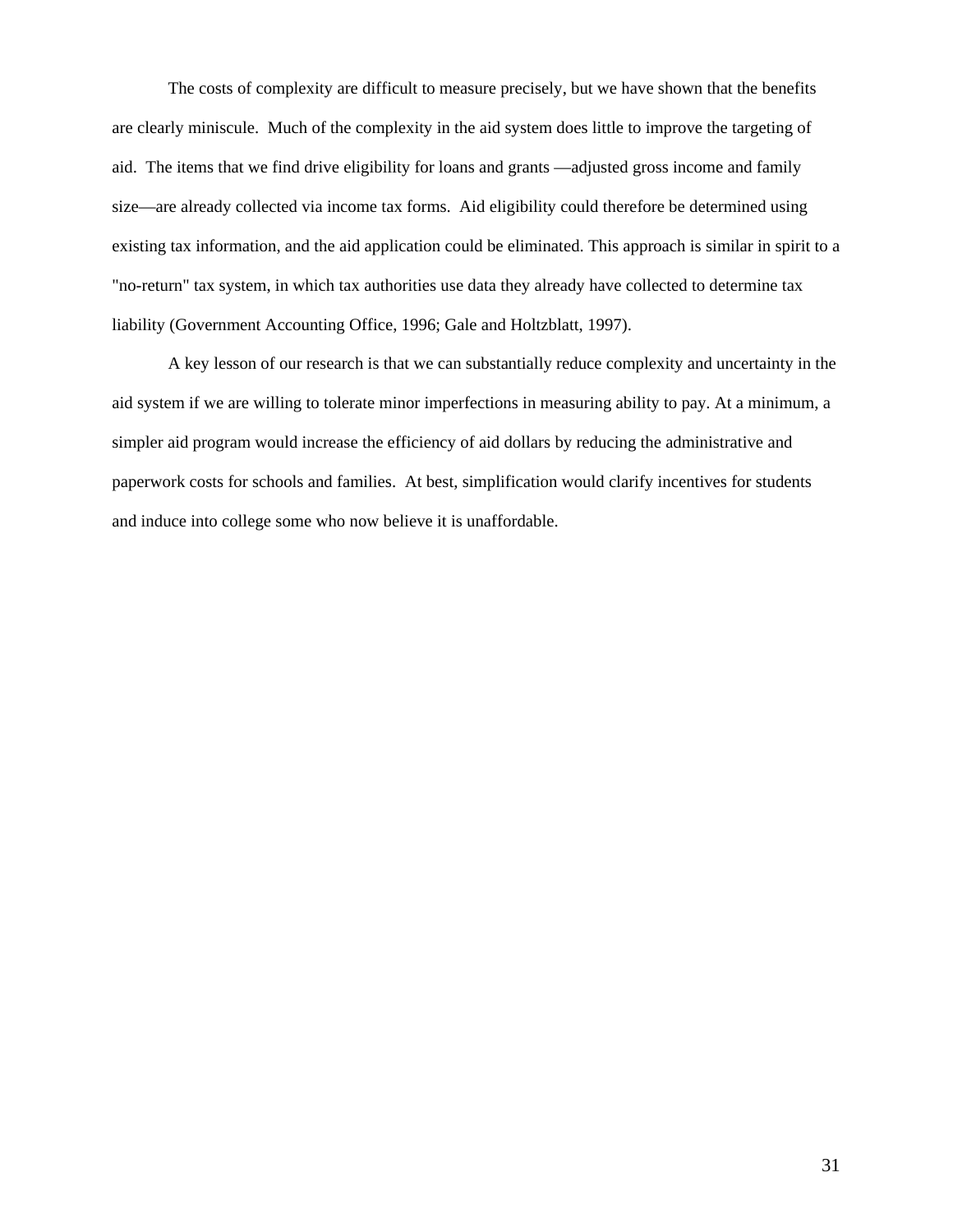#### **References**

- Abraham, Katharine and Melissa Clark (2006). "Financial Aid and Students' College Decisions Evidence from the District of Columbia Tuition Assistance Grant Program" *Journal of Human Resources* 41(3), pp. 578-610.
- Advisory Committee on Student Financial Assistance. "The Student Aid Gauntlet: Making Access to College Simple and Certain: Final Report of the Special Study of Simplification of Need Analysis and Application for Title IV Aid." Washington, D.C.: Advisory Committee on Student Financial Assistance (January 23, 2005). URL: [http://www.ed.gov/about/bdscomm/list/acsfa/edlite](http://www.ed.gov/about/bdscomm/list/acsfa/edlite-gauntlet.html)[gauntlet.html](http://www.ed.gov/about/bdscomm/list/acsfa/edlite-gauntlet.html)
- Akerlof, George A. "The Economics of 'Tagging' as Applied to the Optimal Income Tax, Welfare Programs, and Manpower Planning." *American Economic Review* 68, no. 1 (March 1978): 8-19.
- Avery, Christopher and Thomas J. Kane. "Student Perceptions of College Opportunities: The Boston COACH Program." In *College Choices: The Economics of Where to Go, When to Go, and How To Pay for It*, edited by Caroline Hoxby, 355-394. Chicago: University of Chicago Press, 2004.
- Barrow, Lisa and Cecilia Elena Rouse. "Does College Still Pay?" *The Economists' Voice* v. 2, no. 4 (2005).
- Bertrand, Marianne, Erzo F. P. Luttmer, and Sendhil Mullainathan. "Network Effects and Welfare Cultures." *Quarterly Journal of Economics* 115, no. 3 (August 2000): 1019-1055.
- Bertrand, Marianne, Sendhil Mullainathan, and Eldar Shafir. "A Behavioral-Economics View of Poverty." *American Economic Review* 94, no. 2 (May 2004): 419-423.
- Berube, Alan, Anne Kim, Benjamin Forman, and Megan Burns. "The Price of Paying Taxes: How Tax Preparation and Refund Loan Fees Erode the Benefits of the EITC." Washington, D.C.: Brookings Institution, Progressive Policy Institute Survey Series (May 2002). URL: <http://www.brookings.edu/metro/publications/berubekimeitcexsum.html>.
- Bettinger, Eric. "How Financial Aid Affects Persistence," In *College Choices: The Economics of Where to Go, When to Go, and How To Pay for It*, edited by Caroline Hoxby, 207-238. Chicago: University of Chicago Press, 2004.
- Blumenthal, Marsha and Joel Slemrod. "The Compliance Cost of the U.S. Individual Income Tax System: A Second Look After Tax Reform." *National Tax Journal* 45, no. 2 (June 1992): 185-202.

College Board. *Education Pays*. New York: College Board Publications, 2004.

College Board. *Trends in Student Aid 2005*. New York: College Board Publications, 2005.

College Board. *Trends in Student Aid 1998*. New York: College Board Publications, 1998.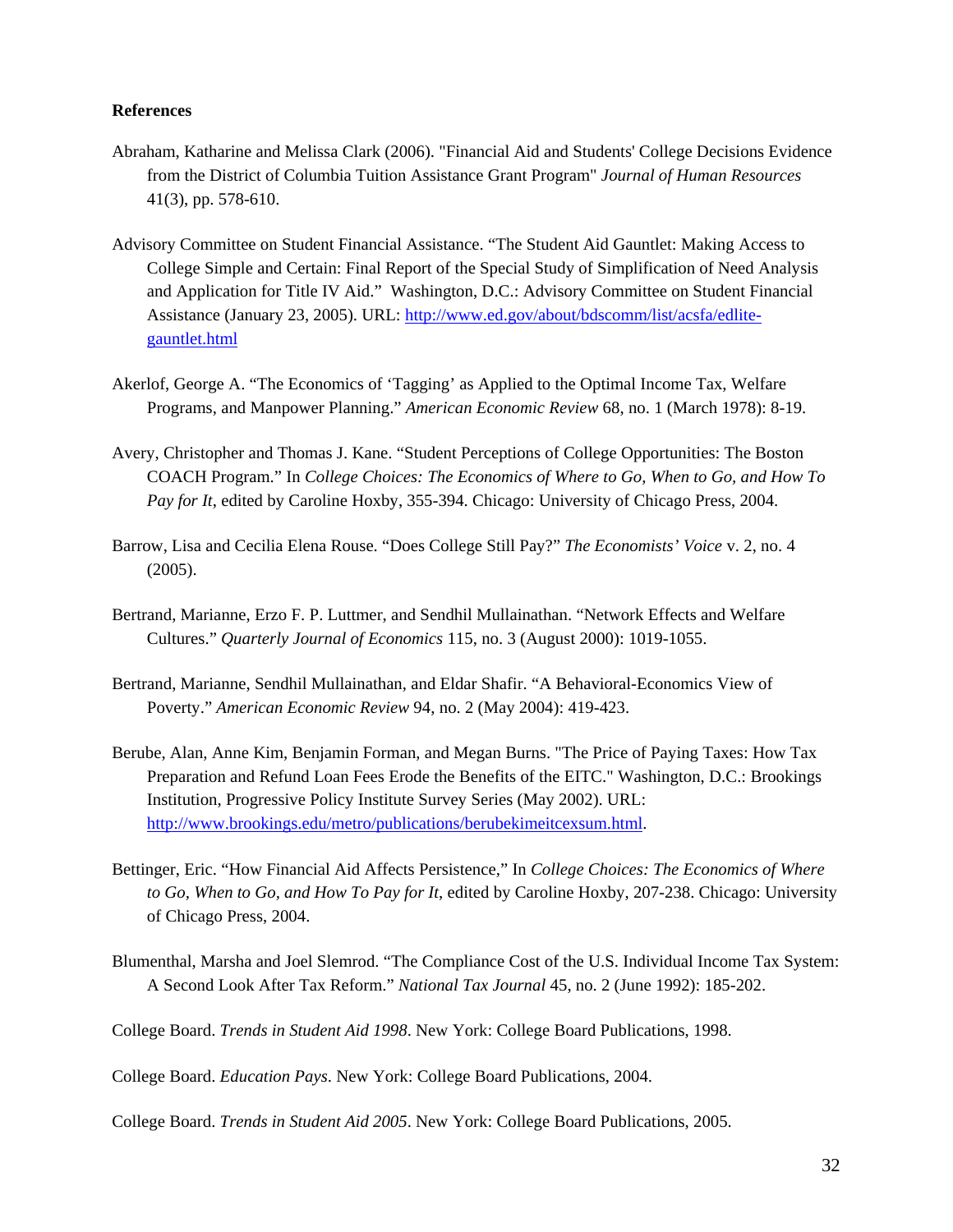College Board. *Trends in College Pricing 2006*. New York: College Board Publications, 2006.

- Currie, Janet. "The take up of social benefits." NBER Working Paper No. 10488. Cambridge, MA: National Bureau of Economic Research (2004).
- Duffy, Elizabeth and Idana Goldberg. *Crafting a Class: College Admissions and Financial Aid, 1955- 1994*. Ewing, NJ: Princeton University Press, 1998.
- Duflo, Esther, and Emmanuel Saez. "The Role of Information and Social Interactions in Retirement Plan Decisions: Evidence from a Randomized Experiment." *Quarterly Journal of Economics* 118 No. 3 (August, 2003): 815-842.
- Dynarski, Susan M. "Hope for Whom? Financial Aid for the Middle Class and Its Impact on College Attendance." *National Tax Journal* 53, no. 3 (Part 2 Sept. 2000): 629-661.
- Dynarski, Susan M. "Does Aid Matter? Measuring the Effect of Student Aid on College Attendance and Completion." *American Economic Review* 93, no. 1 (March 2003): 279-288.
- Dynarski, Susan M. "The New Merit Aid." In *College Choices: The Economics of Where to Go, When to Go, and How to Pay for It*, edited by Caroline Hoxby. Chicago: University of Chicago Press, 2004a.
- Dynarski, Susan M. "Tax policy and education policy: Collision or coordination?" In *Tax Policy and the Economy,* edited by James M. Poterba. Cambridge, MA: MIT Press, 2004b.
- Dynarski, Susan M., and Judith E. Scott-Clayton. 2006. The cost of complexity in federal student aid: Lessons from optimal tax theory and behavioral economics. *National Tax Journal* 59 (2): 319–56.
- Dynarski, Susan M., and Judith E. Scott-Clayton. 2007. "Pell Grants on a Postcard: A Proposal for Simple and Predictable Federal Student Aid." Hamilton Project Discussion Paper.
- Dynarski, Susan M. "Building the Stock of College-Educated Labor." *Journal of Human Resources* (forthcoming).
- Edlin, Aaron S. "Is College Financial Aid Equitable and Efficient?" *Journal of Economic Perspectives* 7, no. 2 (Spring 1993): 143-158.
- Feldstein, Martin (1995). "Scholarship Rules and Private Savings." *American Economic Review* 85:3, 552-66.
- Gale, William and Janet Holtzblatt (1997). "On the Possibility of a No-Return Tax System." *National Tax Journal* 50 (September): 475-85.
- Goolsbee, Austan (2004). "The TurboTax Revolution? Evaluating the Ability of Technology to Solve the Tax Complexity Dilemma," in *The Crisis in Tax Administration*, edited by Henry Aaron and Joel Slemrod, Brookings Institution Press (Washington, D.C.), 124-137.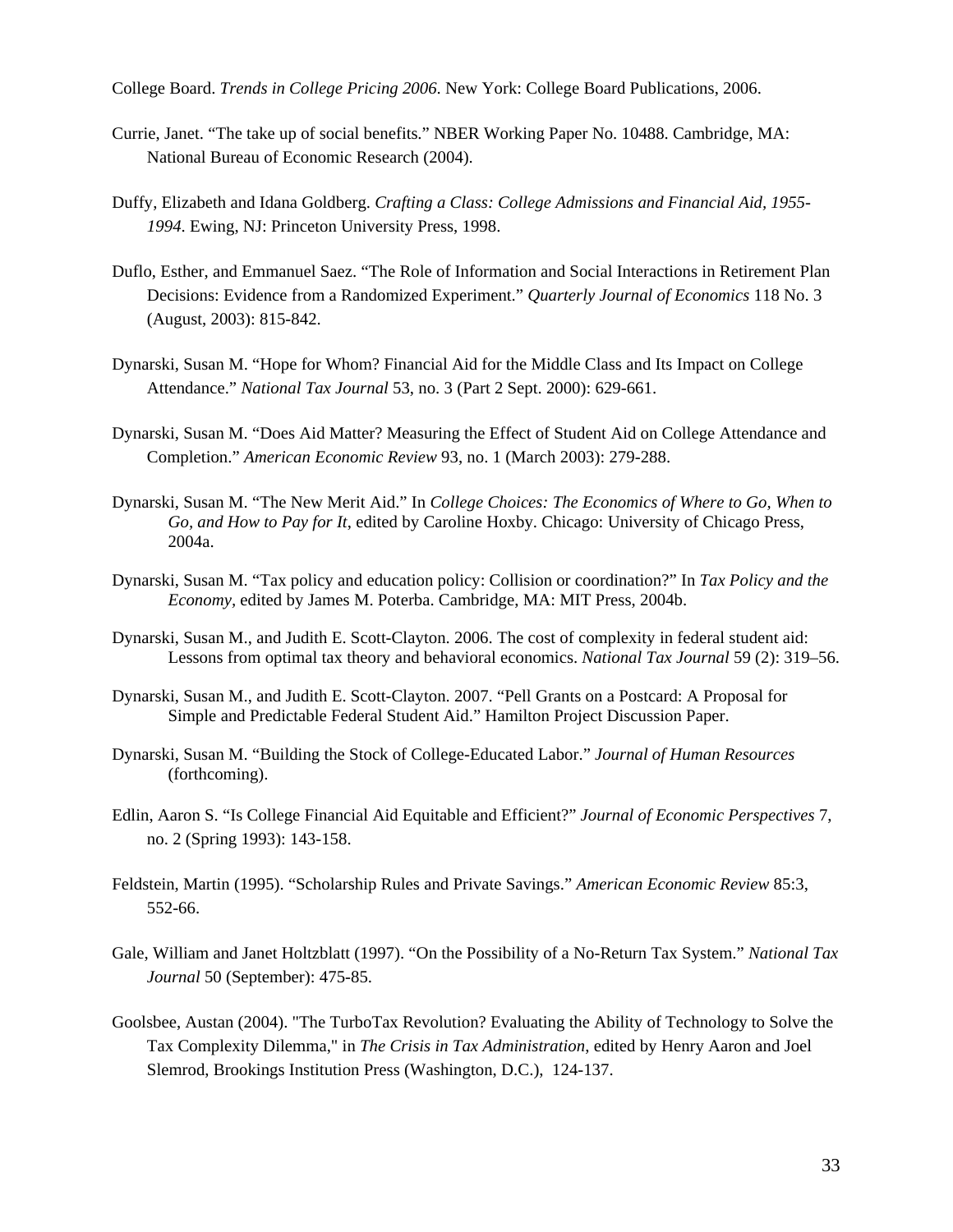- Greenstein, Robert. "The Earned Income Tax Credit: Boosting Employment, Aiding the Working Poor." Washington, D.C.: Center for Budget and Policy Priorities (August 2005). URL: <http://www.cbpp.org/7-19-05eic.htm>
- Hansen, W. Lee. "The Impact of Student Financial Aid on Access." In *The Crisis in Higher Education,*  edited by Joseph Froomkin. New York: Academy of Political Science, 1983.
- Henry, Gary, Steve Harkreader, Philo A. Hutcheson and Craig S. Gordon (1998). "Hope Longitudinal Study, First-Year Results." Unpublished manuscript, Georgia State University.
- Holtzblatt, Janet and Janet McCubbin. "Issues Affecting Low-Income Filers," in *The Crisis in Tax Administration*, edited by Henry J. Aaron and Joel Slemrod, pp. 148-200. Washington, DC: Brookings Institution Press, 2004.
- Kahneman, Daniel and Amos Tversky. *Choices, Values and Frames*. Cambridge, MA: Cambridge University Press, 2000.
- Kane, Thomas J. "Rising Public College Tuition and College Entry: How Well Do Public Subsidies Promote Access to College?" NBER Working Paper 5164, 1995.
- Kane, Thomas J. "A Quasi-Experimental Estimate of the Impact of Financial Aid on College- Going." National Bureau of Economic Research Working Paper 9703, 2003.
- Kaplow, Louis. "Optimal Taxation with Costly Enforcement and Evasion." *Journal of Public Economics*  43, no. 2 (November 1990): 221-236.
- Kaplow, Louis. "How Tax Complexity and Enforcement Affect the Equity and Efficiency of the Income Tax." *National Tax Journal* 49, no. 1 (March 1996): 135-150.
- Liebman, Jeffrey. "The Impact of the Earned Income Tax Credit on Incentives and Income Distribution," *Tax Policy and the Economy No. 12* (1998).
- Liebman, Jeffrey and Richard Zeckhauser. "Schmeduling." Harvard University, unpublished manuscript, 2004.
- Madrian, Brigitte C. and Dennis F. Shea. "The Power of Suggestion: Inertia in 401(k) Participation and Savings Behavior." *Quarterly Journal of Economics* CXVI No. 4 (November 2001): 1149-1187.
- Moffitt, Robert. "An Economic Model of Welfare Stigma." *American Economic Review* 73 No. 5 (December 1983): 1023-1035.
- Mullainathan, Sendhil, and Richard H. Thaler. "Behavioral economics." NBER Working Paper No. 7948. Cambridge, MA: National Bureau of Economic Research (2000).
- National Association of State Student Grant and Aid Programs (NASSGAP). "35th Annual Survey Report on State-Sponsored Student Financial Aid: Academic Year 2003-2004." Washington, DC: National Association of State Student Grant and Aid Programs, 2005.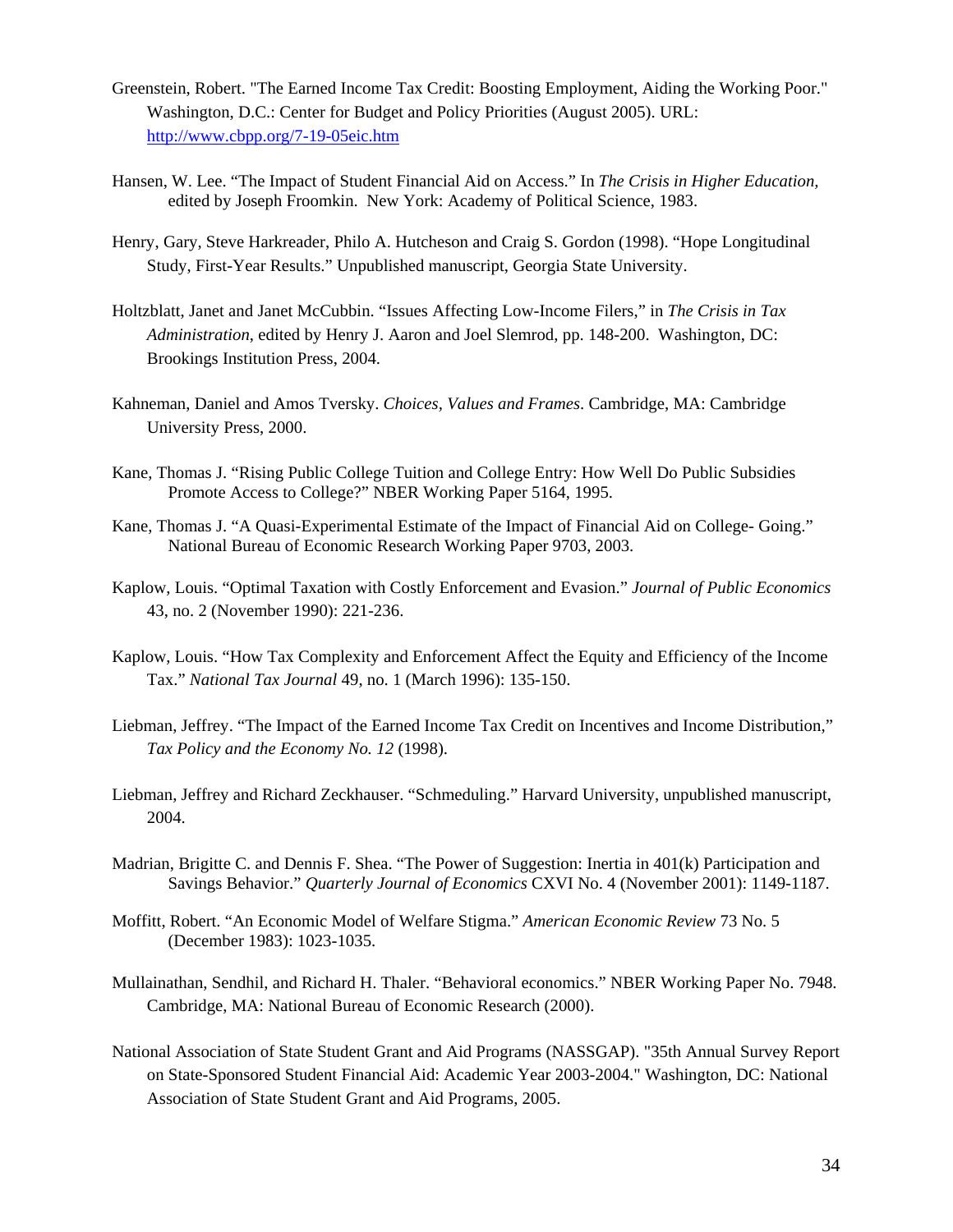- Nichols, Albert L., Richard J. Zeckhauser. "Targeting Transfers through Restrictions on Recipients." *American Economic Review* 72, no. 2 (May 1982): 372-377.
- Nuttall, Christine (1996). *Teaching Reading Skills in a Foreign Language*. Oxford: Heinemann.
- O'Donoghue, Ted and Matthew Rabin. "Doing It Now or Later," *The American Economic Review*, 89 #1, March 1999, 103-124.
- President's Advisory Panel on Federal Tax Reform. *Final Report of the President's Advisory Panel on Federal Tax Reform.* Washington, D.C.: U.S. Government Printing Office, 2005. URL: <http://www.taxreformpanel.gov/final-report/>.
- Samuelson, William and Richard Zeckhauser. "Status quo bias in decision making." *Journal of Risk and Uncertainty* 1, Issue 1, March 1988: 7-59.
- Seftor, Neil and Turner, Sarah. "Back to School: Federal Student Aid Policy and Adult College Enrollment." *Journal of Human Resources 37:2* (2002): 336-352.
- Social Security Administration. *Social Security Bulletin Annual Statistical Supplement*. Washington, DC: U.S. Government Printing Office, various years.
- Stedman, J. B. *Federal Pell Grant Program of the Higher Education Act: Background and Reauthorization.* Congressional Research Service Report for Congress, Order Code RL31668 (2003).
- Stoll, Adam, and Stedman, James B. *Federal Student Aid Need Analysis: Background and Selected Simplification Issues.* Congressional Research Service Report for Congress, Order Code 32083 (2004).
- Thaler, Richard H. "Psychology and Savings Policies." *American Economic Review* 84, no. 2 (May 1994): 186-192.
- U.S. Department of Education, National Center for Education Statistics. *Digest of Education Statistics*. Washington, DC: U.S. Government Printing Office (1998).
- U.S. Department of Education. *Final Audit Report of the Student Financial Aid Application Verification Process.* Control Number ED-OIG/A06-A0020. Washington, DC: U.S. Department of Education, Office of the Inspector General (2002a). URL: <http://www.ed.gov/about/offices/list/oig/auditreports/a06a0020.pdf>.
- U.S. Department of Education. *National Education Longitudinal Survey of 1988: Public-Use Data and Electronic Codebook, Base Year Through Fourth Follow-Up.* Washington, DC: National Center for Education Statistics (2002b).
- U.S. Department of Education. *Year 2000 Performance Report and 2002 Program Annual Plan, Volume 2: Individual Programs: Student Financial Assistance.* Washington, DC: U.S. Department of Education, Office of Student Financial Assistance (2002c). (URL: <http://www.ed.gov/pubs/AnnualPlan2002/rV170171-SFA-0412.pdf>)
- U.S. Department of Education. *2003-2004 Federal Student Aid Handbook*. Washington, DC: U.S. Department of Education, Office of Federal Student Aid (2003a). URL: http://ifap.ed.gov/IFAPWebApp/currentSFAHandbooksYearPag.jsp?p1=2003-2004&p2=c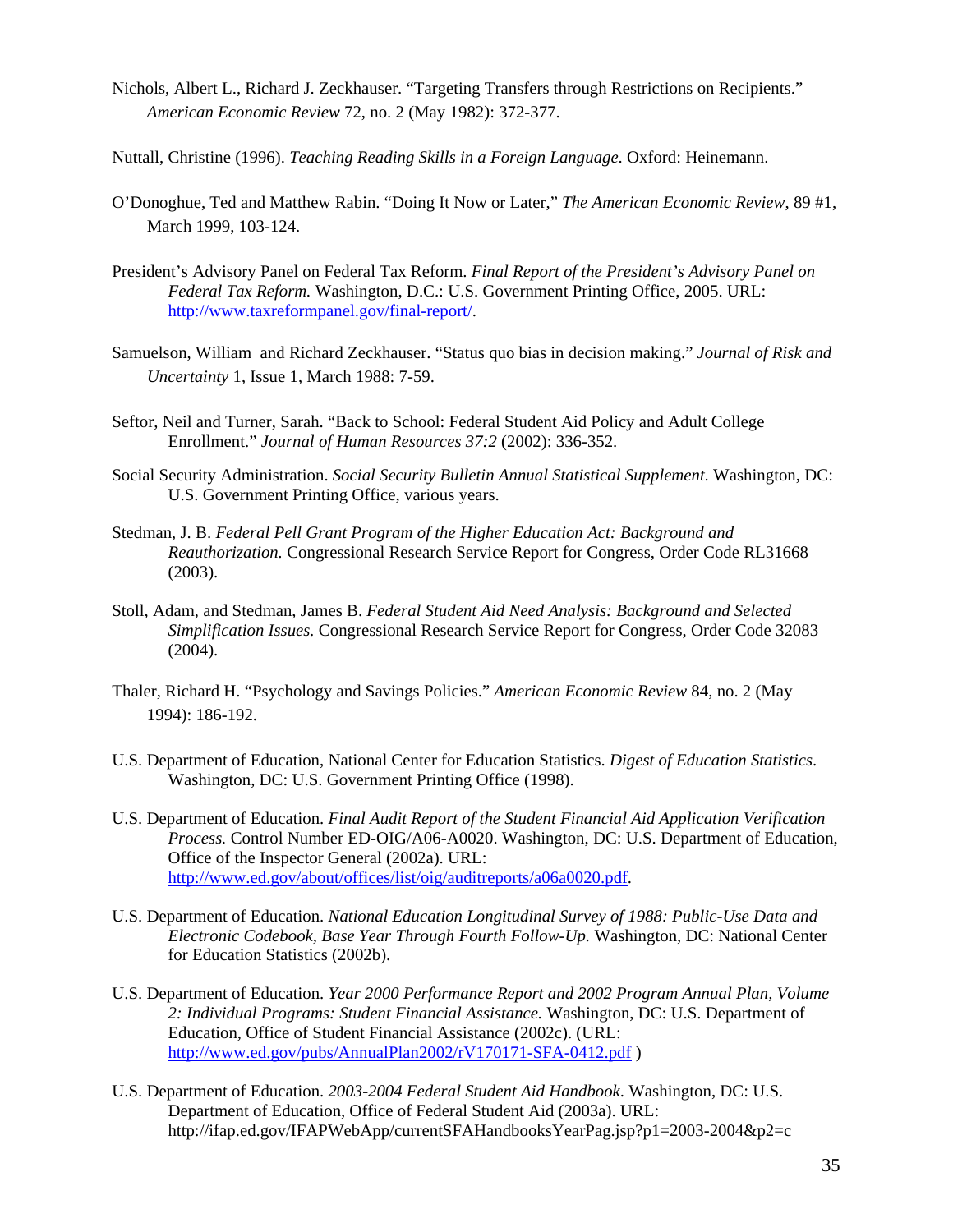- U.S. Department of Education. *2003-2004 Free Application for Federal Student Aid.* Washington, DC: U.S. Department of Education, Office of Federal Student Aid (2003b).
- U.S. Department of Education. "FY 2005 ED Budget Summary: Student Financial Assistance." Washington, DC: U.S. Department of Education (February 2, 2004). URL: <http://www.ed.gov/about/overview/budget/budget05/summary/edlite-section2d.html#tables>
- U.S. Department of Education. *2003-2004 National Postsecondary Student Aid Survey: Restricted-Use Data and Electronic Codebook*. Washington, DC: National Center for Education Statistics (2005a).
- U.S. Department of Education,. *2005-2006 Federal Student Aid Handbook*. Washington, DC: U.S. Department of Education, Office of Federal Student Aid (2005b). URL: [http://ifap.ed.gov/IFAPWebApp/currentSFAHandbooksYearPag.jsp?p1=2005-2006&p2=c.](http://ifap.ed.gov/IFAPWebApp/currentSFAHandbooksYearPag.jsp?p1=2005-2006&p2=c)
- U.S. Department of Education. *2006-2007 FAFSA On the Web Screenshots.* Washington, DC: U.S. Department of Education, Office of Federal Student Aid (2005c). (October 2005). URL: http://ifap.ed.gov/eannouncements/1025fotwscreenshot0607.html.
- U.S. Department of Education. *Draft Student Aid Report 2006-2007* Washington, DC: U.S. Department of Education, Office of Federal Student Aid (2005d). URL: http://ifap.ed.gov/sarmaterials/attachments/0607DraftSAR.pdf
- U.S. Department of Education. *2006-2007 Free Application for Federal Student Aid.* Washington, DC: U.S. Department of Education, Office of Federal Student Aid (2006).
- U.S. Government Accounting Office. *Alternative Filing Systems.* Washington, DC: U.S. Government Accounting Office (1996).
- U.S. Government Accounting Office. *Gaps in Parents' and Students' Knowledge of School Costs and Federal Aid.* Washington, DC: U.S. Government Accounting Office (1990).
- U.S. Office of Management and Budget. *Budget of the United States Government, Fiscal Year 2005, Federal Credit Supplement*. Washington, D.C., 2005. (URL: <http://www.whitehouse.gov/omb/budget/fy2005/> )
- Wilkinson, Rupert. *Aiding Students, Buying Students*. Nashville, TN: Vanderbilt University Press, 2005.
- Williams, Mark S. *Key Factors in Compensation of Financial Aid Administrators and Staff: A Report on the 2003 NASFAA Salary Survey*. Washington, DC: National Association of Student Financial Aid Administrators, 2004.
- Williams, Mark S. Key Factors in Financial Aid Office Staff Sizes: Results of the 2006 NASFAA Staffing Survey and Development of the Staffing Model. Washington, DC: National Association of Student Financial Aid Administrators, 2006.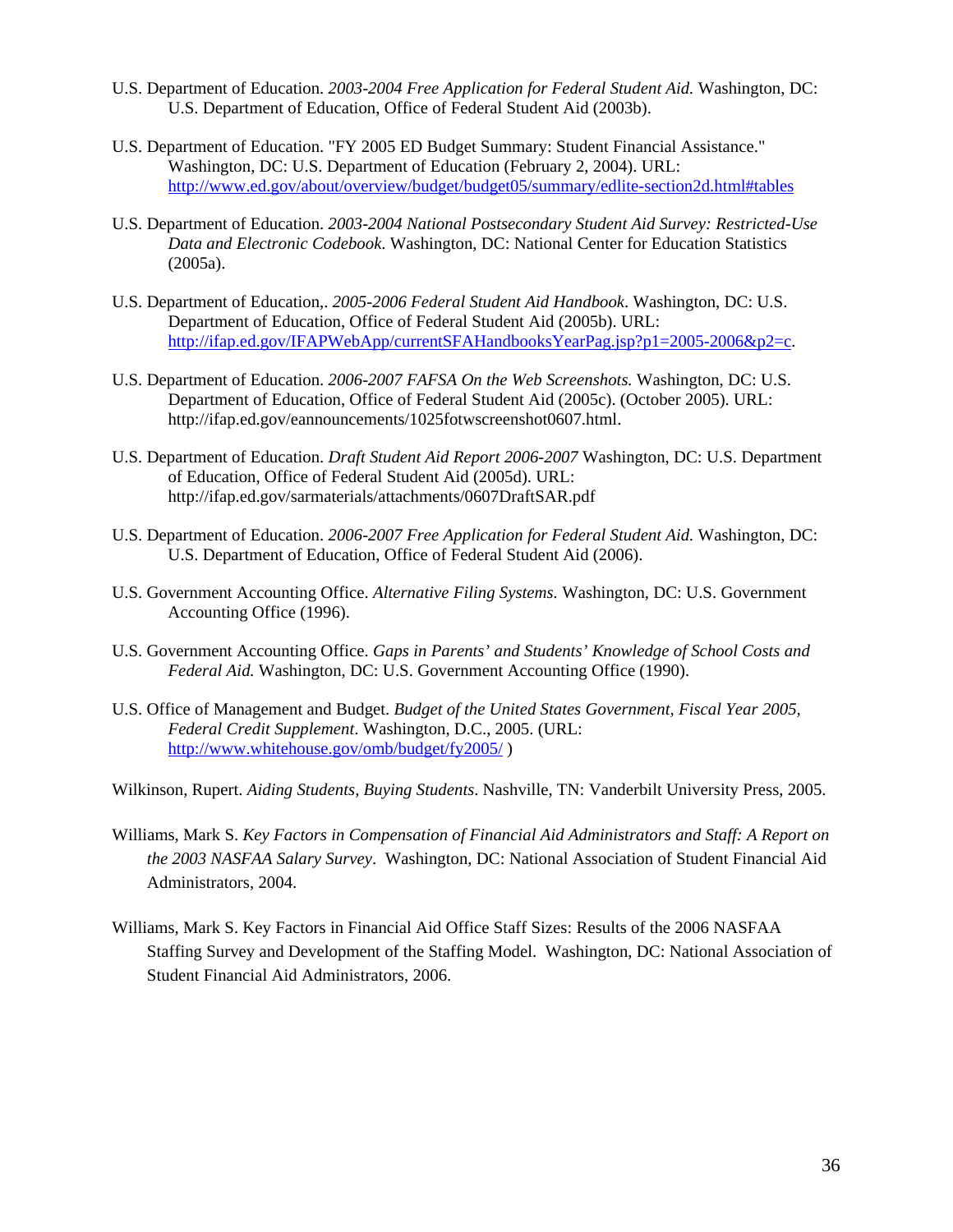|                                          | 1040           | 1040A          | 1040EZ           | <b>FAFSA</b>                         |
|------------------------------------------|----------------|----------------|------------------|--------------------------------------|
|                                          | 2005           | 2005           | 2005             | 2006-2007                            |
| Number of pages (excluding instructions) | $\overline{2}$ | $\overline{2}$ | 1                | 5                                    |
| Total number of questions                | 118            | 83             | 37               | 127                                  |
| Non-financial items                      |                |                |                  |                                      |
| Identifying information                  | 6              | 6              | 6                | 22                                   |
| Demographic/family information           | 8              | 8              | $\overline{2}$   | 18                                   |
| Enrollment status/school info.           | $\Omega$       | $\Omega$       | $\Omega$         | 7                                    |
| Signature and preparer info.             | 12             | 12             | 12               | 8                                    |
| Other                                    | 1              | 1              | 1                | 10                                   |
| <b>Financial</b> items                   |                |                |                  |                                      |
| Earned income                            | $\mathbf{1}$   | 1              | $\mathbf{1}$     | 5                                    |
| Other income                             | 19             | 12             | 2                | 33                                   |
| Assets                                   | $\Omega$       | $\Omega$       | $\boldsymbol{0}$ | 6                                    |
| Deductions/credits/allowances            | 39             | 22             | $\overline{2}$   | 12                                   |
| Tax amounts from tables, calc. lines     | 21             | 12             | 6                | 6                                    |
| Withholdings, refund preferences         | 11             | 9              | 5                | $\theta$                             |
| Number of items required for             |                |                |                  |                                      |
| computation of tax/refund or aid amt.*   | 71             | 43             | 8                | 72                                   |
| Length of signing statement              |                |                |                  | 49 words 64 words 59 words 232 words |
| Official estimate of time to prepare**   | 16 hours       | 13 hours       | 8 hours          | 1 hour                               |
|                                          |                |                |                  |                                      |

# **Table 1. Complexity of the FAFSA Versus IRS 1040**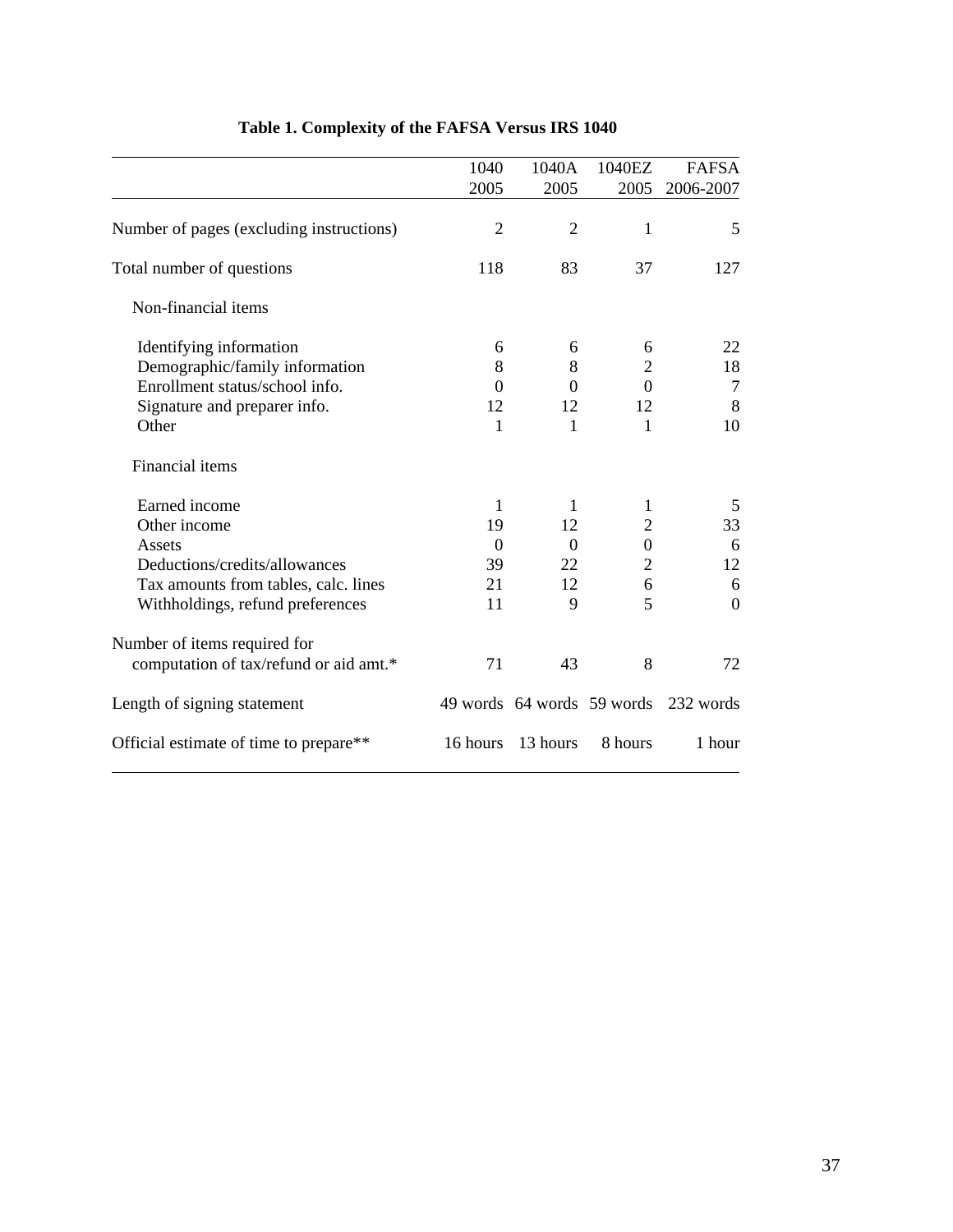## **Table 2. Consequences of Aid Simplification**

## **for Full-Time, Full-Year Aid Applicants**

*Dependent and Independent Students*

|                                                             | Approach A        | Approach B   | Approach C         |
|-------------------------------------------------------------|-------------------|--------------|--------------------|
|                                                             | Drops taxes paid, |              | Additionally       |
|                                                             | type of tax form, | Additionally | drops dependent    |
|                                                             | and worksheets    | drops assets | students' earnings |
| Percent of applicants whose Pell                            |                   |              |                    |
| remains the same (within \$100).                            | 0.76              | 0.75         | 0.72               |
| increases by \$500 or more                                  | 0.05              | 0.07         | 0.12               |
| decreases by \$500 or more                                  | 0.07              | 0.06         | 0.04               |
| Correlation between new and old Pell Grant                  | 0.96              | 0.95         | 0.92               |
| R-squared                                                   | 0.92              | 0.90         | 0.84               |
| Change in average Pell (per full-time full-year applicant)  | $-13.61$          | 53.79        | 185.17             |
| Percentage change in total Pell program costs*              | $-0.84%$          | 3.34%        | 11.48%             |
| Percent of applicants whose subsidized loan offer           |                   |              |                    |
| remains the same (within \$100).                            | 0.84              | 0.84         | 0.84               |
| increases by \$500 or more                                  | 0.01              | 0.03         | 0.05               |
| decreases by \$500 or more                                  | 0.12              | 0.10         | 0.08               |
|                                                             |                   |              |                    |
| Correlation between new and old sub. loan offer             | 0.91              | 0.90         | 0.90               |
| R-squared                                                   | 0.83              | 0.81         | 0.81               |
| Change in average offer (per full-time full-year applicant) | $-214.86$         | $-126.78$    | $-39.49$           |
| Percentage change in total volume of offers**               | $-7.16%$          | $-4.22%$     | $-1.31%$           |
| Variables included in simulation:                           |                   |              |                    |
| Assets                                                      | $\mathbf Y$       |              |                    |
| Dependent students' AGI                                     | Y                 | Y            |                    |
| Parental AGI, or independent student/spouse's AGI           | Y                 | Y            | Y                  |
| Parental or independent students' marital status            | $\mathbf Y$       | Y            | $\mathbf Y$        |
| Family size                                                 | Y                 | Y            | Y                  |
| Number of family members in coll.                           | Y                 | Y            | Y                  |
| Number of FAFSA items required for simulation               | 14                | 8            | 6                  |

SOURCE: Authors' calculations using FAFSA data from NPSAS: 2003-2004. Count refers to the number of questions on the 2003-04 FAFSA required to elicit the items used in the simulated needs analysis. Count does not include questions used only to determine dependency status or questions unrelated to the calculation of need.

\*Estimated total Pell expenditures for this sample of full-time, full year aid applicants are \$7.6 billion. Total Pell expenditures across all applicants were \$12.7 billion in 2003-04.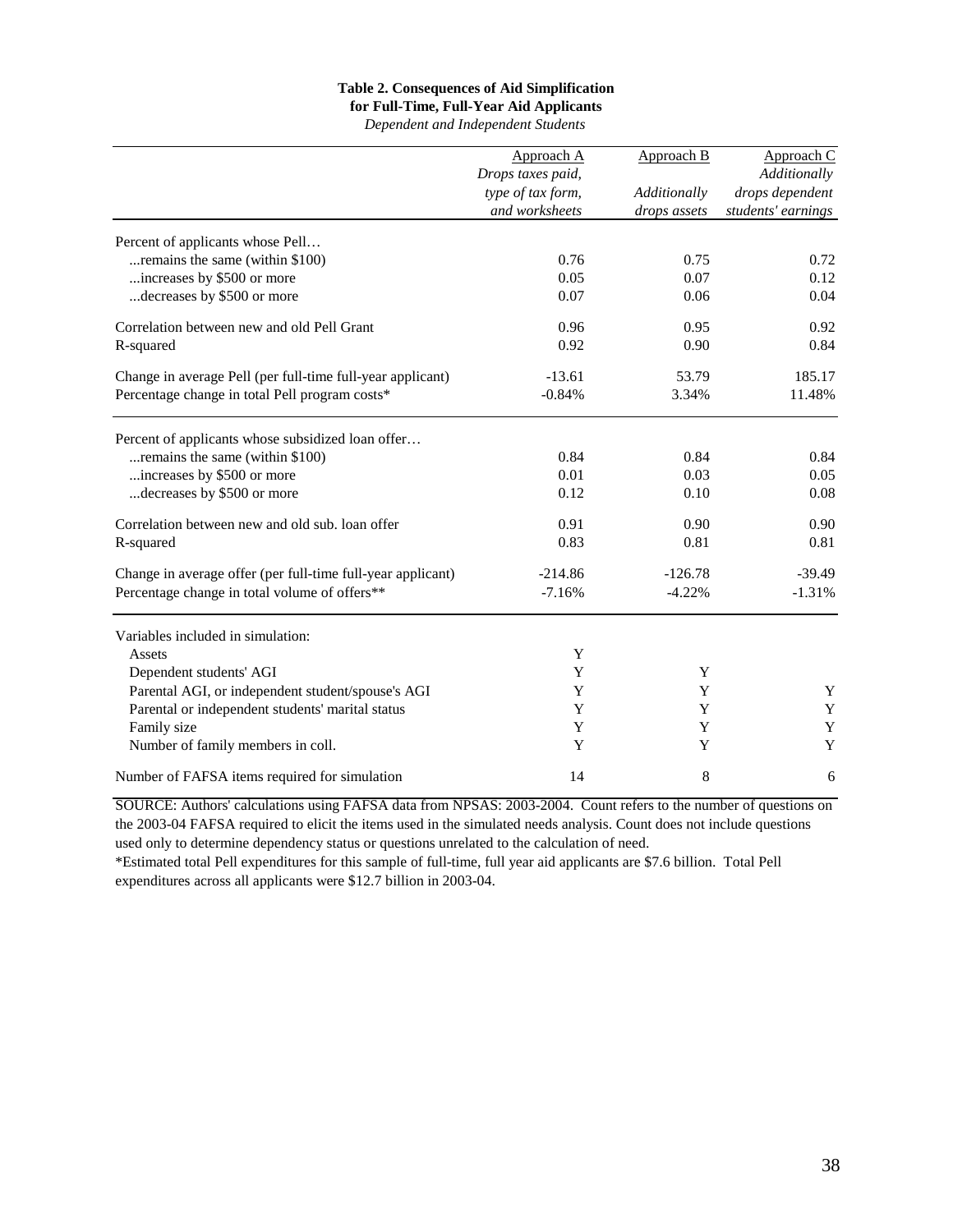|                                                                                                                                                                                           | Question Typically Relevant to |                          |
|-------------------------------------------------------------------------------------------------------------------------------------------------------------------------------------------|--------------------------------|--------------------------|
|                                                                                                                                                                                           | Lower-Income<br>Families       | Upper-Income<br>Families |
| Welfare benefits, including Temporary Assistance to Needy Families (TANF). Don't include<br>food stamps or subsidized housing.                                                            |                                |                          |
| Taxable earnings from need-based employment programs, such as Federal Work-Study and<br>need-based portions of fellowships and assistantships                                             | ✓                              |                          |
| If you receive veteran's education benefits, for how many months from July 1, 2006 through<br>June 30, 2007, will you receive these benefits, and what amount will you receive per month? | ✓                              |                          |
| Housing, food, and other living allowances made to members of the military, clergy and others<br>(including cash payments and cash value of benefits)                                     |                                |                          |
| Social Security benefits received, for all household members as reported in question 84 (or 65<br>for your parents), that were not taxed (such as SSI).                                   |                                |                          |
| Veteran's non-education benefits such as Disability, Death Pension, or Dependency $\&$<br>Indemnity Compensation (DIC), and/or VA Educational Work-Study allowances                       |                                |                          |
| Payments to tax-deferred pension and savings plans (paid directly or withheld from earnings)<br>including, but not limited to amounts reported on the W-2 Form.                           |                                |                          |
| As of today, what is the net worth of your (and spouse's) current businesses and/or investment<br>farms?                                                                                  |                                |                          |
| Student grant and scholarship aid reported to the IRS in adjusted gross income.                                                                                                           |                                |                          |
| Child support you paid because of divorce or separation or as a result of a legal requirement.                                                                                            | ✓                              |                          |
| Child support you received for all children.                                                                                                                                              |                                |                          |
| Other untaxed income not reported elsewhere (e.g. worker's compensation, untaxed portions of<br>railroad retirement benefits, Black Lung benefits, disability, combat pay).               |                                |                          |
| Money received, or paid on your behalf (e.g. bills), not reported elsewhere on this form.                                                                                                 | ✓                              |                          |
| As of today, what is the net worth of your (and spouse's) investments, including real estate (not<br>your home)? Net worth means current value minus debt.                                |                                |                          |
| As of today, what is your (and spouse's) total current balance of cash, checking and savings<br>accounts?                                                                                 |                                |                          |

# **Table 3 What Does the Aid Application Ask that the 1040 Does Not?**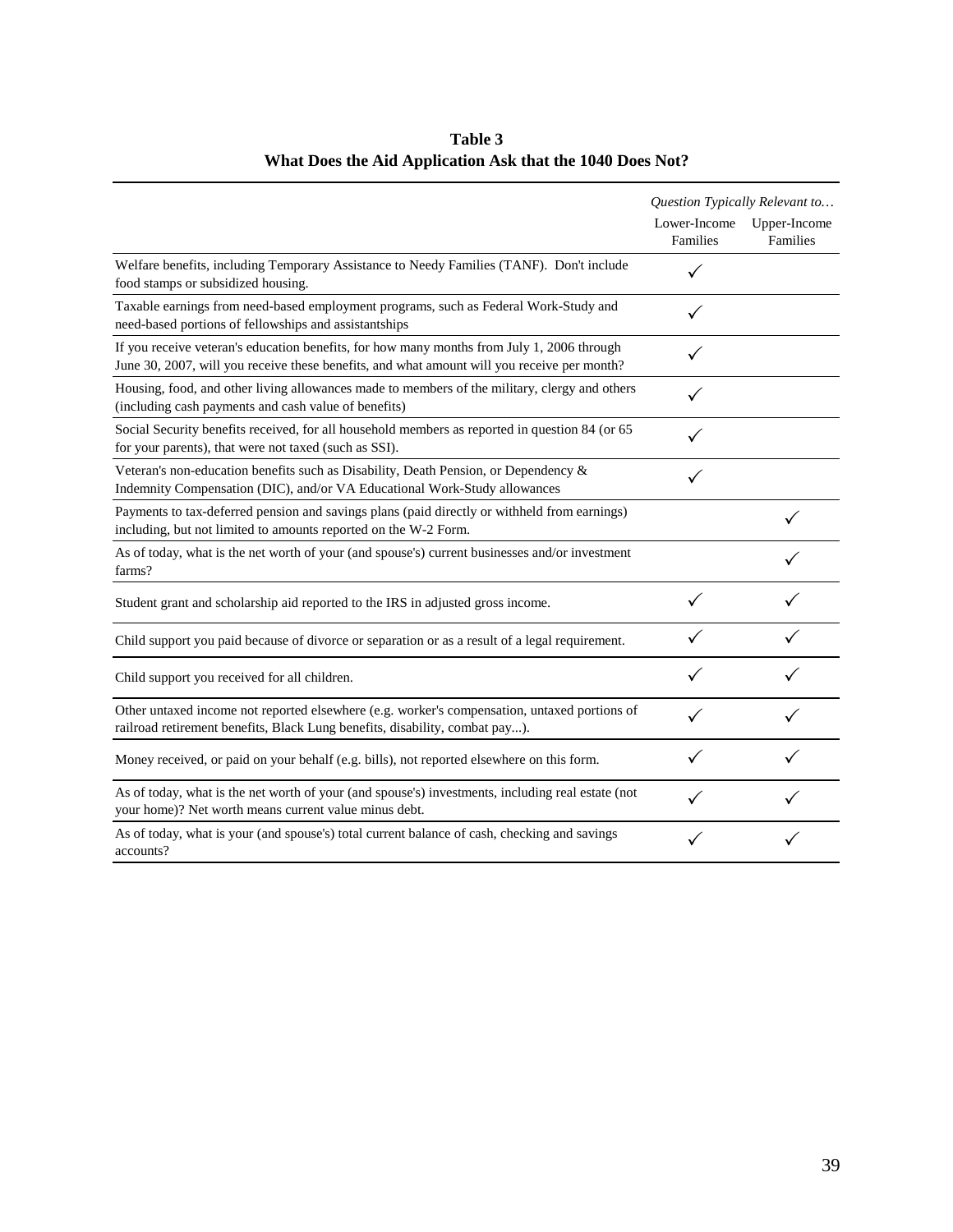| Table 4. Applicant Characteristics by Type of FAFSA Filed<br><b>First-Year Students</b> |  |  |  |
|-----------------------------------------------------------------------------------------|--|--|--|
|                                                                                         |  |  |  |
|                                                                                         |  |  |  |

| Characteristic                      | Paper    | Web      |  |
|-------------------------------------|----------|----------|--|
| Percent filing each type            | 42.8     |          |  |
| Income                              |          |          |  |
| Mean                                | \$38,650 | \$55,473 |  |
| Median                              | \$27,332 | \$45,636 |  |
| Percent with income below \$20,000  | 41.4     | 25.8     |  |
| Pell Grant                          |          |          |  |
| Mean                                | \$1,800  | \$1,240  |  |
| Median                              | \$1,600  | \$0      |  |
| Any Pell                            | 58.1     | 42.1     |  |
| Neither parent attended college     | 46.0     | 30.4     |  |
| Primary language other than English | 12.7     | 9.0      |  |
| One or both parents born outside US | 23.4     | 18.1     |  |
| Race                                |          |          |  |
| White, non-Hispanic                 | 55.0     | 68.3     |  |
| Black, non-Hispanic                 | 19.5     | 12.6     |  |
| Hispanic                            | 16.6     | 10.3     |  |
| All other                           | 9.0      | 8.8      |  |
| Sample size (unweighted)            | 6,555    | 6,629    |  |
|                                     |          |          |  |

Source: Authors' calculations using FAFSA data from NPSAS: 2003-04. Sample is limited to 13,226 students (dependent or independent) first-year undergraduates who attended a single institution full time for the full school year and who were not missing key data elements such as income or actual EFC. Paper FAFSAs include those electronically submitted by financial aid administrators after collecting a paper FAFSA from the student. Income refers to parents' income for dependent students, or student (and spouse's) income for independent students.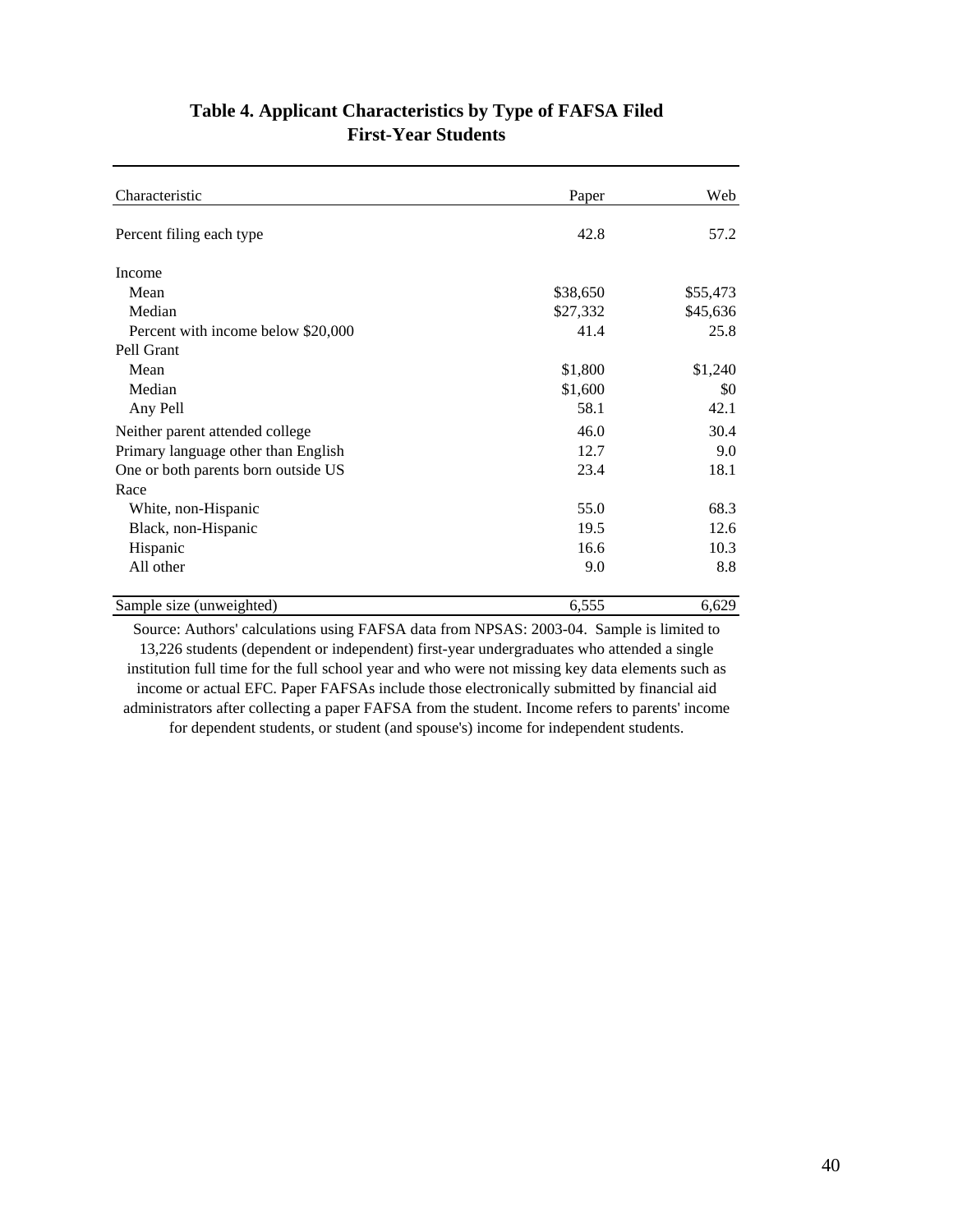#### **Figure 1. The Student Aid Application Process**

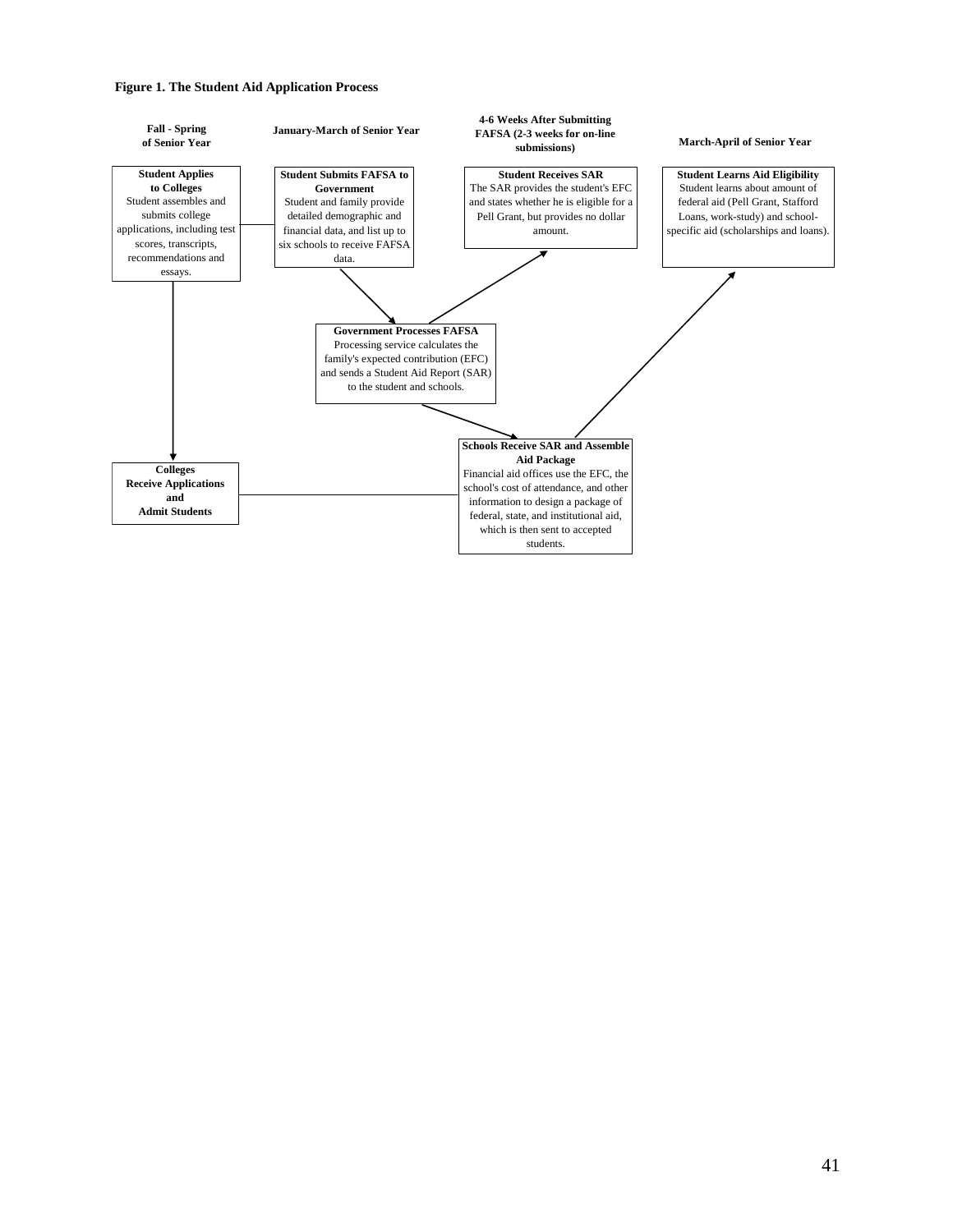# Figure 2

How Does the Distribution of Grants and Loans Change if 80% of the FAFSA is Eliminated? *Aid determined based on income and assets of parents and students, plus family structure*  Dependent and Independent Students

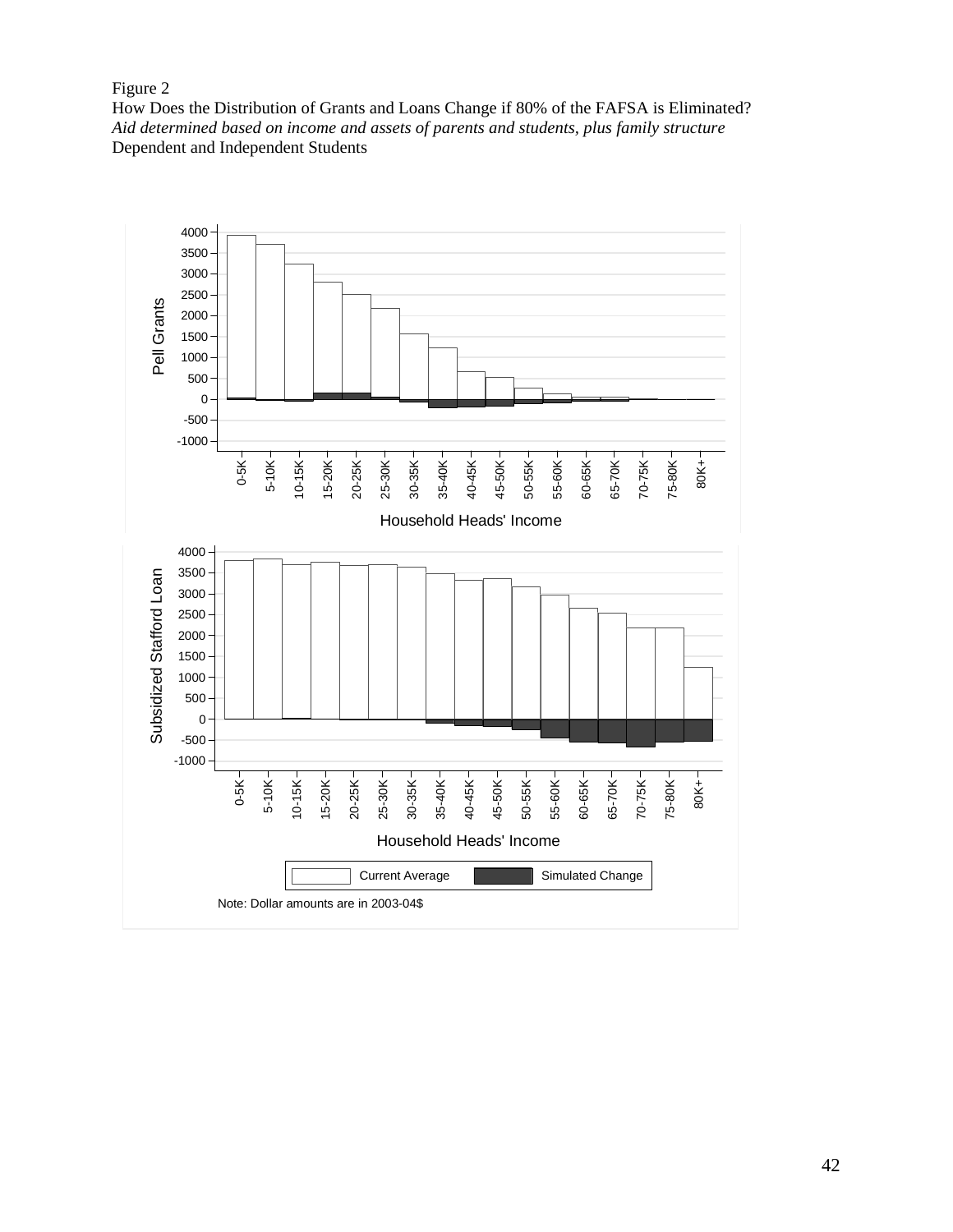# Figure 3

How Does the Distribution of Grants and Loans Change if Assets are Ignored? *Aid determined based on income of parents and students, plus family structure*  Dependent and Independent Students